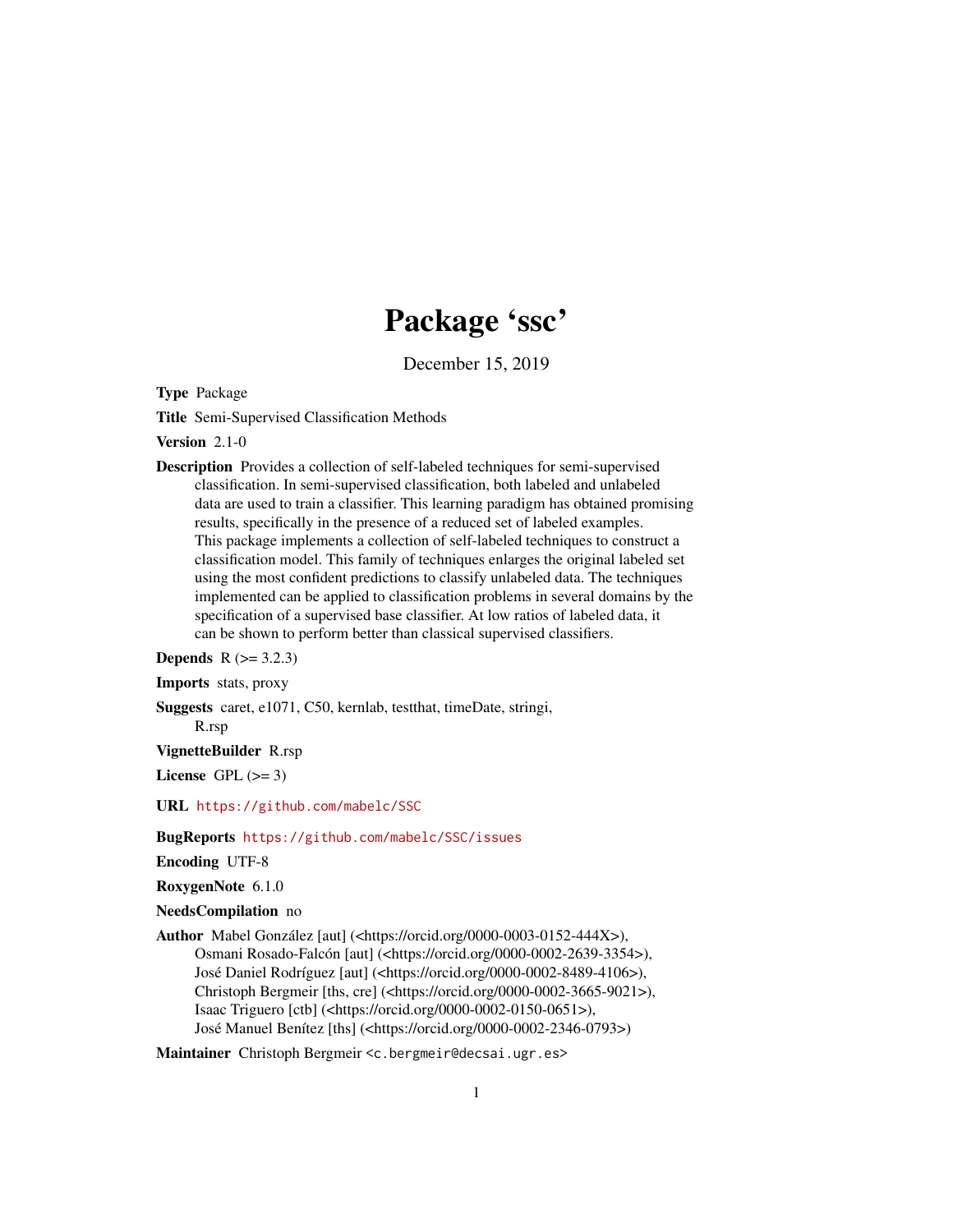<span id="page-1-0"></span>Repository CRAN Date/Publication 2019-12-15 21:30:02 UTC

## R topics documented:

| Index |                  | 42                  |
|-------|------------------|---------------------|
|       |                  | 40                  |
|       |                  | 37                  |
|       |                  | 37                  |
|       |                  | 34                  |
|       |                  | 32                  |
|       |                  | 29                  |
|       |                  | 26                  |
|       |                  | 24                  |
|       |                  | 21                  |
|       |                  | 20                  |
|       |                  | 20                  |
|       |                  | 19                  |
|       |                  | 18                  |
|       |                  | -18                 |
|       |                  | 17                  |
|       |                  | <b>16</b>           |
|       |                  | 16                  |
|       |                  | 12                  |
|       |                  | 12                  |
|       |                  | -9                  |
|       | coffee           | 9                   |
|       | coRCG            | 6                   |
|       | co <sub>BC</sub> | $\overline{2}$<br>5 |
|       |                  |                     |

<span id="page-1-1"></span>coBC *CoBC method*

#### Description

Co-Training by Committee (CoBC) is a semi-supervised learning algorithm with a co-training style. This algorithm trains N classifiers with the learning scheme defined in the learner argument using a reduced set of labeled examples. For each iteration, an unlabeled example is labeled for a classifier if the most confident classifications assigned by the other N-1 classifiers agree on the labeling proposed. The unlabeled examples candidates are selected randomly from a pool of size u.

## Usage

```
coBC(x, y, x.inst = TRUE, learner, learner.pars = NULL,
 pred = "predict", pred.pars = NULL, N = 3, perc.full = 0.7,
 u = 100, max.iter = 50)
```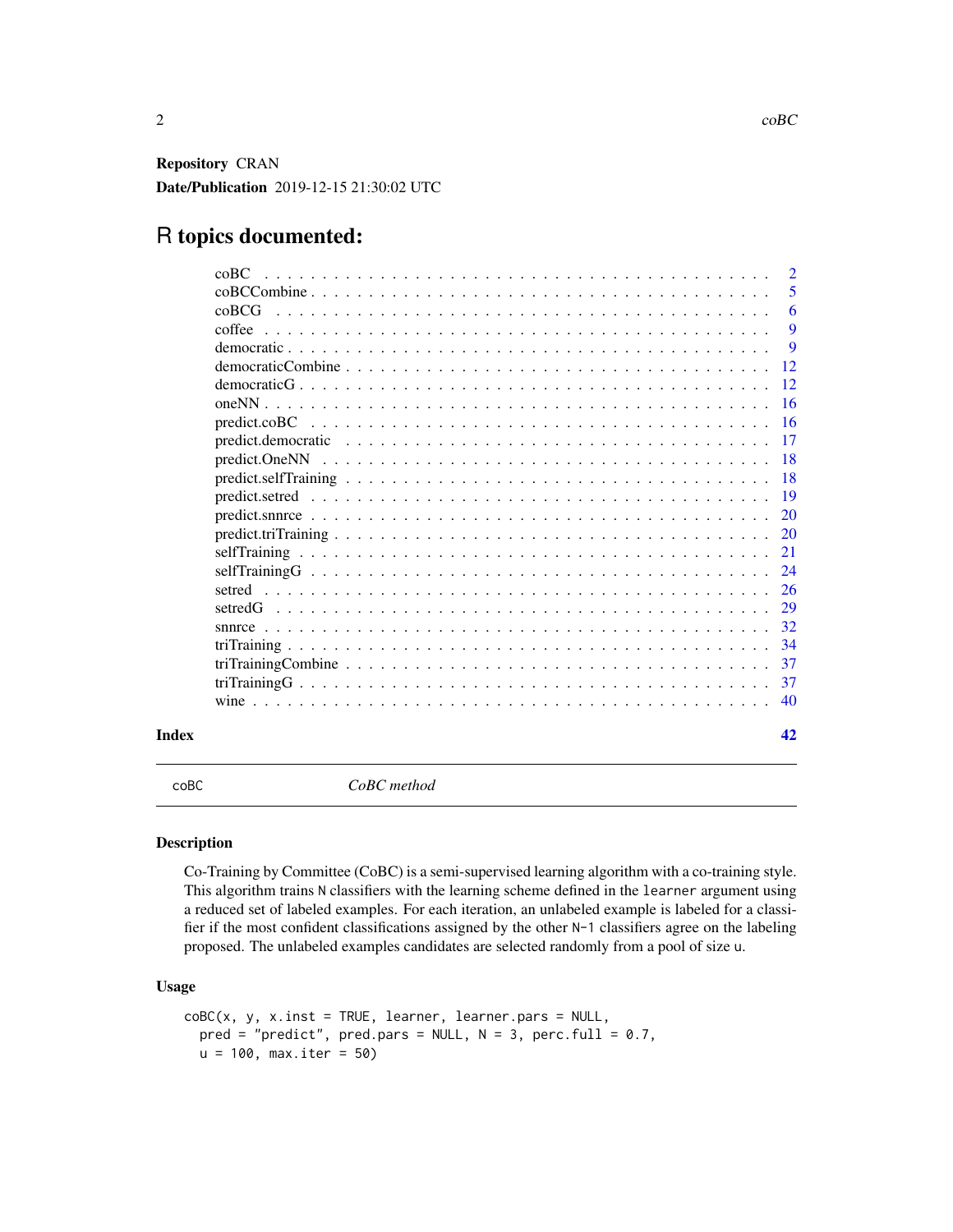#### $\text{coBC}$  3

#### **Arguments**

| $\boldsymbol{\mathsf{x}}$ | An object that can be coerced to a matrix. This object has two possible inter-<br>pretations according to the value set in the x. inst argument: a matrix with the<br>training instances where each row represents a single instance or a precomputed<br>(distance or kernel) matrix between the training examples. |
|---------------------------|---------------------------------------------------------------------------------------------------------------------------------------------------------------------------------------------------------------------------------------------------------------------------------------------------------------------|
| У                         | A vector with the labels of the training instances. In this vector the unlabeled<br>instances are specified with the value NA.                                                                                                                                                                                      |
| x.inst                    | A boolean value that indicates if $x$ is or not an instance matrix. Default is TRUE.                                                                                                                                                                                                                                |
| learner                   | either a function or a string naming the function for training a supervised base<br>classifier, using a set of instances (or optionally a distance matrix) and it's cor-<br>responding classes.                                                                                                                     |
| learner.pars              | A list with additional parameters for the learner function if necessary. Default<br>is NULL.                                                                                                                                                                                                                        |
| pred                      | either a function or a string naming the function for predicting the probabilities<br>per classes, using the base classifiers trained with the learner function. Default<br>is "predict".                                                                                                                           |
| pred.pars                 | A list with additional parameters for the pred function if necessary. Default is<br>NULL.                                                                                                                                                                                                                           |
| N                         | The number of classifiers used as committee members. All these classifiers are<br>trained using the gen. learner function. Default is 3.                                                                                                                                                                            |
| perc.full                 | A number between 0 and 1. If the percentage of new labeled examples reaches<br>this value the self-labeling process is stopped. Default is 0.7.                                                                                                                                                                     |
| u                         | Number of unlabeled instances in the pool. Default is 100.                                                                                                                                                                                                                                                          |
| max.iter                  | Maximum number of iterations to execute in the self-labeling process. Default<br>is $50$ .                                                                                                                                                                                                                          |

## Details

This method trains an ensemble of diverse classifiers. To promote the initial diversity the classifiers are trained from the reduced set of labeled examples by Bagging. The stopping criterion is defined through the fulfillment of one of the following criteria: the algorithm reaches the number of iterations defined in the max.iter parameter or the portion of unlabeled set, defined in the perc.full parameter, is moved to the enlarged labeled set of the classifiers.

#### Value

A list object of class "coBC" containing:

model The final N base classifiers trained using the enlarged labeled set.

- model.index List of N vectors of indexes related to the training instances used per each classifier. These indexes are relative to the y argument.
- instances.index The indexes of all training instances used to train the N models. These indexes include the initial labeled instances and the newly labeled instances. These indexes are relative to the y argument.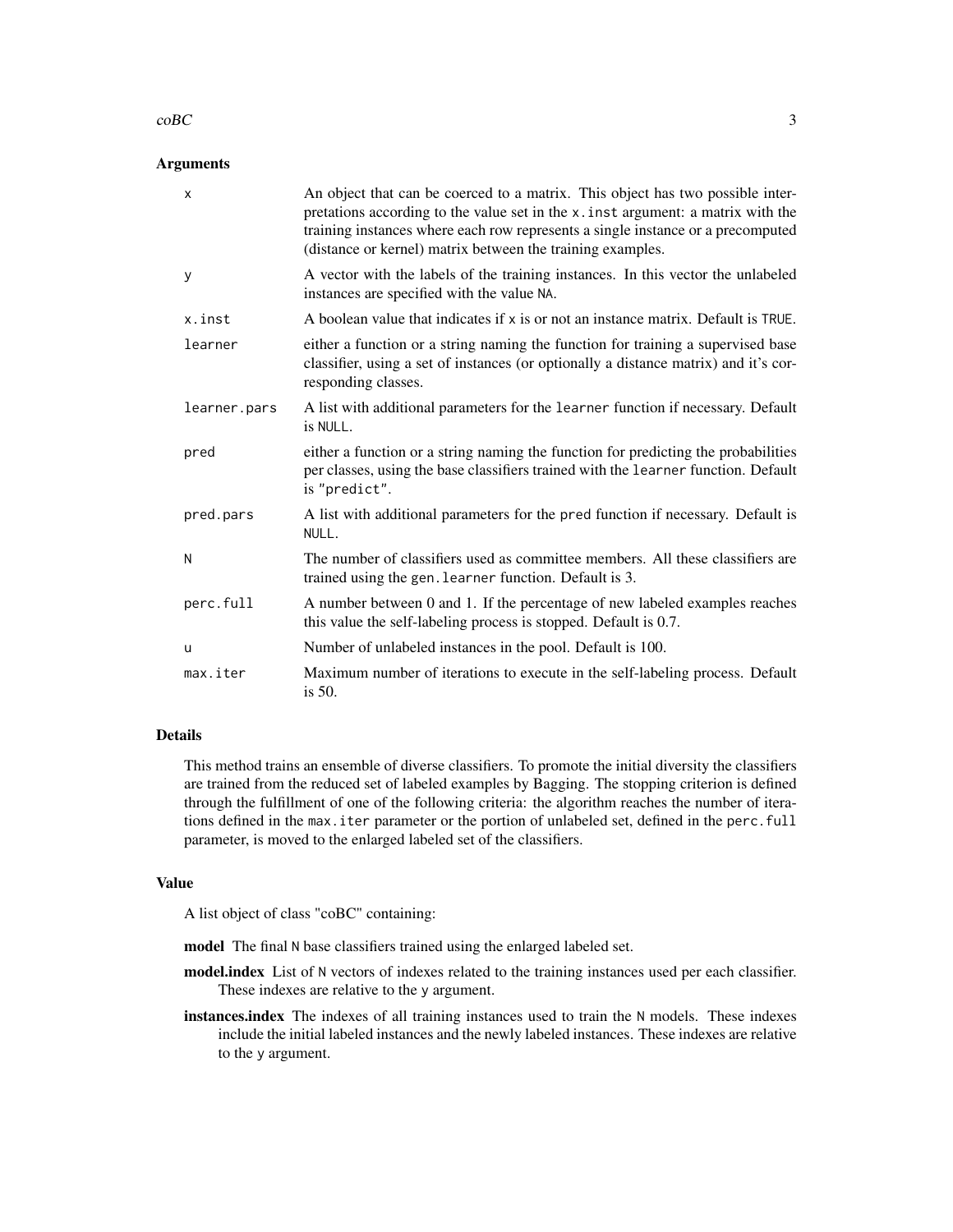model.index.map List of three vectors with the same information in model. index but the indexes are relative to instances.index vector.

classes The levels of y factor.

pred The function provided in the pred argument.

pred.pars The list provided in the pred.pars argument.

x.inst The value provided in the x.inst argument.

#### References

Avrim Blum and Tom Mitchell.

*Combining labeled and unlabeled data with co-training.* In Eleventh Annual Conference on Computational Learning Theory, COLT' 98, pages 92-100, New York, NY, USA, 1998. ACM. ISBN 1-58113-057-0. doi: 10.1145/279943.279962.

## Examples

```
library(ssc)
```
## Load Wine data set data(wine)

```
cls <- which(colnames(wine) == "Wine")
x <- wine[, -cls] # instances without classes
y <- wine[, cls] # the classes
x \leftarrow scale(x) # scale the attributes
```

```
## Prepare data
set.seed(20)
# Use 50% of instances for training
tra.idx <- sample(x = length(y), size = ceiling(length(y) * 0.5))
xtrain <- x[tra.idx,] # training instances
ytrain <- y[tra.idx] # classes of training instances
# Use 70% of train instances as unlabeled set
tra.na.idx <- sample(x = length(tra.idx), size = ceiling(length(tra.idx) * 0.7))
ytrain[tra.na.idx] <- NA # remove class information of unlabeled instances
```

```
# Use the other 50% of instances for inductive testing
tst.idx <- setdiff(1:length(y), tra.idx)
xitest <- x[tst.idx,] # testing instances
yitest <- y[tst.idx] # classes of testing instances
```

```
## Example: Training from a set of instances with 1-NN as base classifier.
set.seed(1)
m1 \leq -\text{coBC}(x = x\text{train}, y = y\text{train},learner = caret::knn3,
            learner.pars = list(k = 1),
            pred = "predict")
pred1 <- predict(m1, xitest)
table(pred1, yitest)
```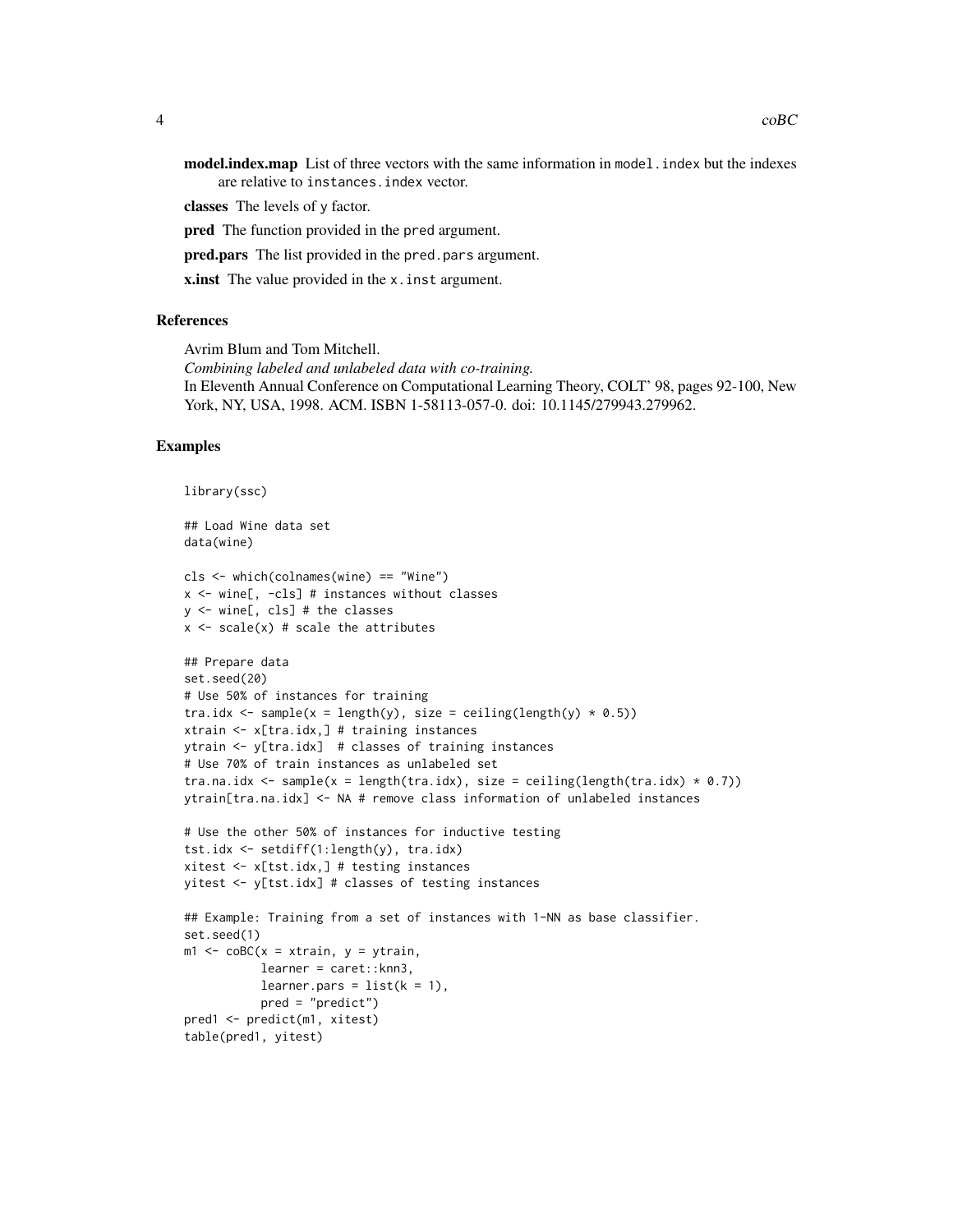```
## Example: Training from a distance matrix with 1-NN as base classifier.
dtrain \leq proxy::dist(x = xtrain, method = "euclidean", by_rows = TRUE)
set.seed(1)
m2 \leq -\text{coBC}(x = \text{dtrain}, y = \text{ytrain}, x \text{.inst} = \text{FALSE},learner = ssc::oneNN,
           pred = "predict",
           pred.pars = list(distance.weighting = "none"))
ditest \leq proxy::dist(x = xitest, y = xtrain[m2$instances.index,],
                       method = "euclidean", by_rows = TRUE)
pred2 <- predict(m2, ditest)
table(pred2, yitest)
## Example: Training from a set of instances with SVM as base classifier.
learner <- e1071::svm
learner.pars <- list(type = "C-classification", kernel="radial",
                      probability = TRUE, scale = TRUE)
pred <- function(m, x){
  r <- predict(m, x, probability = TRUE)
  prob <- attr(r, "probabilities")
  prob
}
set.seed(1)
m3 <- coBC(x = xtrain, y = ytrain,learner = learner,
           learner.pars = learner.pars,
           pred = pred)
pred3 <- predict(m3, xitest)
table(pred3, yitest)
## Example: Training from a set of instances with Naive-Bayes as base classifier.
set.seed(1)
m4 \leq -\text{coBC}(x = x\text{train}, y = y\text{train},learner = function(x, y) e1071::naiveBayes(x, y),
           pred = "predict",
           pred.parse = list(type = "raw")pred4 <- predict(m4, xitest)
table(pred4, yitest)
## Example: Training from a set of instances with C5.0 as base classifier.
set.seed(1)
m5 < - \text{coBC}(x = x\text{train}, y = y\text{train},learner = C50::C5.0,pred = "predict",
           pred.pars = list(type = "prob"))
pred5 <- predict(m5, xitest)
table(pred5, yitest)
```
coBCCombine *Combining the hypothesis*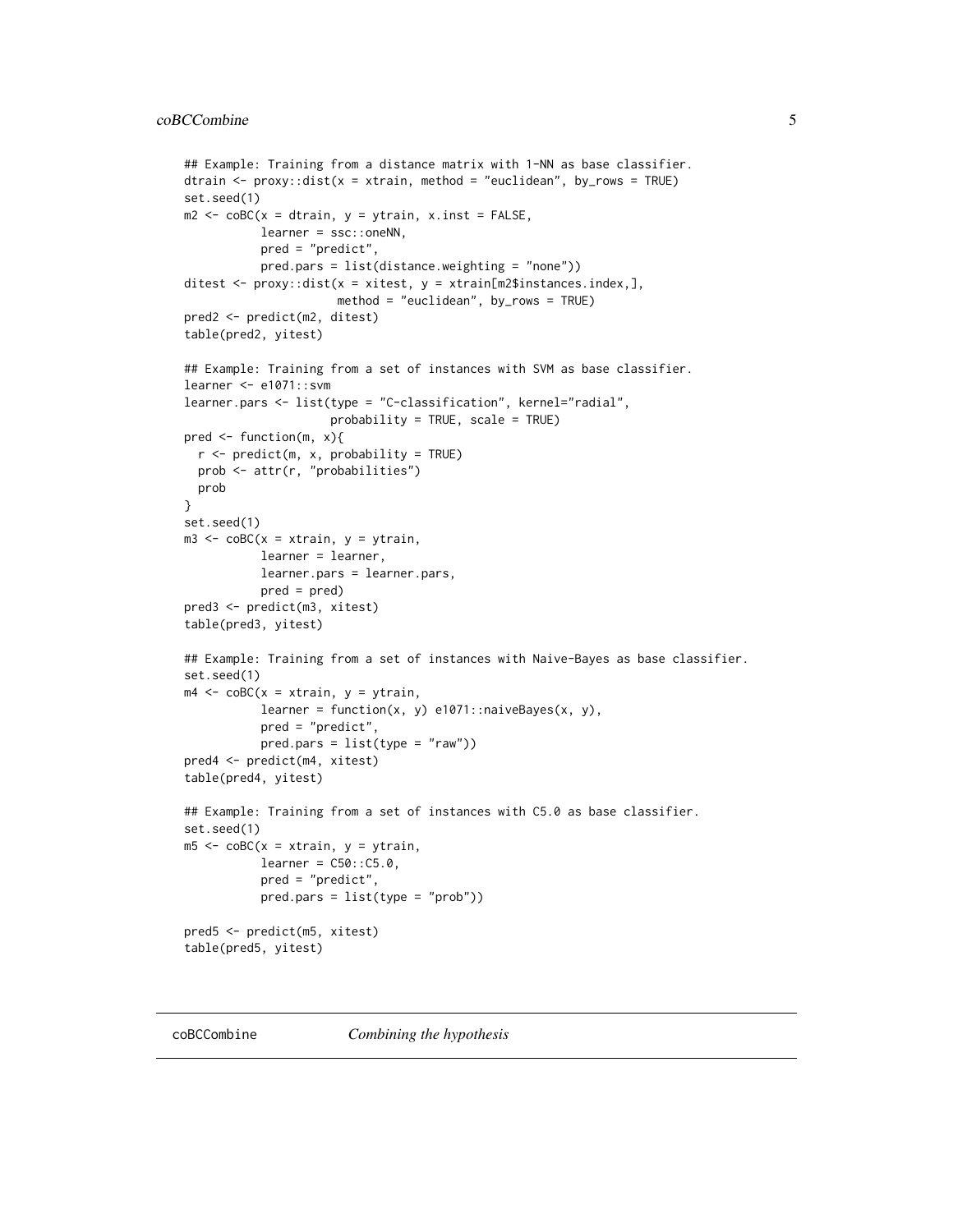## <span id="page-5-0"></span>Description

This function combines the probabilities predicted by the committee of classifiers.

#### Usage

```
coBCCombine(h.prob, classes)
```
## Arguments

| h.prob  | A list of probability matrices.                                                       |
|---------|---------------------------------------------------------------------------------------|
| classes | The classes in the same order that appear in the columns of each matrix in<br>h.prob. |

## Value

A probability matrix

coBCG *CoBC generic method*

## Description

CoBC is a semi-supervised learning algorithm with a co-training style. This algorithm trains N classifiers with the learning scheme defined in gen.learner using a reduced set of labeled examples. For each iteration, an unlabeled example is labeled for a classifier if the most confident classifications assigned by the other N-1 classifiers agree on the labeling proposed. The unlabeled examples candidates are selected randomly from a pool of size u.

## Usage

```
coBCG(y, gen. learner, gen.pred, N = 3, perc-full = 0.7, u = 100,max.iter = 50
```

| y           | A vector with the labels of training instances. In this vector the unlabeled in-<br>stances are specified with the value NA.                                                                                                               |
|-------------|--------------------------------------------------------------------------------------------------------------------------------------------------------------------------------------------------------------------------------------------|
| gen.learner | A function for training N supervised base classifiers. This function needs two<br>parameters, indexes and cls, where indexes indicates the instances to use and cls<br>specifies the classes of those instances.                           |
| gen.pred    | A function for predicting the probabilities per classes. This function must be<br>two parameters, model and indexes, where the model is a classifier trained with<br>gen. Learner function and indexes indicates the instances to predict. |
| N           | The number of classifiers used as committee members. All these classifiers are<br>trained using the gen. Learner function. Default is 3.                                                                                                   |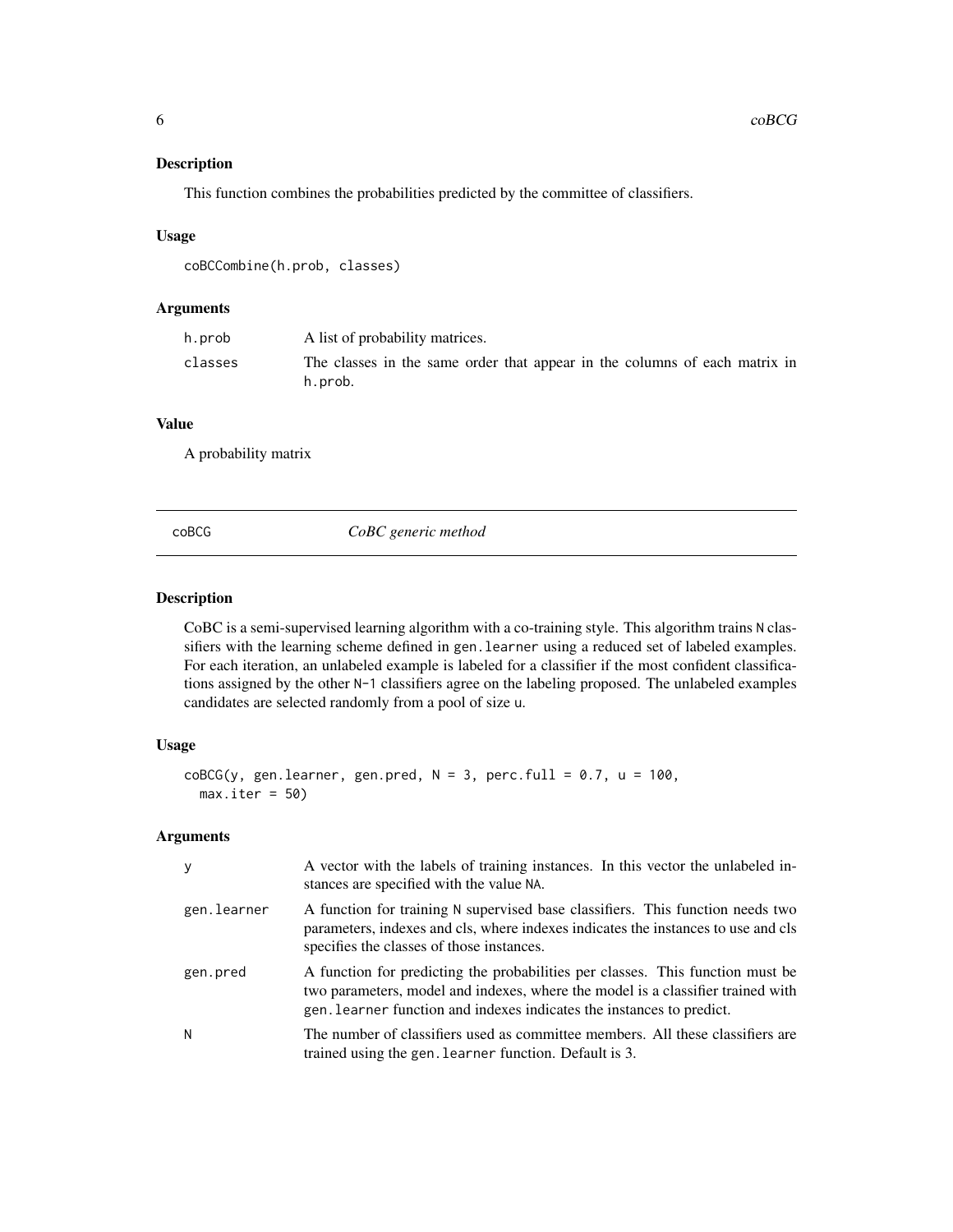<span id="page-6-0"></span>

| perc.full | A number between 0 and 1. If the percentage of new labeled examples reaches<br>this value the self-labeling process is stopped. Default is 0.7. |
|-----------|-------------------------------------------------------------------------------------------------------------------------------------------------|
| u         | Number of unlabeled instances in the pool. Default is 100.                                                                                      |
| max.iter  | Maximum number of iterations to execute in the self-labeling process. Default<br>is $50$ .                                                      |

## Details

coBCG can be helpful in those cases where the method selected as base classifier needs a learner and pred functions with other specifications. For more information about the general coBC method, please see [coBC](#page-1-1) function. Essentially, coBC function is a wrapper of coBCG function.

#### Value

A list object of class "coBCG" containing:

- model The final N base classifiers trained using the enlarged labeled set.
- model.index List of N vectors of indexes related to the training instances used per each classifier. These indexes are relative to the y argument.
- instances.index The indexes of all training instances used to train the N models. These indexes include the initial labeled instances and the newly labeled instances. These indexes are relative to the y argument.
- model.index.map List of three vectors with the same information in model. index but the indexes are relative to instances.index vector.

classes The levels of y factor.

#### Examples

```
library(ssc)
```
## Load Wine data set data(wine)

```
cls <- which(colnames(wine) == "Wine")
x <- wine[, -cls] # instances without classes
y <- wine[, cls] # the classes
x \leftarrow scale(x) # scale the attributes
```

```
## Prepare data
set.seed(20)
# Use 50% of instances for training
tra.idx <- sample(x = length(y), size = ceiling(length(y) * 0.5))
xtrain <- x[tra.idx,] # training instances
ytrain <- y[tra.idx] # classes of training instances
# Use 70% of train instances as unlabeled set
tra.na.idx <- sample(x = length(tra.idx), size = ceiling(length(tra.idx) * 0.7))
ytrain[tra.na.idx] <- NA # remove class information of unlabeled instances
```

```
# Use the other 50% of instances for inductive testing
tst.idx <- setdiff(1:length(y), tra.idx)
```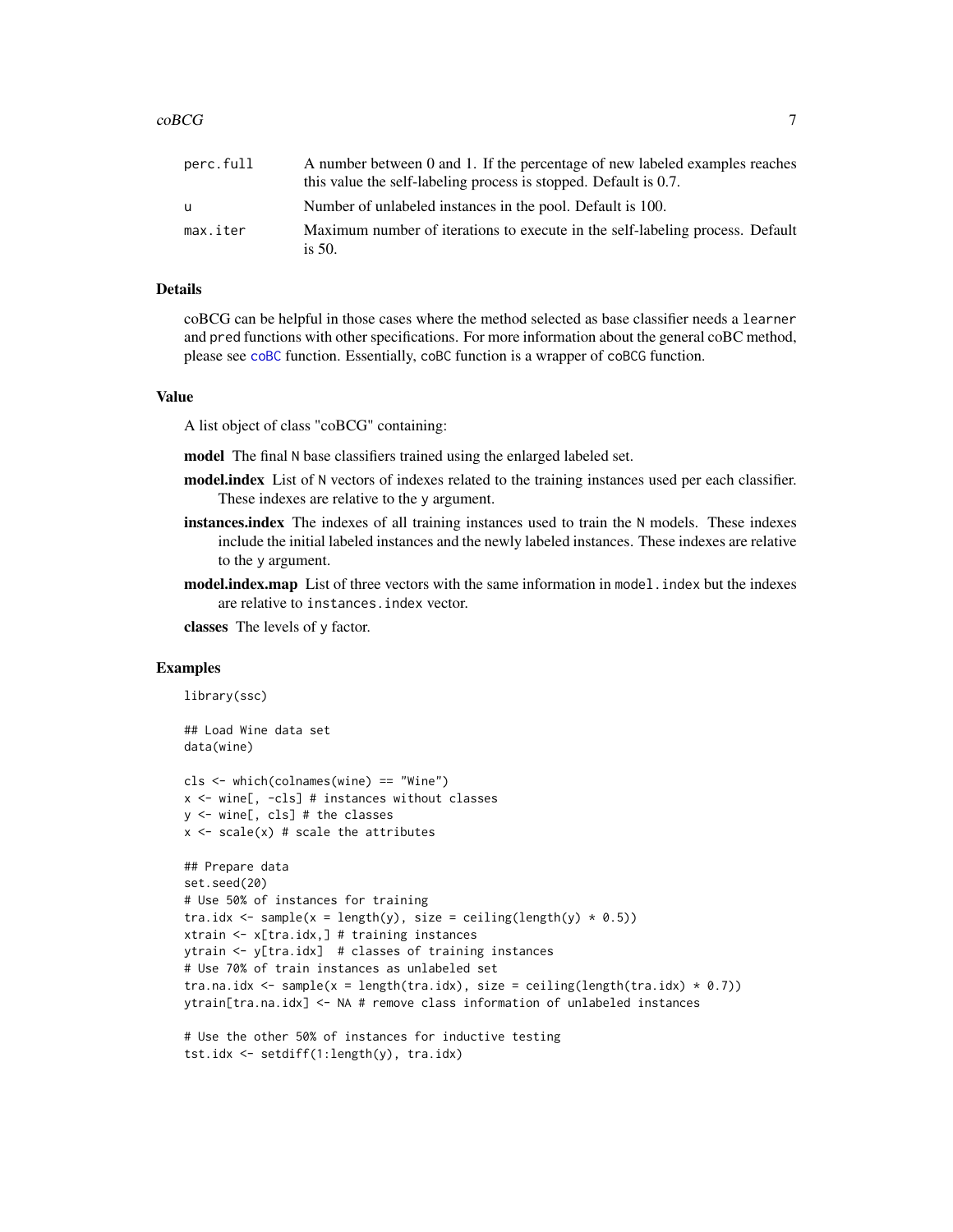```
xitest <- x[tst.idx,] # testing instances
yitest <- y[tst.idx] # classes of testing instances
## Example: Training from a set of instances with 1-NN (knn3) as base classifier.
gen.learner1 <- function(indexes, cls)
  care:knn3(x = xtrain[indexes, ], y = cls, k = 1)gen.pred1 <- function(model, indexes)
  predict(model, xtrain[indexes, ])
set.seed(1)
md1 <- coBCG(y = ytrain, gen.learner1, gen.pred1)
# Predict probabilities per instances using each model
h.prob <- lapply(
  X = md1$model,
  FUN = function(m) predict(m, xitest)
)
# Combine the predictions
cls1 <- coBCCombine(h.prob, md1$classes)
table(cls1, yitest)
## Example: Training from a distance matrix with 1-NN (oneNN) as base classifier.
dtrain \leq as.matrix(proxy::dist(x = xtrain, method = "euclidean", by_rows = TRUE))
gen.learner2 <- function(indexes, cls) {
  m \leq -ssc::oneNN(y = cls)attr(m, "tra.idxs") <- indexes
  m
}
gen.pred2 <- function(model, indexes) {
  tra.idxs <- attr(model, "tra.idxs")
  d <- dtrain[indexes, tra.idxs]
  prob <- predict(model, d, distance.weighting = "none")
  prob
}
set.seed(1)
md2 <- coBCG(y = ytrain, gen.learner2, gen.pred2)
# Predict probabilities per instances using each model
ditest <- proxy::dist(x = xitest, y = xtrain[md2$instances.index,],
                      method = "euclidean", by_rows = TRUE)
h.prob \leftarrow list()ninstances <- nrow(dtrain)
for(i in 1:length(md2$model)){
  m <- md2$model[[i]]
  D <- ditest[, md2$model.index.map[[i]]]
  h.prob[[i]] <- predict(m, D)
}
# Combine the predictions
cls2 <- coBCCombine(h.prob, md2$classes)
table(cls2, yitest)
```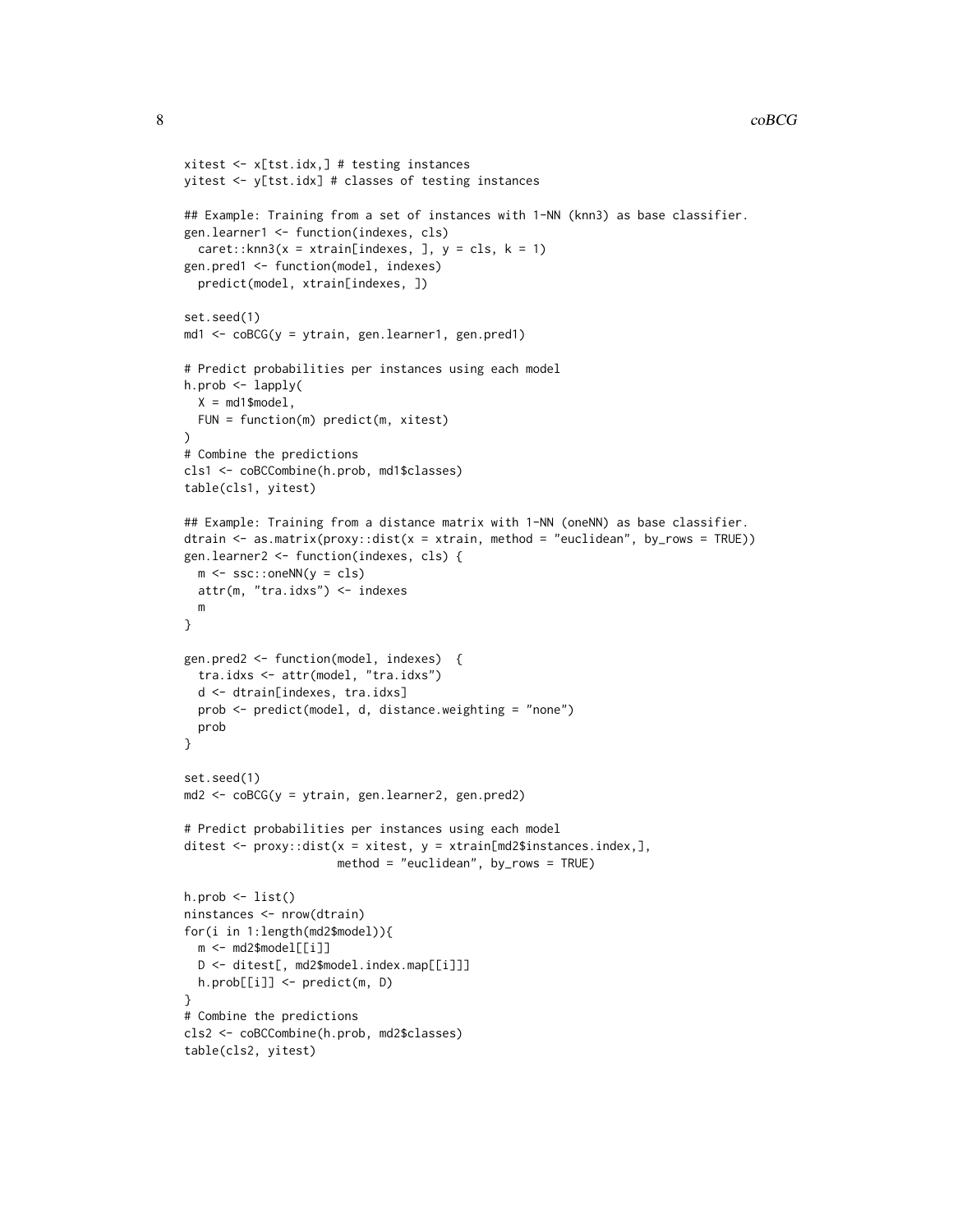<span id="page-8-0"></span>

#### Description

A dataset containing 56 times series z-normalized. Time series length is 286.

#### Usage

data(coffee)

## Format

A data frame with 56 rows and 287 variables including the class.

<span id="page-8-1"></span>

democratic *Democratic method*

## Description

Democratic Co-Learning is a semi-supervised learning algorithm with a co-training style. This algorithm trains N classifiers with different learning schemes defined in list gen.learners. During the iterative process, the multiple classifiers with different inductive biases label data for each other.

#### Usage

```
democratic(x, y, x.inst = TRUE, learners, learners.pars = NULL,
 preds = rep("predict", length(learners)), preds.pars = NULL)
```

| $\mathsf{x}$  | A object that can be coerced as matrix. This object has two possible interpre-<br>tations according to the value set in the x. inst argument: a matrix with the<br>training instances where each row represents a single instance or a precomputed<br>(distance or kernel) matrix between the training examples. |
|---------------|------------------------------------------------------------------------------------------------------------------------------------------------------------------------------------------------------------------------------------------------------------------------------------------------------------------|
| <b>V</b>      | A vector with the labels of the training instances. In this vector the unlabeled<br>instances are specified with the value NA.                                                                                                                                                                                   |
| x.inst        | A boolean value that indicates if x is or not an instance matrix. Default is TRUE.                                                                                                                                                                                                                               |
| learners      | A list of functions or strings naming the functions for training the different su-<br>pervised base classifiers.                                                                                                                                                                                                 |
| learners.pars | A list with the set of additional parameters for each learner functions if neces-<br>sary. Default is NULL.                                                                                                                                                                                                      |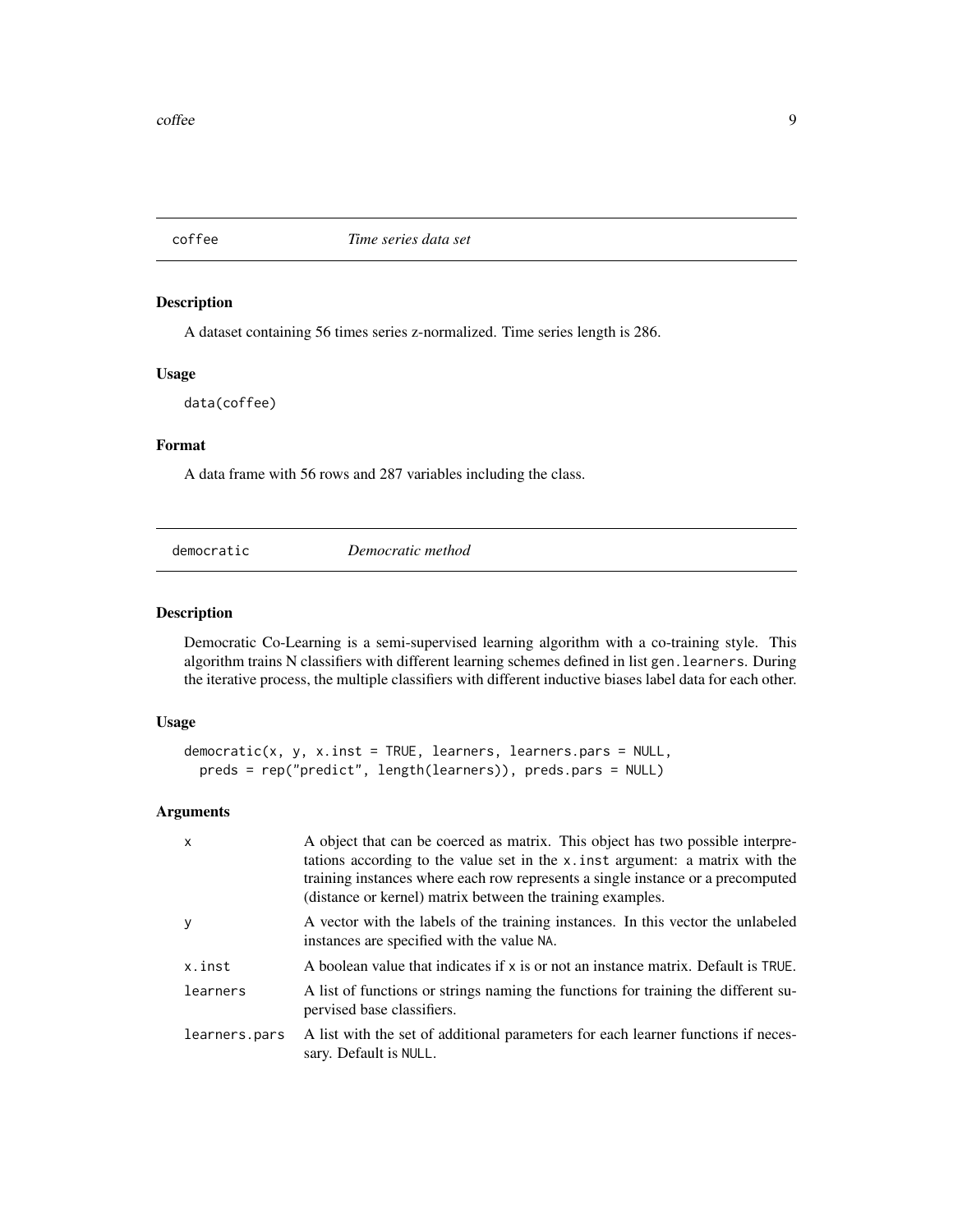| preds      | A list of functions or strings naming the functions for predicting the probabili-                           |
|------------|-------------------------------------------------------------------------------------------------------------|
|            | ties per classes, using the base classifiers trained with the functions defined in                          |
|            | learners. Default is "predict" function for each learner in learners.                                       |
| preds.pars | A list with the set of additional parameters for each function in preds if neces-<br>sary. Default is NULL. |

### Details

This method trains an ensemble of diverse classifiers. To promote the initial diversity the classifiers must represent different learning schemes. When x.inst is FALSE all learners defined must be able to learn a classifier from the precomputed matrix in x. The iteration process of the algorithm ends when no changes occurs in any model during a complete iteration. The generation of the final hypothesis is produced via a weigthed majority voting.

#### Value

A list object of class "democratic" containing:

W A vector with the confidence-weighted vote assigned to each classifier.

model A list with the final N base classifiers trained using the enlarged labeled set.

- model.index List of N vectors of indexes related to the training instances used per each classifier. These indexes are relative to the y argument.
- instances.index The indexes of all training instances used to train the N models. These indexes include the initial labeled instances and the newly labeled instances. These indexes are relative to the y argument.
- **model.index.map** List of three vectors with the same information in model. index but the indexes are relative to instances.index vector.

classes The levels of y factor.

preds The functions provided in the preds argument.

preds.pars The set of lists provided in the preds.pars argument.

**x.inst** The value provided in the x. inst argument.

#### Examples

```
## Not run:
```
library(ssc)

## Load Wine data set data(wine)

cls <- which(colnames(wine) == "Wine") x <- wine[, -cls] # instances without classes y <- wine[, cls] # the classes  $x \leftarrow scale(x)$  # scale the attributes

## Prepare data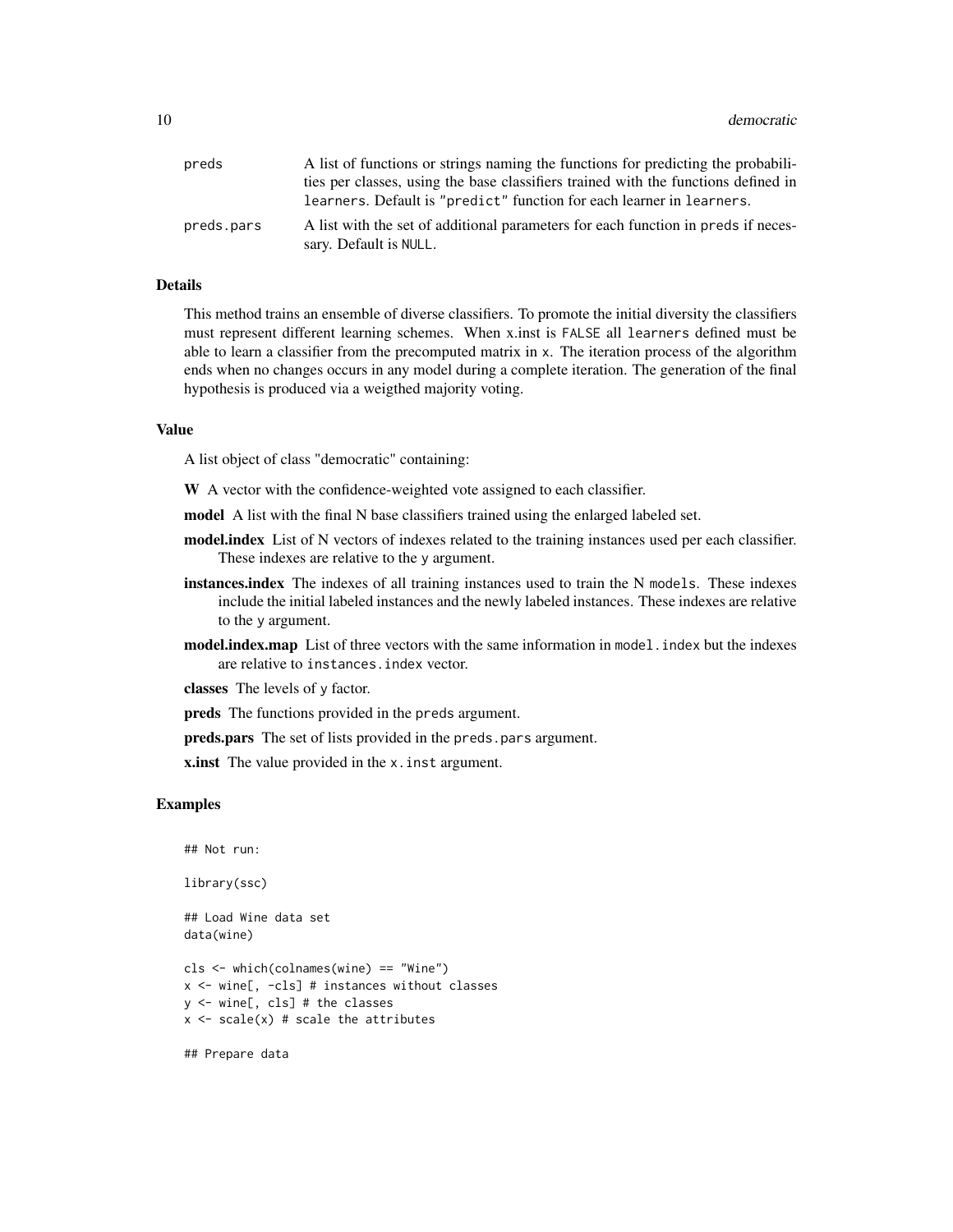#### democratic the contract of the contract of the contract of the contract of the contract of the contract of the contract of the contract of the contract of the contract of the contract of the contract of the contract of the

```
set.seed(20)
# Use 50% of instances for training
tra.idx <- sample(x = length(y), size = ceiling(length(y) * 0.5))
xtrain <- x[tra.idx,] # training instances
ytrain <- y[tra.idx] # classes of training instances
# Use 70% of train instances as unlabeled set
tra.na.idx <- sample(x = length(tra.idx), size = ceiling(length(tra.idx) * 0.7))
ytrain[tra.na.idx] <- NA # remove class information of unlabeled instances
# Use the other 50% of instances for inductive testing
tst.idx <- setdiff(1:length(y), tra.idx)
xitest <- x[tst.idx,] # testing instances
yitest <- y[tst.idx] # classes of testing instances
## Example: Training from a set of instances with
# 1-NN and C-svc (SVM) as base classifiers.
# knn3 learner
library(caret)
knn <- knn3 # learner function
knn.pars \le list(k = 1) # parameters for learner function
knn.prob \leq-predict # function to predict probabilities
knn.prob.pars <- NULL # parameters for prediction function
# ksvm learner
library(kernlab)
svm <- ksvm # learner function
svm.pars <- list( # parameters for learner function
 type = "C-svc", C = 1,kernel = "rbfdot", kpar = list(sigma = 0.048),
 prob.model = TRUE,
 scaled = FALSE
\lambdasvm.prob <- predict # function to predict probabilities
svm.prob.pars <- list( # parameters for prediction function
 type = "probabilities"
\lambda# train a model
m <- democratic(x = xtrain, y = ytrain,
                learners = list(knn, svm),
                learners.pars = list(knn.pars, svm.pars),
                preds = list(knn.prob, svm.prob),
               preds.pars = list(knn.prob.pars, svm.prob.pars))
# predict classes
m.pred <- predict(m, xitest)
table(m.pred, yitest)
```
## End(Not run)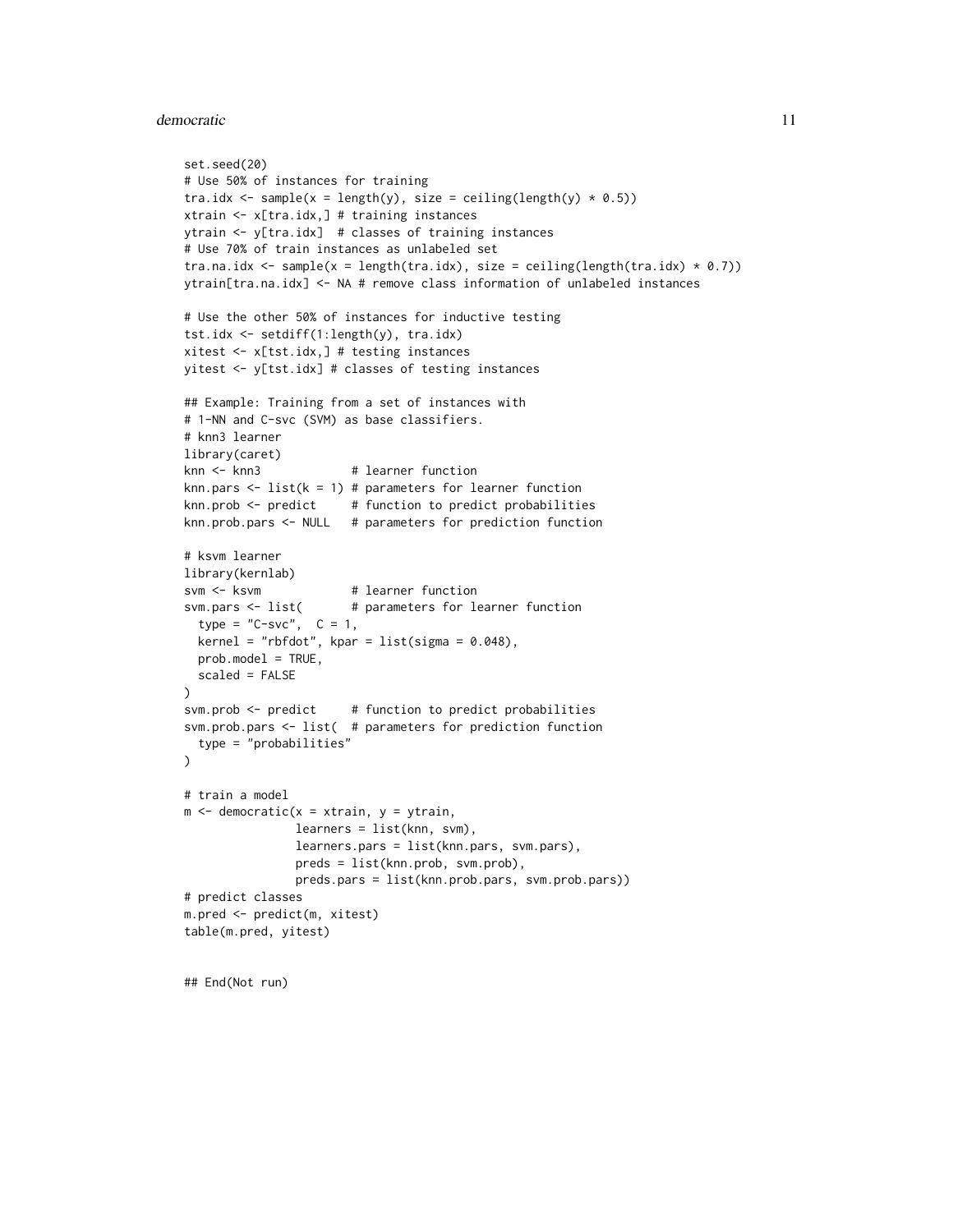<span id="page-11-0"></span>

#### Description

This function combines the probabilities predicted by the set of classifiers.

#### Usage

democraticCombine(pred, W, classes)

## Arguments

| pred    | A list with the prediction for each classifier.                                                        |
|---------|--------------------------------------------------------------------------------------------------------|
| W       | A vector with the confidence-weighted vote assigned to each classifier during<br>the training process. |
| classes | the classes.                                                                                           |

## Value

The classification proposed.

democraticG *Democratic generic method*

#### Description

Democratic is a semi-supervised learning algorithm with a co-training style. This algorithm trains N classifiers with different learning schemes defined in list gen.learners. During the iterative process, the multiple classifiers with different inductive biases label data for each other.

## Usage

```
democraticG(y, gen.learners, gen.preds)
```

| y            | A vector with the labels of training instances. In this vector the unlabeled in-<br>stances are specified with the value NA.                                                                                                                             |
|--------------|----------------------------------------------------------------------------------------------------------------------------------------------------------------------------------------------------------------------------------------------------------|
| gen.learners | A list of functions for training N different supervised base classifiers. Each<br>function needs two parameters, indexes and cls, where indexes indicates the<br>instances to use and cls specifies the classes of those instances.                      |
| gen.preds    | A list of functions for predicting the probabilities per classes. Each function<br>must be two parameters, model and indexes, where the model is a classifier<br>trained with gen. Learner function and indexes indicates the instances to pre-<br>dict. |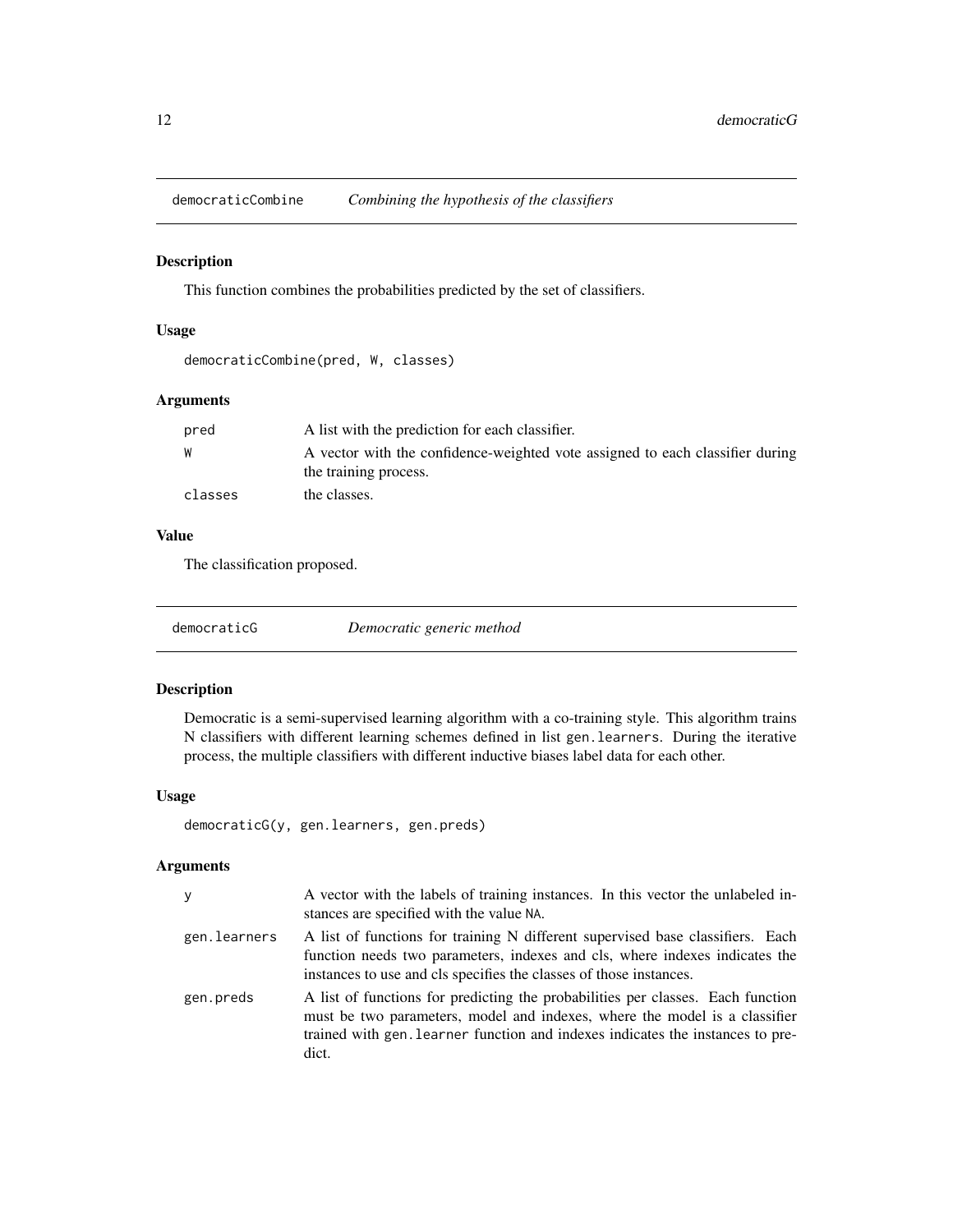#### <span id="page-12-0"></span>democraticG  $\qquad \qquad$  13

#### Details

democraticG can be helpful in those cases where the method selected as base classifier needs a learner and pred functions with other specifications. For more information about the general democratic method, please see [democratic](#page-8-1) function. Essentially, democratic function is a wrapper of democraticG function.

## Value

A list object of class "democraticG" containing:

- W A vector with the confidence-weighted vote assigned to each classifier.
- model A list with the final N base classifiers trained using the enlarged labeled set.
- model.index List of N vectors of indexes related to the training instances used per each classifier. These indexes are relative to the y argument.
- instances.index The indexes of all training instances used to train the N models. These indexes include the initial labeled instances and the newly labeled instances. These indexes are relative to the y argument.
- model.index.map List of three vectors with the same information in model. index but the indexes are relative to instances.index vector.

classes The levels of y factor.

## References

Yan Zhou and Sally Goldman. *Democratic co-learning.* In IEEE 16th International Conference on Tools with Artificial Intelligence (ICTAI), pages 594-602. IEEE, Nov 2004. doi: 10.1109/ICTAI.2004.48.

### Examples

## Not run: # this is a long running example

library(ssc)

## Load Wine data set data(wine)

```
cls <- which(colnames(wine) == "Wine")
x <- wine[, -cls] # instances without classes
y <- wine[, cls] # the classes
x \leftarrow scale(x) # scale the attributes
```

```
## Prepare data
set.seed(20)
# Use 50% of instances for training
tra.idx <- sample(x = length(y), size = ceiling(length(y) * 0.5))
xtrain <- x[tra.idx,] # training instances
```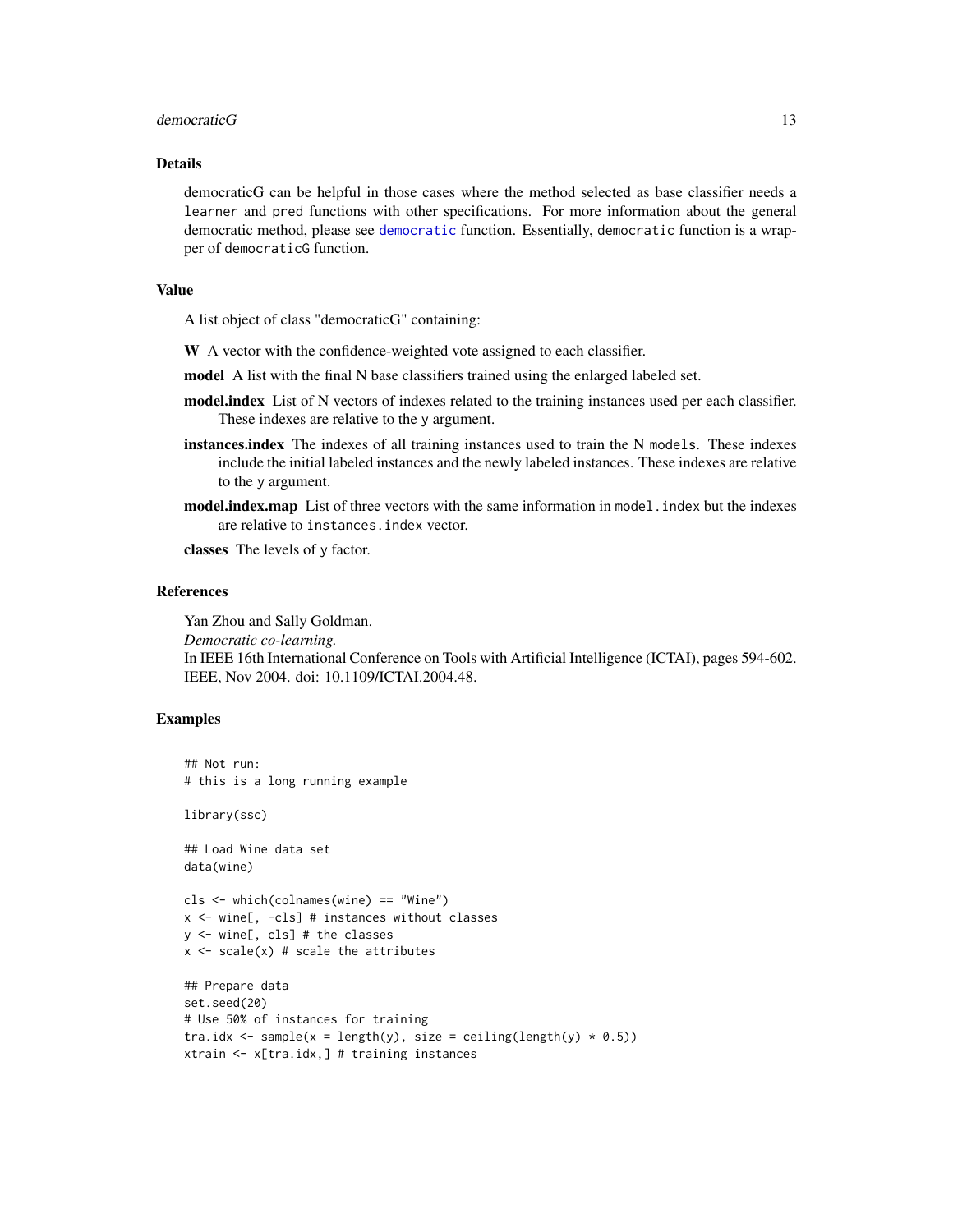```
ytrain <- y[tra.idx] # classes of training instances
# Use 70% of train instances as unlabeled set
tra.na.idx \leq sample(x = length(tra.idx), size = ceiling(length(tra.idx) * 0.7))
ytrain[tra.na.idx] <- NA # remove class information of unlabeled instances
# Use the other 50% of instances for inductive testing
tst.idx <- setdiff(1:length(y), tra.idx)
xitest <- x[tst.idx,] # testing instances
yitest <- y[tst.idx] # classes of testing instances
## Example A:
# Training from a set of instances with
# 1-NN and C-svc (SVM) as base classifiers.
### Define knn base classifier using knn3 from caret package
library(caret)
# learner function
knn <- function(indexes, cls) {
  kmn3(x = xtrain[indexes, ], y = cls, k = 1)}
# function to predict probabilities
knn.prob <- function(model, indexes) {
  predict(model, xtrain[indexes, ])
}
### Define svm base classifier using ksvm from kernlab package
library(kernlab)
library(proxy)
# learner function
svm <- function(indexes, cls) {
 rbf \leftarrow function(x, y) {
    sigma <- 0.048
    d \leq -dist(x, y, \text{ method} = "Euclidean", byrows = FALSE)exp(-sigma * d * d)
  }
  class(rbf) <- "kernel"
  ksvm(x = xtrain[indexes, ], y = cls, scaled = FALSE,type = "C-svc", C = 1,
       kernel = rbf, prob.model = TRUE)
}
# function to predict probabilities
svm.prob <- function(model, indexes) {
  predict(model, xtrain[indexes, ], type = "probabilities")
}
### Train
m1 <- democraticG(y = ytrain,
                  gen.learners = list(knn, svm),
                  gen.preds = list(knn.prob, svm.prob))
### Predict
# predict labels using each classifier
m1.pred1 <- predict(m1$model[[1]], xitest, type = "class")
m1.pred2 <- predict(m1$model[[2]], xitest)
```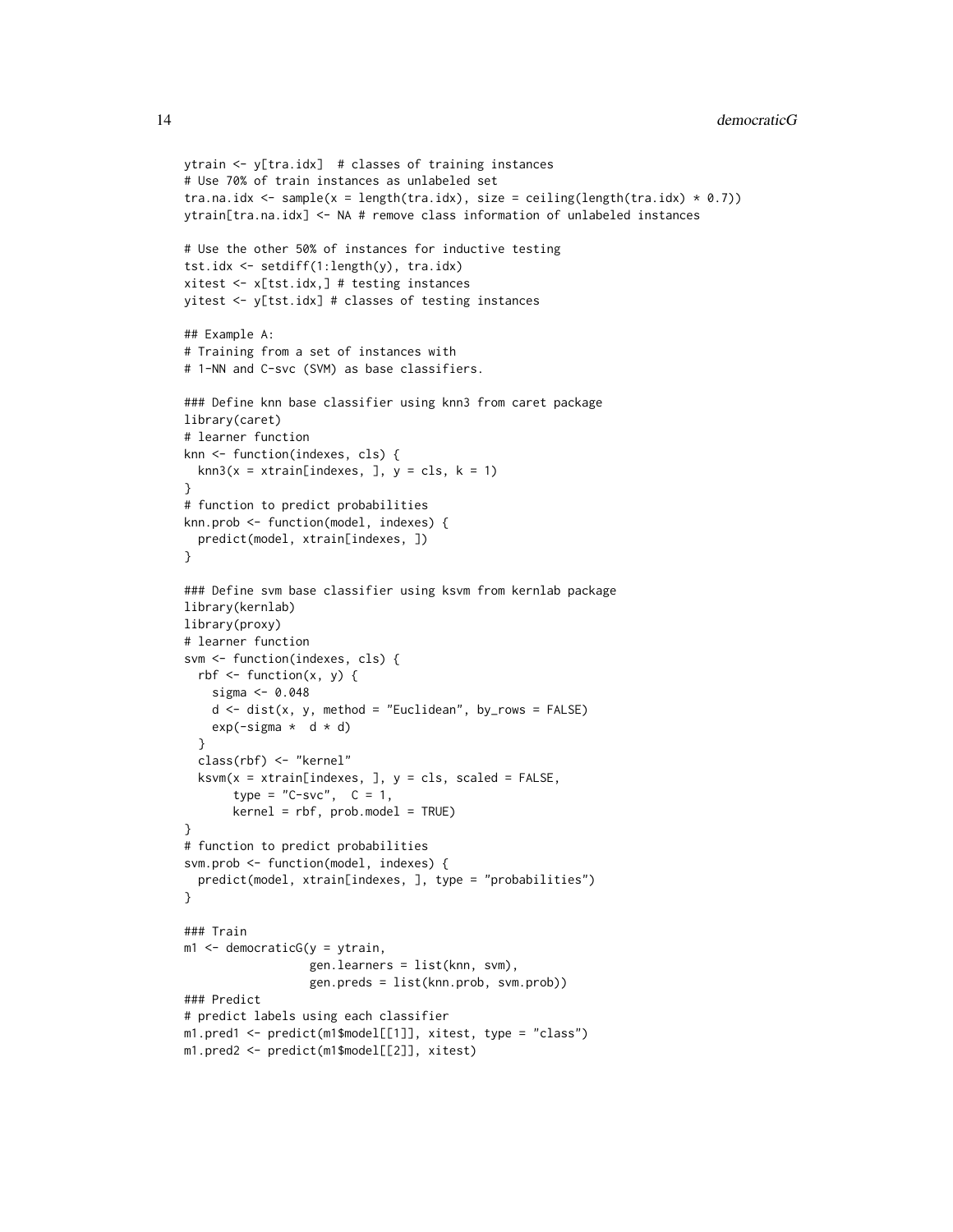#### democraticG 15

```
# combine predictions
m1.pred <- list(m1.pred1, m1.pred2)
cls1 <- democraticCombine(m1.pred, m1$W, m1$classes)
table(cls1, yitest)
## Example B:
# Training from a distance matrix and a kernel matrix with
# 1-NN and C-svc (SVM) as base classifiers.
### Define knn2 base classifier using oneNN from ssc package
library(ssc)
# Compute distance matrix D
# D is used in knn2.prob
D \leq -as.matrix(dist(x = xtrain, method = "euclidean", by_rows = TRUE))
# learner function
knn2 <- function(indexes, cls) {
  model <- oneNN(y = cls)
  attr(model, "tra.idxs") <- indexes
  model
}
# function to predict probabilities
knn2.prob <- function(model, indexes) {
  tra.idxs <- attr(model, "tra.idxs")
  predict(model, D[indexes, tra.idxs], distance.weighting = "none")
}
### Define svm2 base classifier using ksvm from kernlab package
library(kernlab)
# Compute kernel matrix K
# K is used in svm2 and svm2.prob functions
sigma <- 0.048
K \leq - \exp(-\sigma) \cdot \exp(-\sigma)# learner function
svm2 <- function(indexes, cls) {
  model <- ksvm(K[indexes, indexes], y = cls,
                type = "C-svc", C = 1,
                kernel = "matrix"prob.model = TRUE)
  attr(model, "tra.idxs") <- indexes
  model
}
# function to predict probabilities
svm2.prob <- function(model, indexes) {
  tra.idxs <- attr(model, "tra.idxs")
  sv.idxs <- tra.idxs[SVindex(model)]
  predict(model,
          as.kernelMatrix(K[indexes, sv.idxs]),
          type = "probabilities")
}
```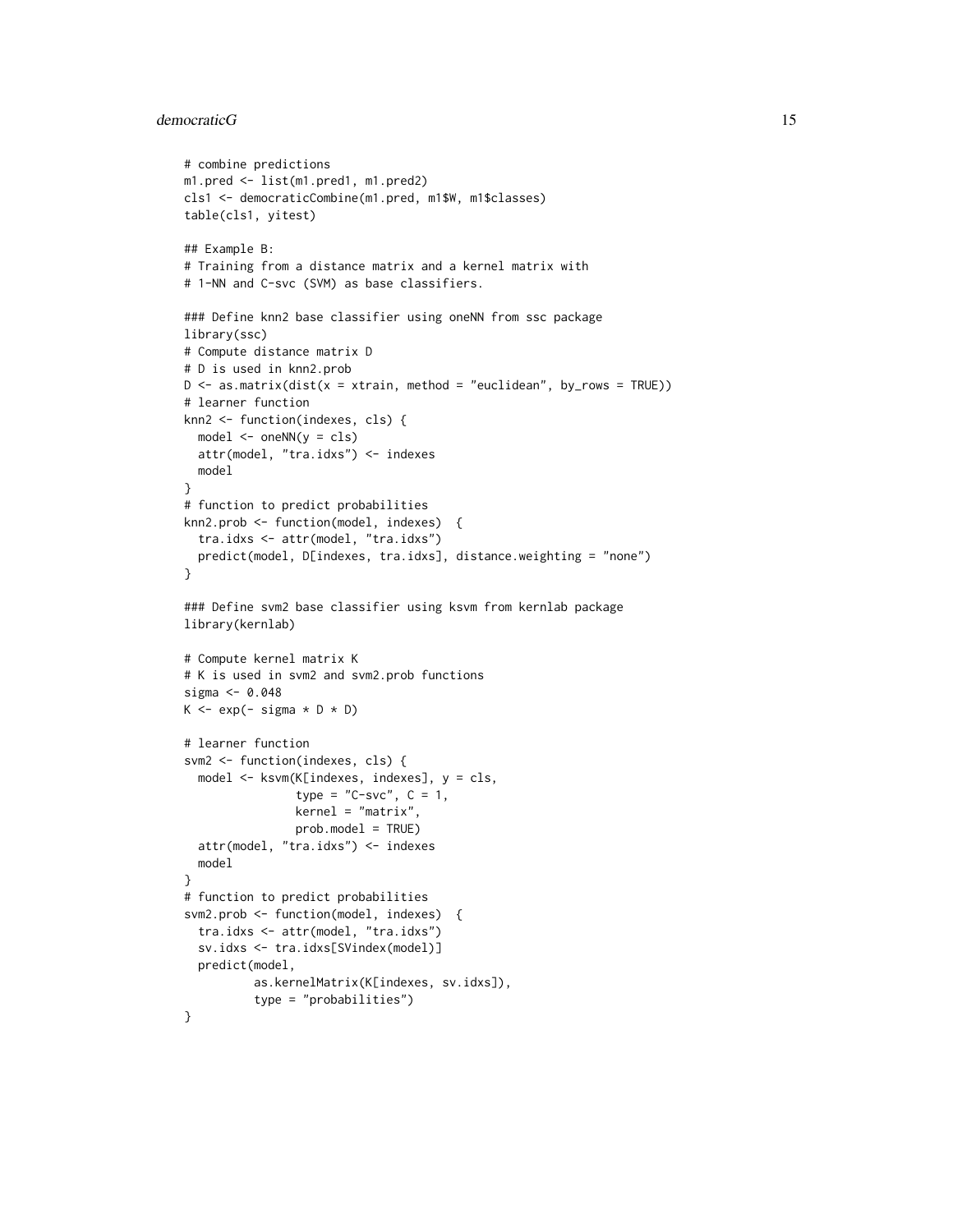<span id="page-15-0"></span>## End(Not run)

## <span id="page-15-1"></span>oneNN *1-NN supervised classifier builder*

## Description

Build a model using the given data to be able to predict the label or the probabilities of other instances, according to 1-NN algorithm.

#### Usage

oneNN( $x = NULL, y$ )

## Arguments

| $\mathsf{x}$ | This argument is not used, the reason why he gets is to fulfill an agreement |
|--------------|------------------------------------------------------------------------------|
|              | a vector with the labels of training instances                               |

### Value

A model with the data needed to use 1-NN

| predict.coBC | Predictions of the coBC method |  |
|--------------|--------------------------------|--|
|--------------|--------------------------------|--|

## Description

Predicts the label of instances according to the coBC model.

## Usage

```
## S3 method for class 'coBC'
predict(object, x, ...)
```

| object   | coBC model built with the coBC function.                                                                                                                                                                                           |
|----------|------------------------------------------------------------------------------------------------------------------------------------------------------------------------------------------------------------------------------------|
| X        | An object that can be coerced to a matrix. Depending on how the model was<br>built, x is interpreted as a matrix with the distances between the unseen instances<br>and the selected training instances, or a matrix of instances. |
| $\cdots$ | This parameter is included for compatibility reasons.                                                                                                                                                                              |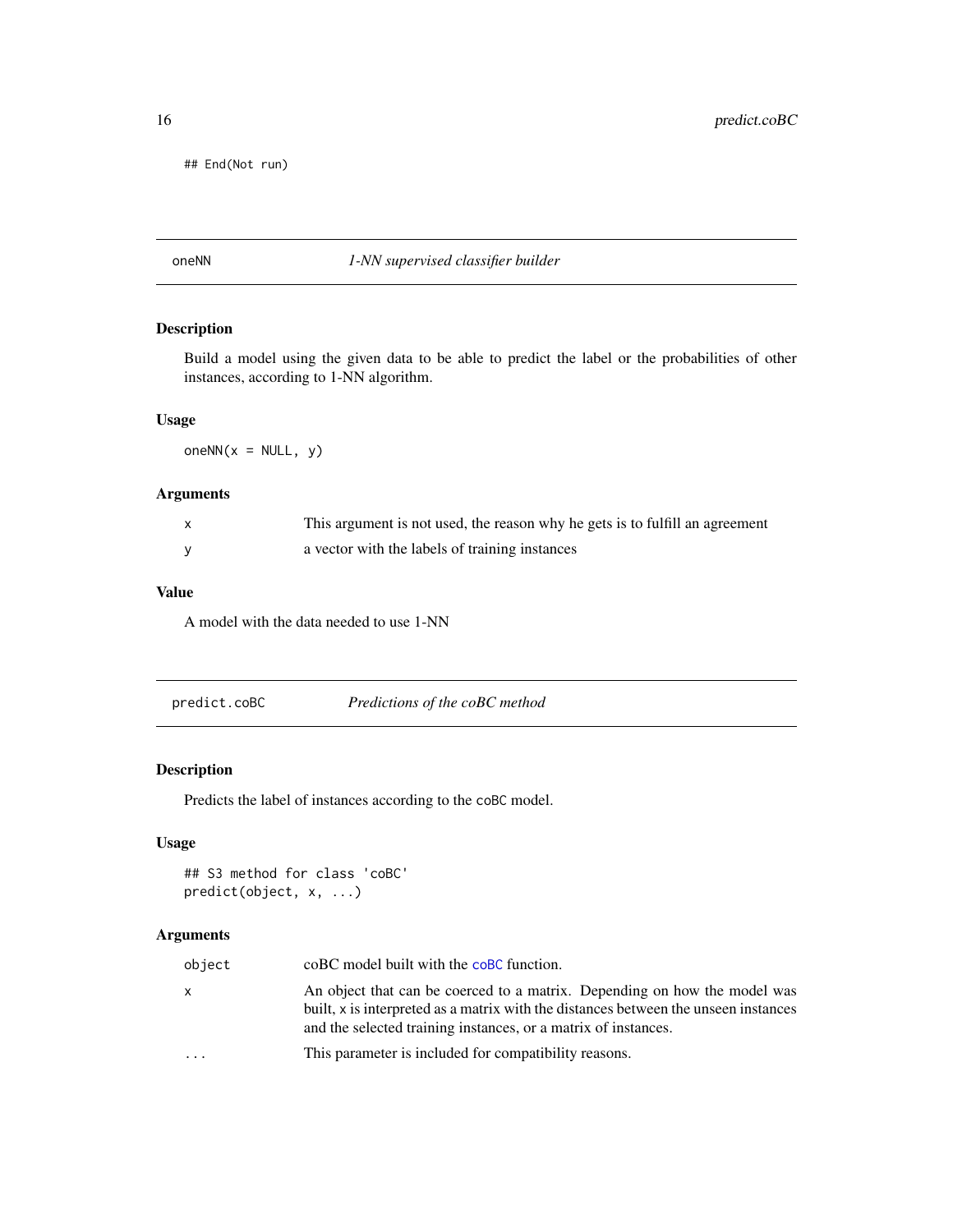<span id="page-16-0"></span>predict.democratic 17

## Details

For additional help see [coBC](#page-1-1) examples.

#### Value

Vector with the labels assigned.

predict.democratic *Predictions of the Democratic method*

## Description

Predicts the label of instances according to the democratic model.

## Usage

```
## S3 method for class 'democratic'
predict(object, x, ...)
```
## Arguments

| object | Democratic model built with the democratic function.                                                                                                                                                                            |
|--------|---------------------------------------------------------------------------------------------------------------------------------------------------------------------------------------------------------------------------------|
| x      | A object that can be coerced as matrix. Depending on how was the model built,<br>x is interpreted as a matrix with the distances between the unseen instances and<br>the selected training instances, or a matrix of instances. |
|        | This parameter is included for compatibility reasons.                                                                                                                                                                           |

#### Details

For additional help see [democratic](#page-8-1) examples.

## Value

Vector with the labels assigned.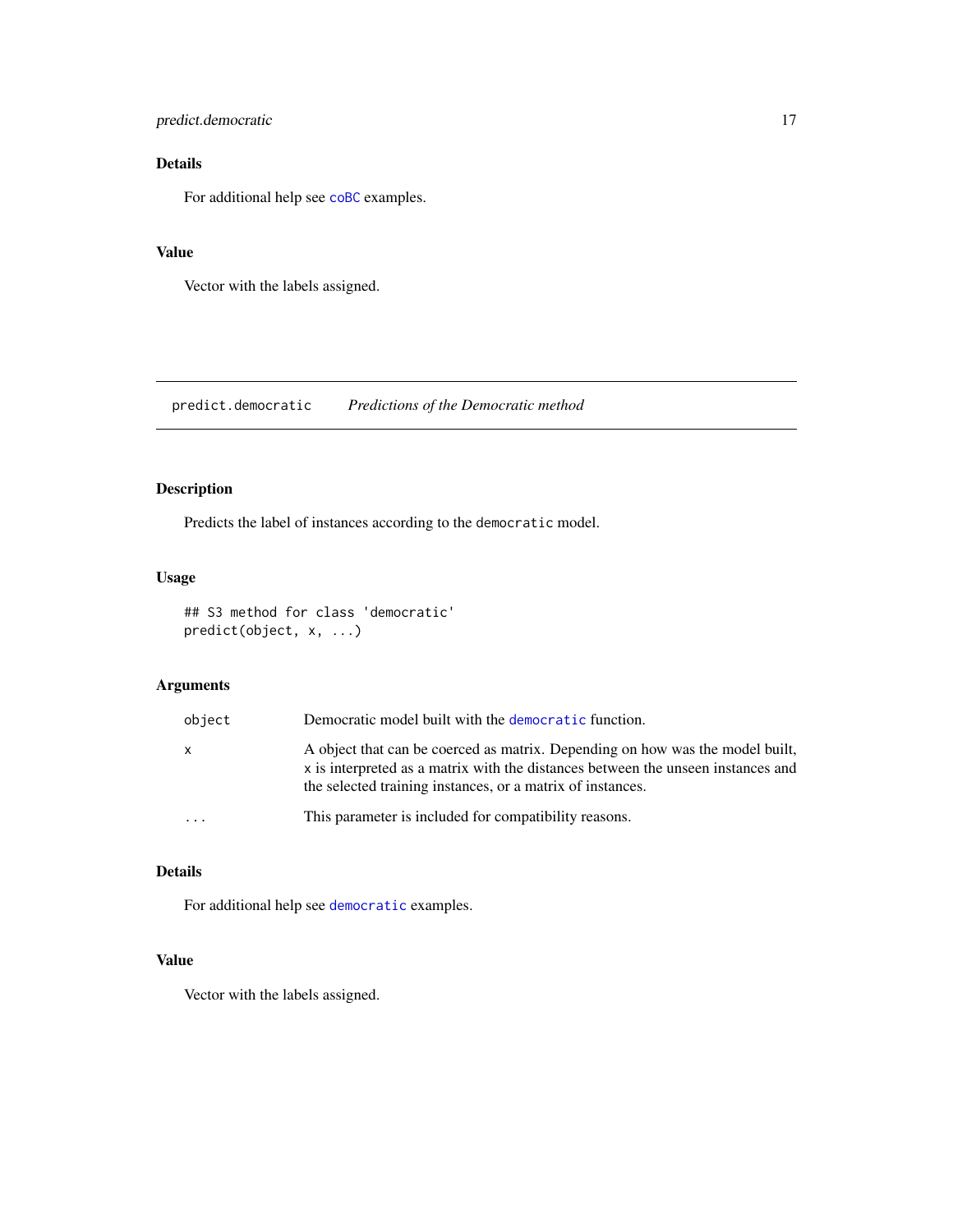<span id="page-17-0"></span>predict.OneNN *Model Predictions*

#### Description

This function predicts the class label of instances or its probability of pertaining to each class based on the distance matrix.

#### Usage

```
## S3 method for class 'OneNN'
predict(object, dists, type = "prob", ...)
```
## Arguments

| object | A model of class OneNN built with oneNN                                                                                                                        |
|--------|----------------------------------------------------------------------------------------------------------------------------------------------------------------|
| dists  | A matrix of distances between the instances to classify (by rows) and the in-<br>stances used to train the model (by column)                                   |
| type   | A string that can take two values: "class" for computing the class of the in-<br>stances or "prob" for computing the probabilities of belonging to each class. |
| .      | Currently not used.                                                                                                                                            |

## Value

If type is equal to "class" a vector of length equal to the rows number of matrix dists, containing the predicted labels. If type is equal to "prob" it returns a matrix which has nrow(dists) rows and a column for every class, where each cell represents the probability that the instance belongs to the class, according to 1NN.

predict.selfTraining *Predictions of the Self-training method*

## Description

Predicts the label of instances according to the selfTraining model.

## Usage

```
## S3 method for class 'selfTraining'
predict(object, x, ...)
```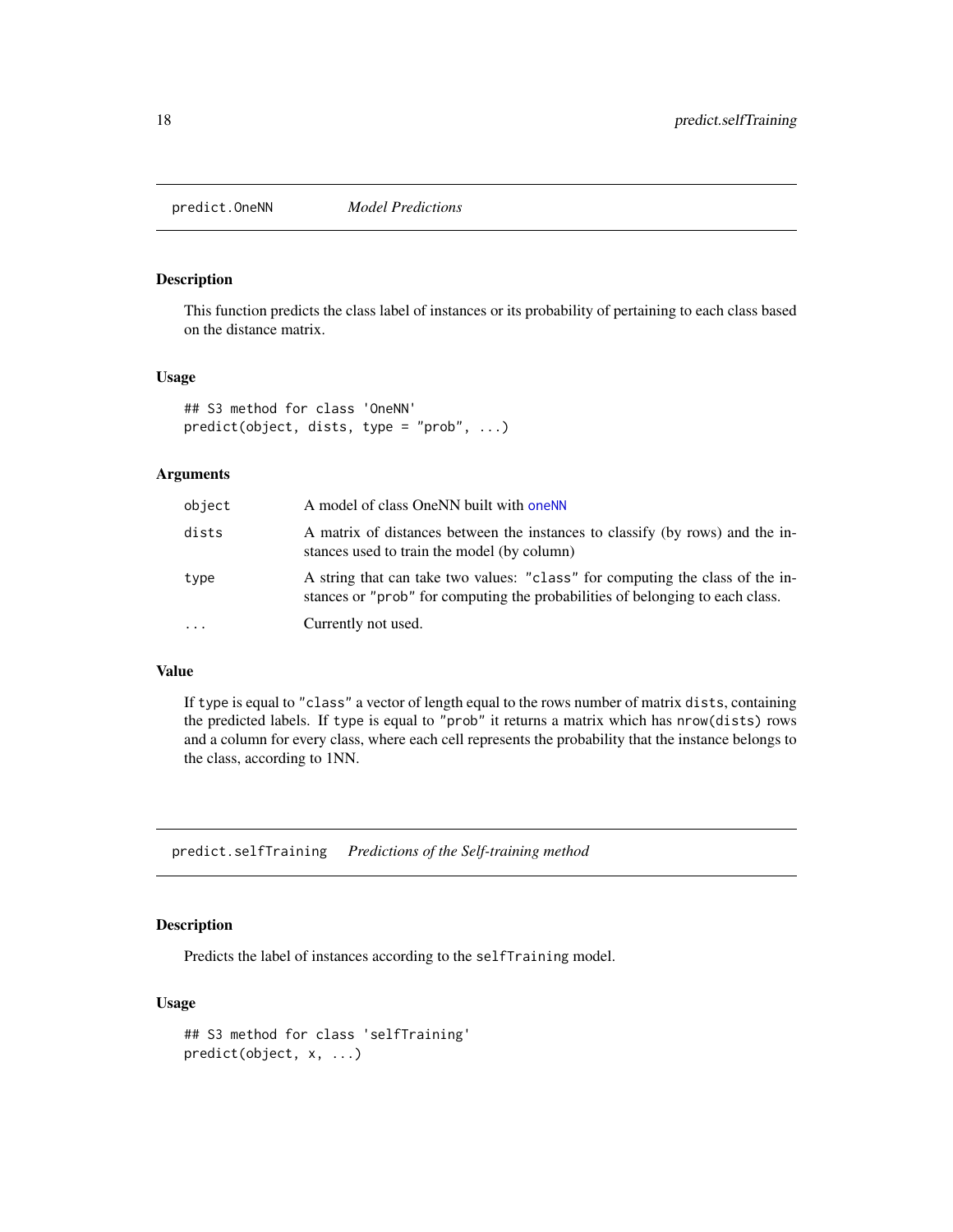## <span id="page-18-0"></span>predict.setred 19

## Arguments

| object                  | Self-training model built with the self-Training function.                                                                                                                                                                      |
|-------------------------|---------------------------------------------------------------------------------------------------------------------------------------------------------------------------------------------------------------------------------|
| $\mathsf{X}$            | A object that can be coerced as matrix. Depending on how was the model built,<br>x is interpreted as a matrix with the distances between the unseen instances and<br>the selected training instances, or a matrix of instances. |
| $\cdot$ $\cdot$ $\cdot$ | This parameter is included for compatibility reasons.                                                                                                                                                                           |

## Details

For additional help see [selfTraining](#page-20-1) examples.

#### Value

Vector with the labels assigned.

predict.setred *Predictions of the SETRED method*

## Description

Predicts the label of instances according to the setred model.

## Usage

## S3 method for class 'setred' predict(object, x, ...)

## Arguments

| object    | SETRED model built with the setred function.                                                                                                                                                                                    |
|-----------|---------------------------------------------------------------------------------------------------------------------------------------------------------------------------------------------------------------------------------|
| X         | A object that can be coerced as matrix. Depending on how was the model built,<br>x is interpreted as a matrix with the distances between the unseen instances and<br>the selected training instances, or a matrix of instances. |
| $\ddotsc$ | This parameter is included for compatibility reasons.                                                                                                                                                                           |

## Details

For additional help see [setred](#page-25-1) examples.

### Value

Vector with the labels assigned.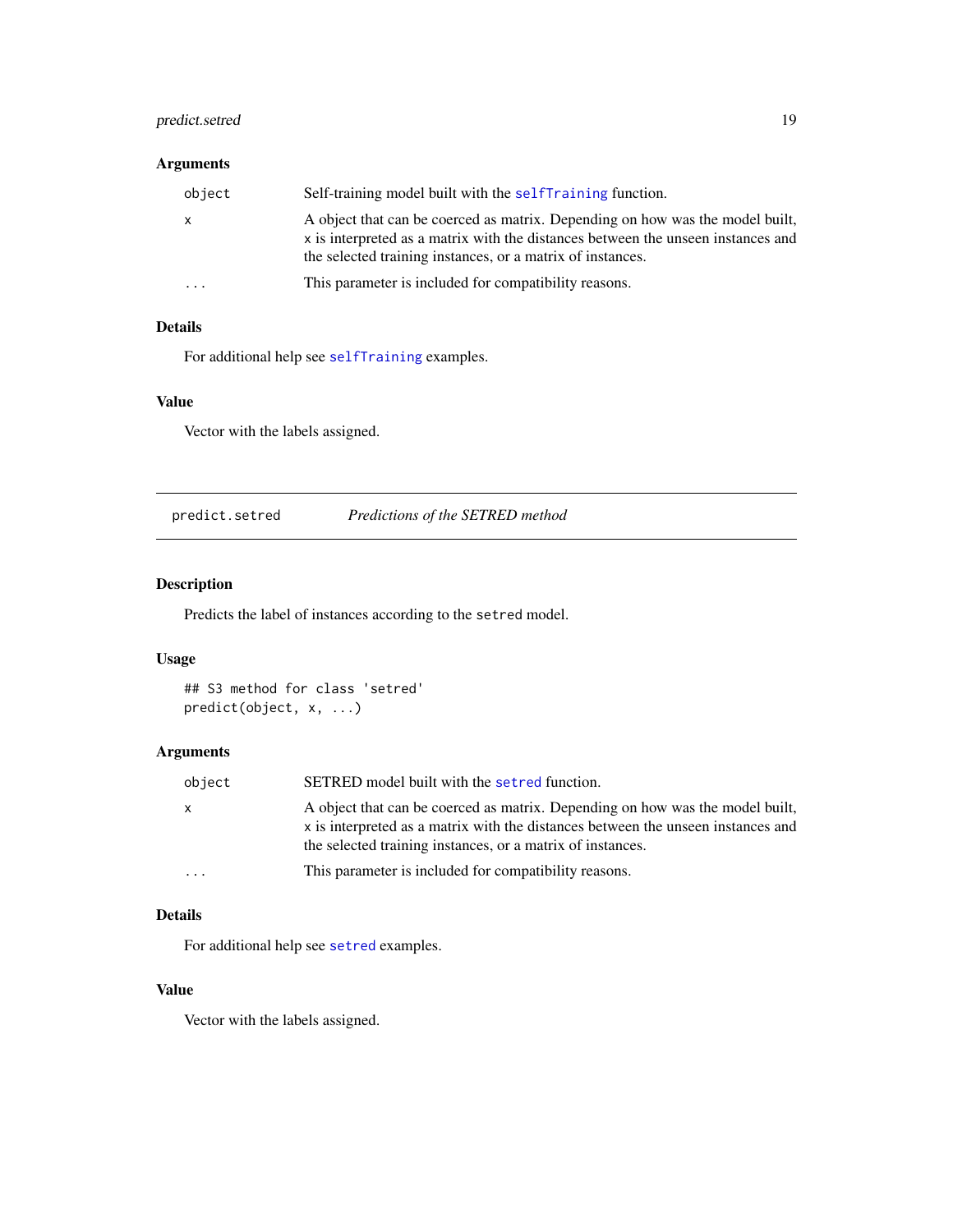<span id="page-19-0"></span>

#### Description

Predicts the label of instances according to the snnrce model.

## Usage

```
## S3 method for class 'snnrce'
predict(object, x, ...)
```
## Arguments

| object    | SNNRCE model built with the snnrce function.                                                                                                                                                                                    |
|-----------|---------------------------------------------------------------------------------------------------------------------------------------------------------------------------------------------------------------------------------|
| x         | A object that can be coerced as matrix. Depending on how was the model built,<br>x is interpreted as a matrix with the distances between the unseen instances and<br>the selected training instances, or a matrix of instances. |
| $\ddotsc$ | This parameter is included for compatibility reasons.                                                                                                                                                                           |

## Details

For additional help see [snnrce](#page-31-1) examples.

#### Value

Vector with the labels assigned.

predict.triTraining *Predictions of the Tri-training method*

#### Description

Predicts the label of instances according to the triTraining model.

#### Usage

```
## S3 method for class 'triTraining'
predict(object, x, ...)
```

| object | Tri-training model built with the triTraining function.                                                                                                                                                                         |
|--------|---------------------------------------------------------------------------------------------------------------------------------------------------------------------------------------------------------------------------------|
| X      | A object that can be coerced as matrix. Depending on how was the model built,<br>x is interpreted as a matrix with the distances between the unseen instances and<br>the selected training instances, or a matrix of instances. |
| .      | This parameter is included for compatibility reasons.                                                                                                                                                                           |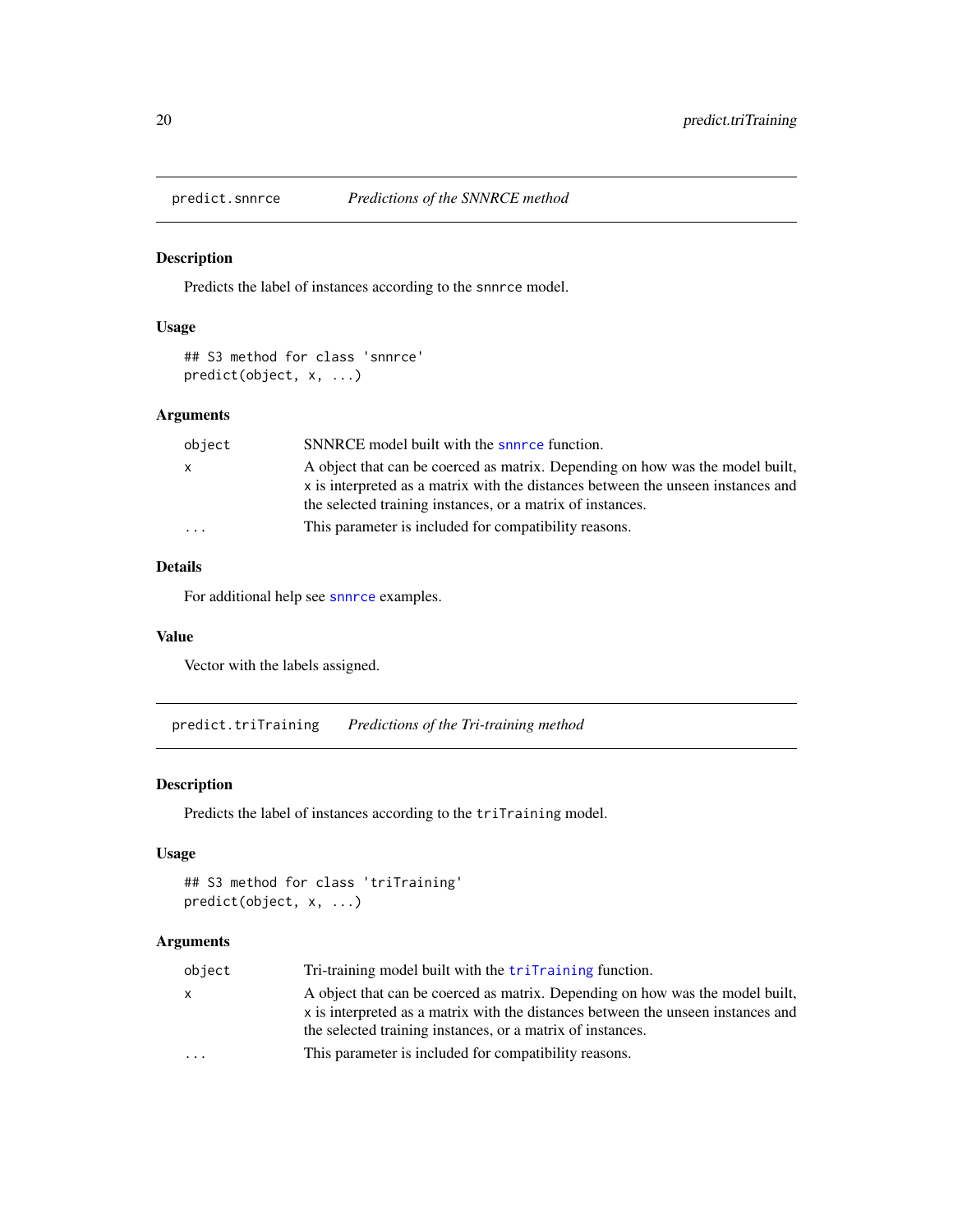## <span id="page-20-0"></span>selfTraining 21

## Details

For additional help see [triTraining](#page-33-1) examples.

#### Value

Vector with the labels assigned.

<span id="page-20-1"></span>selfTraining *Self-training method*

#### Description

Self-training is a simple and effective semi-supervised learning classification method. The selftraining classifier is initially trained with a reduced set of labeled examples. Then it is iteratively retrained with its own most confident predictions over the unlabeled examples. Self-training follows a wrapper methodology using a base supervised classifier to establish the possible class of unlabeled instances.

#### Usage

```
selfTraining(x, y, x.inst = TRUE, learner, learner.pars = NULL,
 pred = "predict", pred.pars = NULL, max.iter = 50,
 perc.full = 0.7, thr.conf = 0.5)
```

| $\mathsf{x}$ | A object that can be coerced as matrix. This object has two possible interpre-<br>tations according to the value set in the x. inst argument: a matrix with the<br>training instances where each row represents a single instance or a precomputed<br>(distance or kernel) matrix between the training examples. |
|--------------|------------------------------------------------------------------------------------------------------------------------------------------------------------------------------------------------------------------------------------------------------------------------------------------------------------------|
| y            | A vector with the labels of the training instances. In this vector the unlabeled<br>instances are specified with the value NA.                                                                                                                                                                                   |
| x.inst       | A boolean value that indicates if x is or not an instance matrix. Default is TRUE.                                                                                                                                                                                                                               |
| learner      | either a function or a string naming the function for training a supervised base<br>classifier, using a set of instances (or optionally a distance matrix) and it's cor-<br>responding classes.                                                                                                                  |
| learner.pars | A list with additional parameters for the learner function if necessary. Default<br>is NULL.                                                                                                                                                                                                                     |
| pred         | either a function or a string naming the function for predicting the probabilities<br>per classes, using the base classifier trained with the learner function. Default<br>is "predict".                                                                                                                         |
| pred.pars    | A list with additional parameters for the pred function if necessary. Default is<br>NULL.                                                                                                                                                                                                                        |
| max.iter     | maximum number of iterations to execute the self-labeling process. Default is<br>50.                                                                                                                                                                                                                             |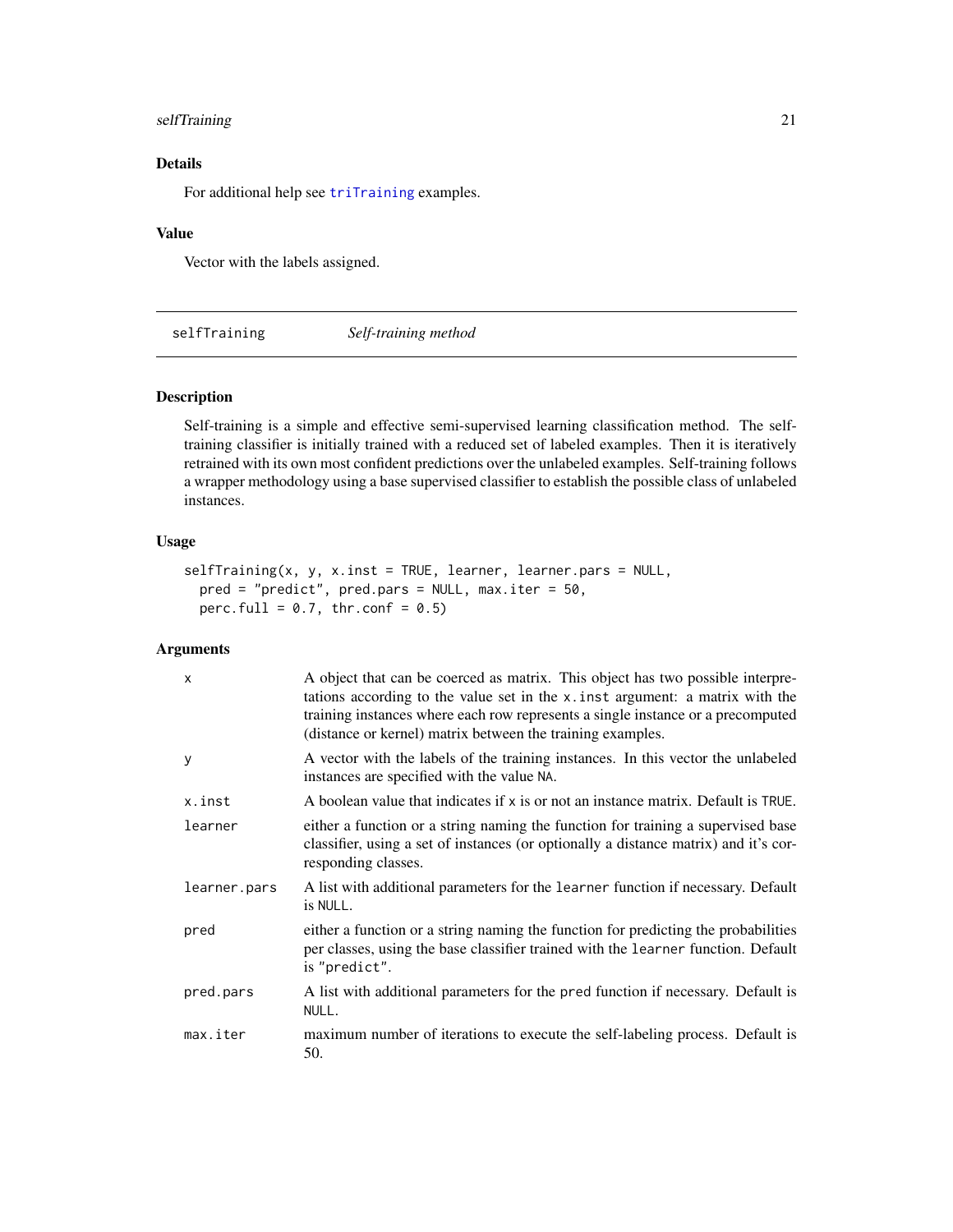| perc.full | A number between 0 and 1. If the percentage of new labeled examples reaches                                                                                  |
|-----------|--------------------------------------------------------------------------------------------------------------------------------------------------------------|
|           | this value the self-training process is stopped. Default is 0.7.                                                                                             |
| thr.conf  | A number between 0 and 1 that indicates the confidence threshold. At each<br>iteration, only the newly labelled examples with a confidence greater than this |
|           | value (thr.conf) are added to the training set.                                                                                                              |

#### Details

For predicting the most accurate instances per iteration, selfTraining uses the predictions obtained with the learner specified. To train a model using the learner function, it is required a set of instances (or a precomputed matrix between the instances if x.inst parameter is FALSE) in conjunction with the corresponding classes. Additionals parameters are provided to the learner function via the learner.pars argument. The model obtained is a supervised classifier ready to predict new instances through the pred function. Using a similar idea, the additional parameters to the pred function are provided using the pred.pars argument. The pred function returns the probabilities per class for each new instance. The value of the thr.conf argument controls the confidence of instances selected to enlarge the labeled set for the next iteration.

The stopping criterion is defined through the fulfillment of one of the following criteria: the algorithm reaches the number of iterations defined in the max.iter parameter or the portion of the unlabeled set, defined in the perc.full parameter, is moved to the labeled set. In some cases, the process stops and no instances are added to the original labeled set. In this case, the user must assign a more flexible value to the thr.conf parameter.

#### Value

A list object of class "selfTraining" containing:

model The final base classifier trained using the enlarged labeled set.

- instances.index The indexes of the training instances used to train the model. These indexes include the initial labeled instances and the newly labeled instances. Those indexes are relative to x argument.
- classes The levels of y factor.

**pred** The function provided in the pred argument.

pred.pars The list provided in the pred.pars argument.

## References

David Yarowsky.

*Unsupervised word sense disambiguation rivaling supervised methods.* In Proceedings of the 33rd annual meeting on Association for Computational Linguistics, pages 189-196. Association for Computational Linguistics, 1995.

## Examples

library(ssc)

## Load Wine data set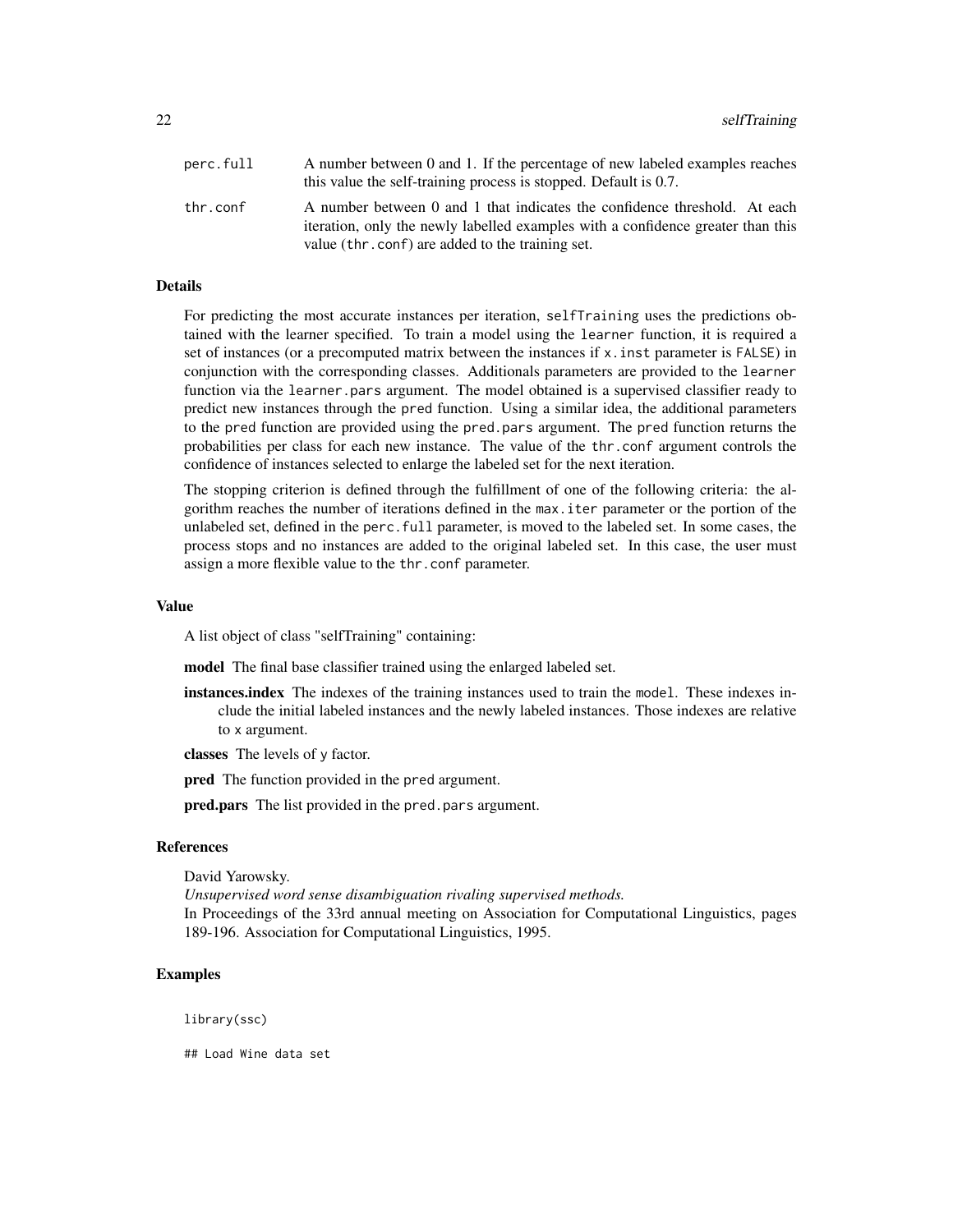## selfTraining 23

```
data(wine)
```

```
cls <- which(colnames(wine) == "Wine")
x <- wine[, -cls] # instances without classes
y <- wine[, cls] # the classes
x \leftarrow scale(x) # scale the attributes
## Prepare data
set.seed(20)
# Use 50% of instances for training
tra.idx <- sample(x = length(y), size = ceiling(length(y) * 0.5))
xtrain <- x[tra.idx,] # training instances
ytrain <- y[tra.idx] # classes of training instances
# Use 70% of train instances as unlabeled set
tra.na.idx \leq sample(x = length(tra.idx), size = ceiling(length(tra.idx) * 0.7))
ytrain[tra.na.idx] <- NA # remove class information of unlabeled instances
# Use the other 50% of instances for inductive testing
tst.idx <- setdiff(1:length(y), tra.idx)
xitest <- x[tst.idx,] # testing instances
yitest <- y[tst.idx] # classes of testing instances
## Example: Training from a set of instances with 1-NN as base classifier.
m1 <- selfTraining(x = xtrain, y = ytrain,
                   learner = caret::knn3,
                   learner.pars = list(k = 1),
                   pred = "predict")
pred1 <- predict(m1, xitest)
table(pred1, yitest)
## Example: Training from a distance matrix with 1-NN as base classifier.
dtrain \leq as.matrix(proxy::dist(x = xtrain, method = "euclidean", by_rows = TRUE))
m2 <- selfTraining(x = dtrain, y = ytrain, x.inst = FALSE,
                   learner = ssc::oneNN,
                   pred = "predict",
                   pred.pars = list(distance.weighting = "none"))
ditest \leq proxy::dist(x = xitest, y = xtrain[m2$instances.index,],
                      method = "euclidean", by_rows = TRUE)
pred2 <- predict(m2, ditest)
table(pred2, yitest)
## Example: Training from a set of instances with SVM as base classifier.
learner <- e1071::svm
learner.pars <- list(type = "C-classification", kernel="radial",
                     probability = TRUE, scale = TRUE)
pred \leq function(m, x){
  r <- predict(m, x, probability = TRUE)
  prob <- attr(r, "probabilities")
  prob
}
m3 <- selfTraining(x = xtrain, y = ytrain,
                   learner = learner,
                   learner.pars = learner.pars,
```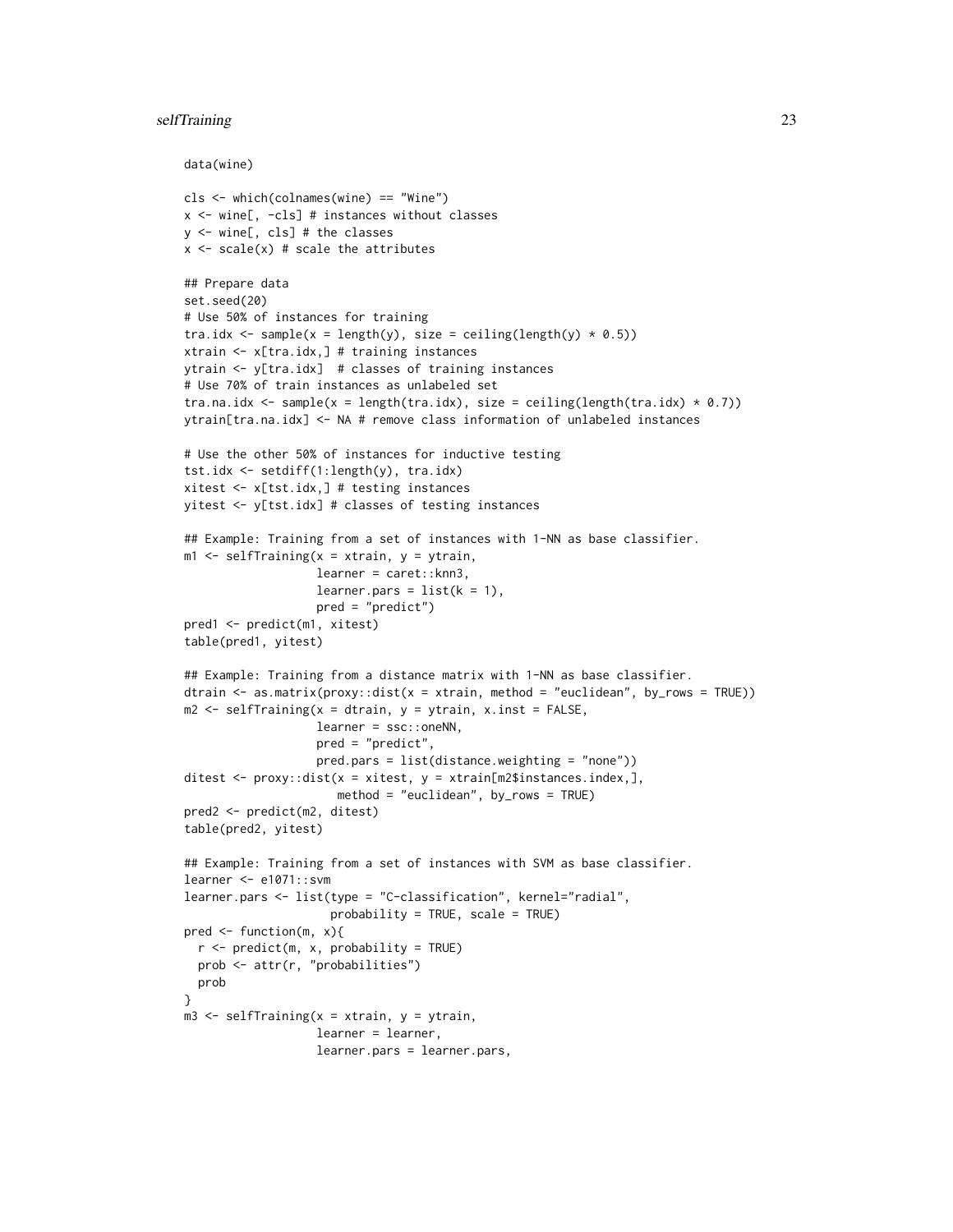```
pred = pred)
pred3 <- predict(m3, xitest)
table(pred3, yitest)
## Example: Training from a set of instances with Naive-Bayes as base classifier.
m4 <- selfTraining(x = xtrain, y = ytrain,
                   learner = function(x, y) e1071::naiveBayes(x, y),
                   pred = "predict",
                   pred.parse = list(type = "raw")pred4 <- predict(m4, xitest)
table(pred4, yitest)
## Example: Training from a set of instances with C5.0 as base classifier.
m5 <- selfTraining(x = xtrain, y = ytrain,
                   learner = C50::C5.0,pred = "predict",
                   pred.pars = list(type = "prob"))
pred5 <- predict(m5, xitest)
table(pred5, yitest)
```
selfTrainingG *Self-training generic method*

#### Description

Self-training is a simple and effective semi-supervised learning classification method. The selftraining classifier is initially trained with a reduced set of labeled examples. Then it is iteratively retrained with its own most confident predictions over the unlabeled examples. Self-training follows a wrapper methodology using one base supervised classifier to establish the possible class of unlabeled instances.

#### Usage

```
selfTrainingG(y, gen.learner, gen.pred, max.iter = 50, perc.full = 0.7,
  thr.conf = 0.5)
```

| <b>y</b>    | A vector with the labels of training instances. In this vector the unlabeled in-<br>stances are specified with the value NA.                                                                                                               |
|-------------|--------------------------------------------------------------------------------------------------------------------------------------------------------------------------------------------------------------------------------------------|
| gen.learner | A function for training a supervised base classifier. This function needs two<br>parameters, indexes and cls, where indexes indicates the instances to use and cls<br>specifies the classes of those instances.                            |
| gen.pred    | A function for predicting the probabilities per classes. This function must be<br>two parameters, model and indexes, where the model is a classifier trained with<br>gen. Learner function and indexes indicates the instances to predict. |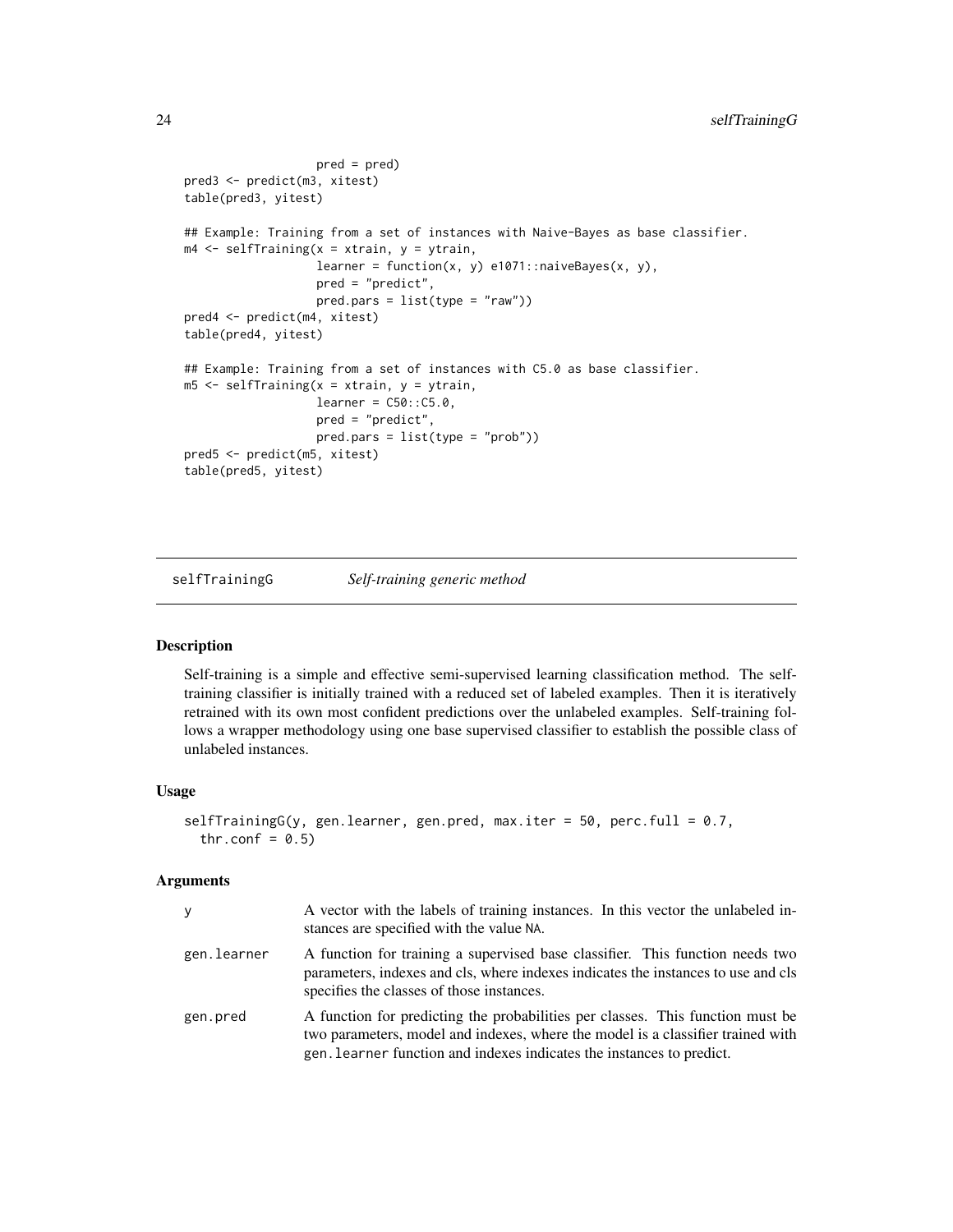#### <span id="page-24-0"></span>selfTrainingG 25

| max.iter  | Maximum number of iterations to execute the self-labeling process. Default is<br>50.                                                                                                                           |
|-----------|----------------------------------------------------------------------------------------------------------------------------------------------------------------------------------------------------------------|
| perc.full | A number between 0 and 1. If the percentage of new labeled examples reaches<br>this value the self-training process is stopped. Default is 0.7.                                                                |
| thr.conf  | A number between 0 and 1 that indicates the confidence theshold. At each<br>iteration, only the newly labelled examples with a confidence greater than this<br>value (thr.conf) are added to the training set. |

#### Details

SelfTrainingG can be helpful in those cases where the method selected as base classifier needs learner and pred functions with other specifications. For more information about the general selftraining method, please see the [selfTraining](#page-20-1) function. Essentially, the selfTraining function is a wrapper of the selfTrainingG function.

## Value

A list object of class "selfTrainingG" containing:

yitest <- y[tst.idx] # classes of testing instances

model The final base classifier trained using the enlarged labeled set.

instances.index The indexes of the training instances used to train the model. These indexes include the initial labeled instances and the newly labeled instances. Those indexes are relative to the y argument.

#### Examples

```
library(ssc)
## Load Wine data set
data(wine)
cls <- which(colnames(wine) == "Wine")
x <- wine[, -cls] # instances without classes
y <- wine[, cls] # the classes
x \leftarrow scale(x) # scale the attributes
## Prepare data
set.seed(20)
# Use 50% of instances for training
tra.idx <- sample(x = length(y), size = ceiling(length(y) * 0.5))
xtrain <- x[tra.idx,] # training instances
ytrain <- y[tra.idx] # classes of training instances
# Use 70% of train instances as unlabeled set
tra.na.idx <- sample(x = length(tra.idx), size = ceiling(length(tra.idx) * 0.7))
ytrain[tra.na.idx] <- NA # remove class information of unlabeled instances
# Use the other 50% of instances for inductive testing
tst.idx <- setdiff(1:length(y), tra.idx)
xitest <- x[tst.idx,] # testing instances
```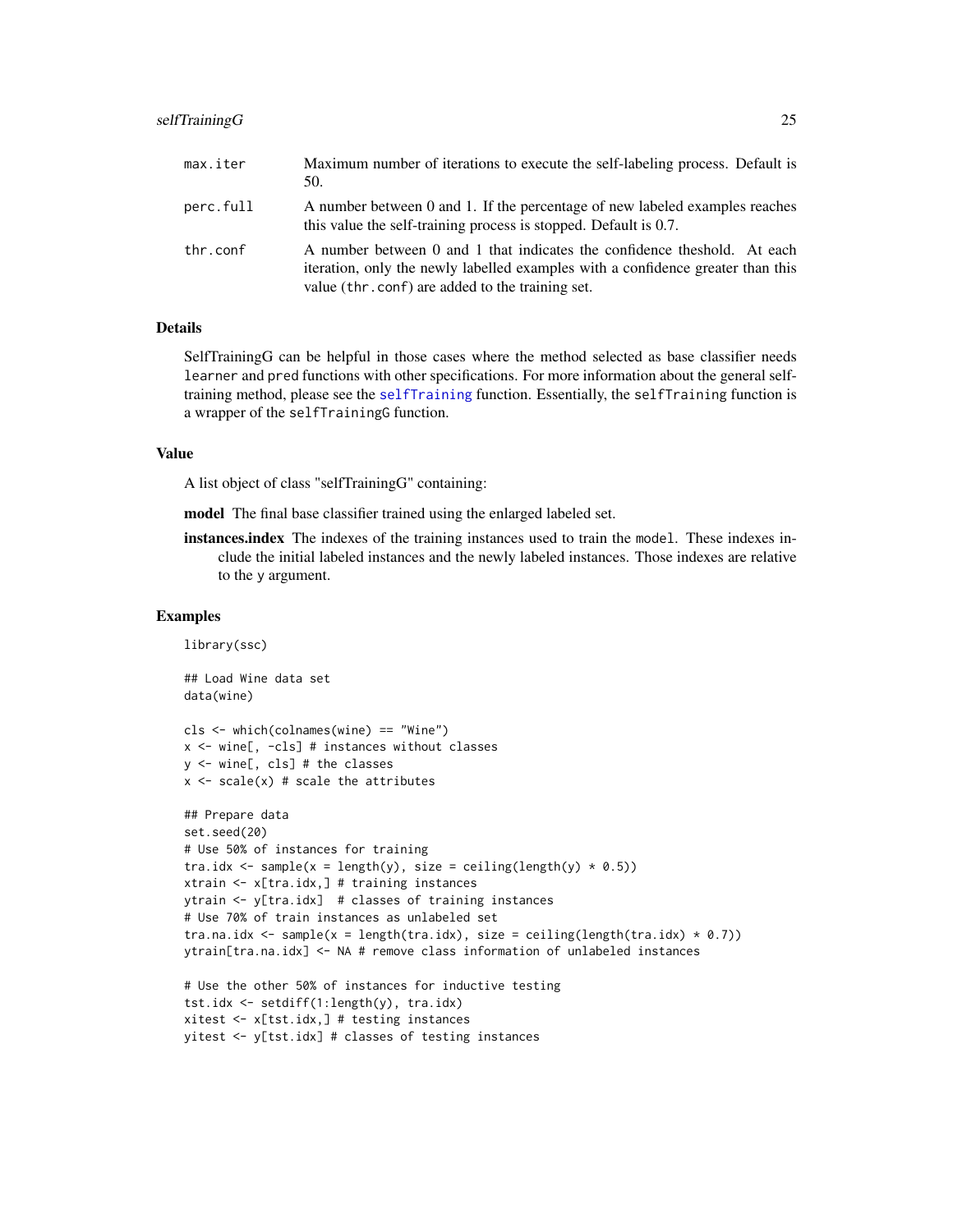```
## Example: Training from a set of instances with 1-NN (knn3) as base classifier.
gen.learner <- function(indexes, cls)
 care:knn3(x = xtrain[indexes, ], y = cls, k = 1)gen.pred <- function(model, indexes)
 predict(model, xtrain[indexes, ])
md1 <- selfTrainingG(y = ytrain, gen.learner, gen.pred)
cls1 <- predict(md1$model, xitest, type = "class")
table(cls1, yitest)
## Example: Training from a distance matrix with 1-NN (oneNN) as base classifier.
dtrain \leq as matrix(proxy::dist(x = xtrain, method = "euclidean", by_rows = TRUE))
gen.learner <- function(indexes, cls) {
 m \leq -ssc::oneNN(y = cls)attr(m, "tra.idxs") <- indexes
 m
}
gen.pred <- function(model, indexes) {
 tra.idxs <- attr(model, "tra.idxs")
 d <- dtrain[indexes, tra.idxs]
 prob <- predict(model, d, distance.weighting = "none")
 prob
}
md2 <- selfTrainingG(y = ytrain, gen.learner, gen.pred)
ditest \leq proxy::dist(x = xitest, y = xtrain[md2$instances.index,],
                      method = "euclidean", by_rows = TRUE)
cls2 <- predict(md2$model, ditest, type = "class")
table(cls2, yitest)
```
<span id="page-25-1"></span>setred *SETRED method*

#### Description

SETRED (SElf-TRaining with EDiting) is a variant of the self-training classification method (as implemented in the function [selfTraining](#page-20-1)) with a different addition mechanism. The SETRED classifier is initially trained with a reduced set of labeled examples. Then, it is iteratively retrained with its own most confident predictions over the unlabeled examples. SETRED uses an amending scheme to avoid the introduction of noisy examples into the enlarged labeled set. For each iteration, the mislabeled examples are identified using the local information provided by the neighborhood graph.

#### Usage

```
setred(x, y, x.inst = TRUE, dist = "Euclidean", learner,learner.pars = NULL, pred = "predict", pred.pars = NULL,
 theta = 0.1, max.iter = 50, perc.full = 0.7)
```
<span id="page-25-0"></span>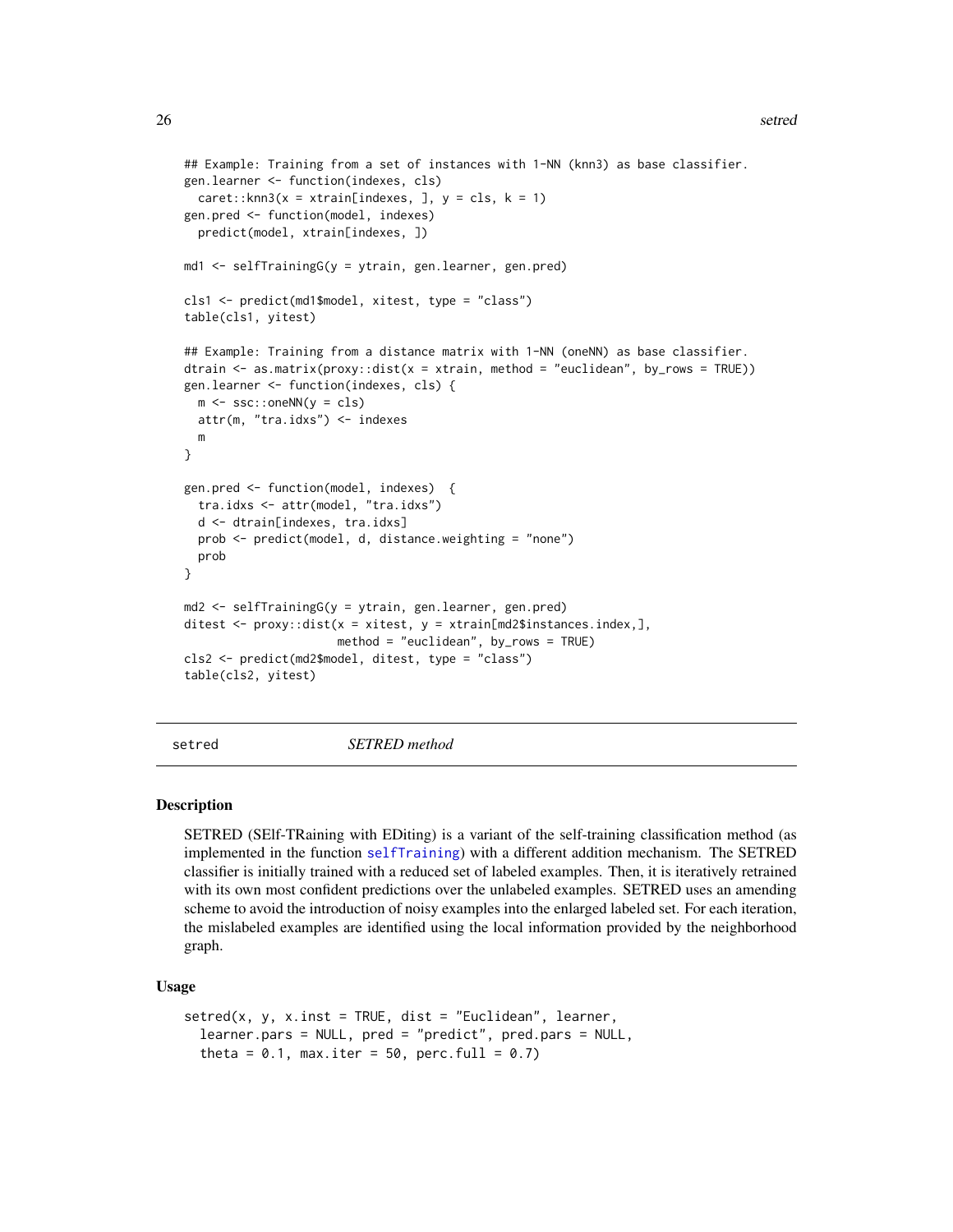#### <span id="page-26-0"></span>setred 27

#### Arguments

| $\times$     | A object that can be coerced as matrix. This object has two possible interpre-<br>tations according to the value set in the x. inst argument: a matrix with the<br>training instances where each row represents a single instance or a precomputed<br>(distance or kernel) matrix between the training examples. |
|--------------|------------------------------------------------------------------------------------------------------------------------------------------------------------------------------------------------------------------------------------------------------------------------------------------------------------------|
| y            | A vector with the labels of the training instances. In this vector the unlabeled<br>instances are specified with the value NA.                                                                                                                                                                                   |
| x.inst       | A boolean value that indicates if x is or not an instance matrix. Default is TRUE.                                                                                                                                                                                                                               |
| dist         | A distance function or the name of a distance available in the proxy package to<br>compute the distance matrix in the case that x. inst is TRUE.                                                                                                                                                                 |
| learner      | either a function or a string naming the function for training a supervised base<br>classifier, using a set of instances (or optionally a distance matrix) and it's cor-<br>responding classes.                                                                                                                  |
| learner.pars | A list with additional parameters for the learner function if necessary. Default<br>is NULL.                                                                                                                                                                                                                     |
| pred         | either a function or a string naming the function for predicting the probabilities<br>per classes, using the base classifier trained with the learner function. Default<br>is "predict".                                                                                                                         |
| pred.pars    | A list with additional parameters for the pred function if necessary. Default is<br>NULL.                                                                                                                                                                                                                        |
| theta        | Rejection threshold to test the critical region. Default is 0.1.                                                                                                                                                                                                                                                 |
| max.iter     | maximum number of iterations to execute the self-labeling process. Default is<br>50.                                                                                                                                                                                                                             |
| perc.full    | A number between 0 and 1. If the percentage of new labeled examples reaches<br>this value the self-training process is stopped. Default is 0.7.                                                                                                                                                                  |

## Details

SETRED initiates the self-labeling process by training a model from the original labeled set. In each iteration, the learner function detects unlabeled examples for which it makes the most confident prediction and labels those examples according to the pred function. The identification of mislabeled examples is performed using a neighborhood graph created from the distance matrix. When x. inst is TRUE this distance matrix is computed using the dist function. On the other hand, when x inst is FALSE the matrix provided with x is used both to train a classifier and to create the neighborhood graph. Most examples possess the same label in a neighborhood. So if an example locates in a neighborhood with too many neighbors from different classes, this example should be considered problematic. The value of the theta argument controls the confidence of the candidates selected to enlarge the labeled set. The lower this value is, the more restrictive is the selection of the examples that are considered good. For more information about the self-labeled process and the rest of the parameters, please see [selfTraining](#page-20-1).

#### Value

A list object of class "setred" containing:

model The final base classifier trained using the enlarged labeled set.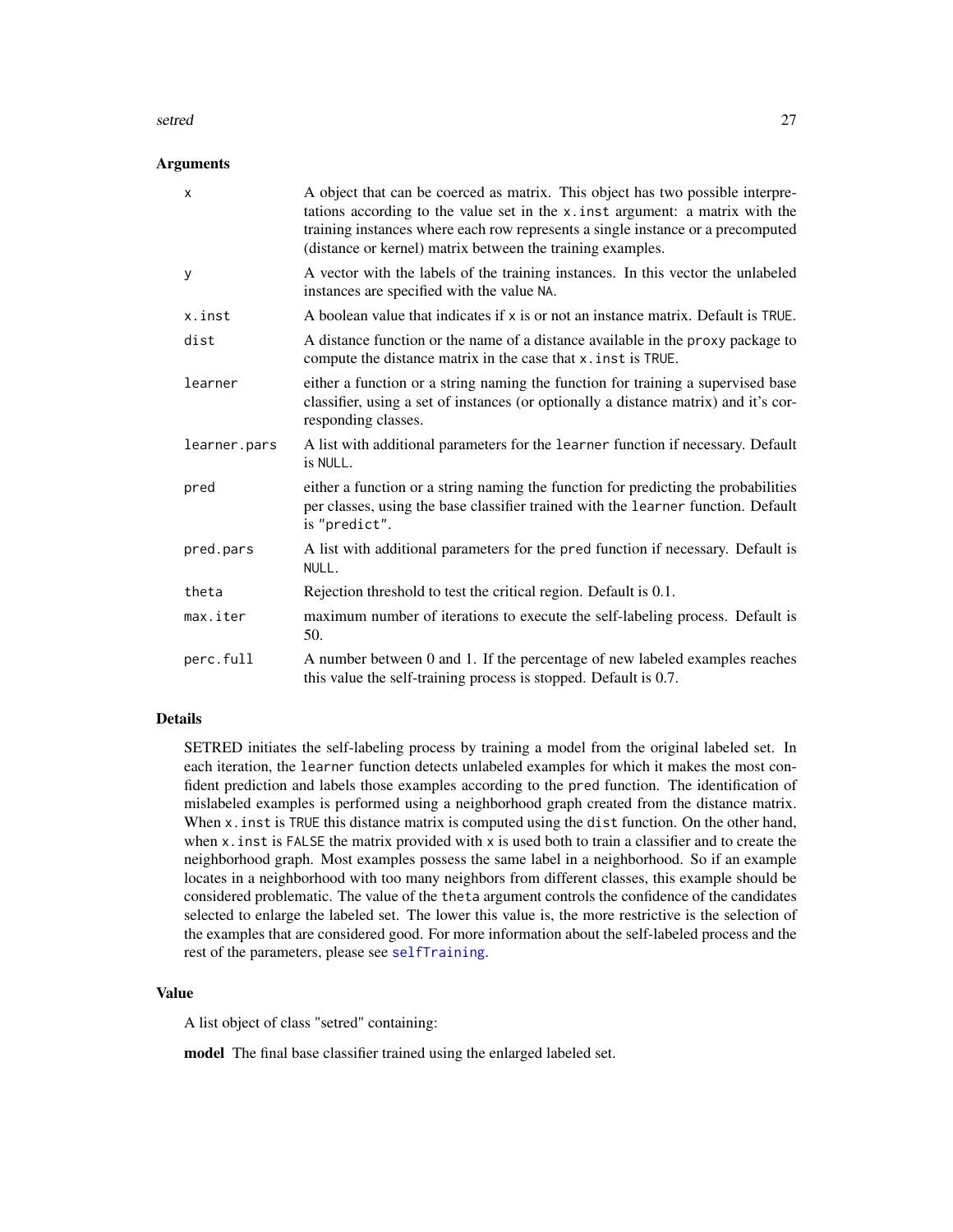instances.index The indexes of the training instances used to train the model. These indexes include the initial labeled instances and the newly labeled instances. Those indexes are relative to x argument.

classes The levels of y factor.

pred The function provided in the pred argument.

pred.pars The list provided in the pred.pars argument.

#### References

Ming Li and ZhiHua Zhou.

*Setred: Self-training with editing.*

In Advances in Knowledge Discovery and Data Mining, volume 3518 of Lecture Notes in Computer Science, pages 611-621. Springer Berlin Heidelberg, 2005. ISBN 978-3-540-26076-9. doi: 10.1007/11430919 71.

#### Examples

```
library(ssc)
```
## Load Wine data set data(wine)

```
cls <- which(colnames(wine) == "Wine")
x <- wine[, -cls] # instances without classes
y <- wine[, cls] # the classes
x \leftarrow scale(x) # scale the attributes
```

```
## Prepare data
set.seed(20)
# Use 50% of instances for training
tra.idx <- sample(x = length(y), size = ceiling(length(y) * 0.5))
xtrain <- x[tra.idx,] # training instances
ytrain <- y[tra.idx] # classes of training instances
# Use 70% of train instances as unlabeled set
tra.na.idx <- sample(x = length(tra.idx), size = ceiling(length(tra.idx) * 0.7))
ytrain[tra.na.idx] <- NA # remove class information of unlabeled instances
```

```
# Use the other 50% of instances for inductive testing
tst.idx <- setdiff(1:length(y), tra.idx)
xitest <- x[tst.idx,] # testing instances
yitest <- y[tst.idx] # classes of testing instances
```

```
## Example: Training from a set of instances with 1-NN as base classifier.
m1 <- setred(x = xtrain, y = ytrain, dist = "euclidean",
            learner = caret::knn3,
            learner.pars = list(k = 1),
            pred = "predict")
pred1 <- predict(m1, xitest)
table(pred1, yitest)
```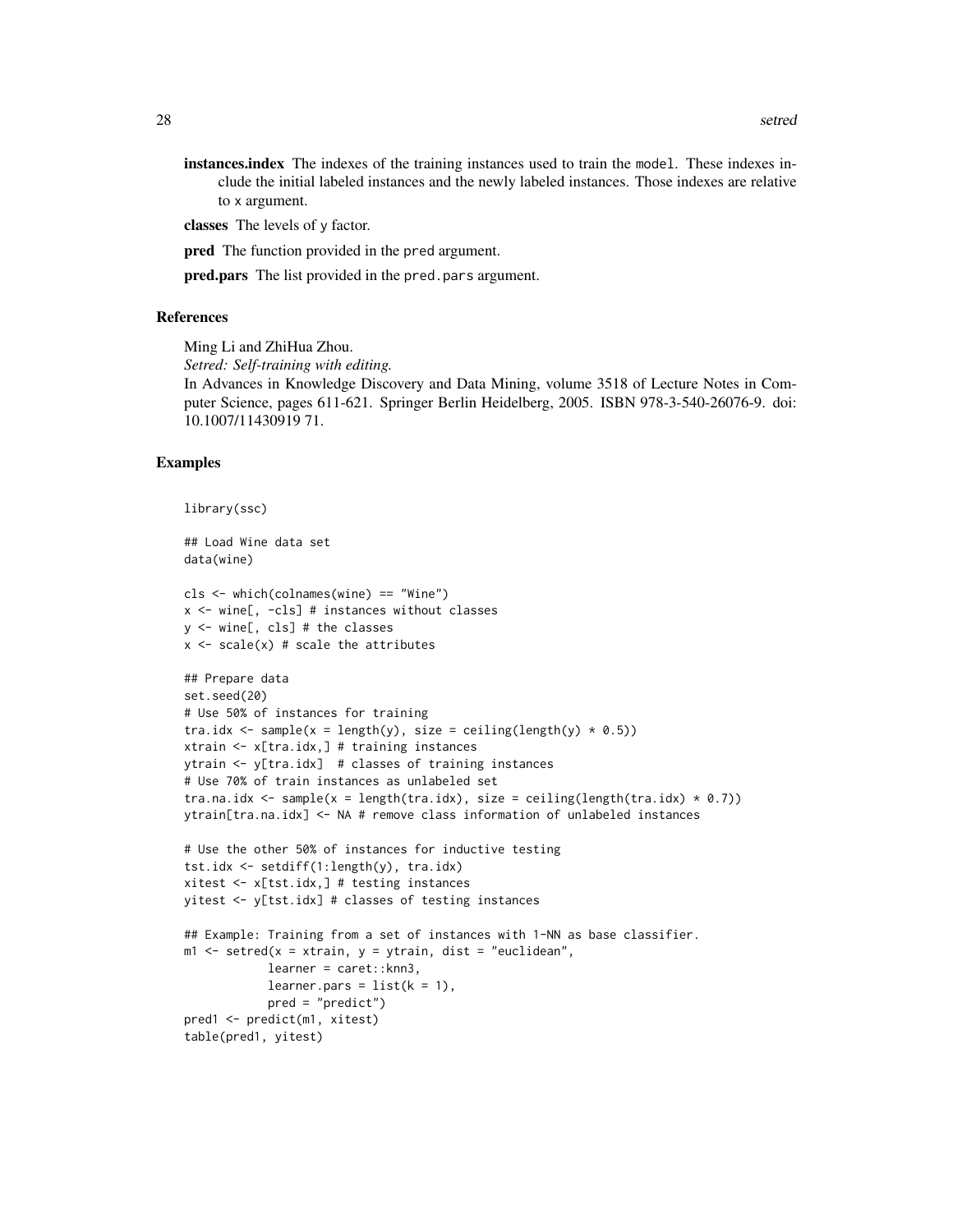#### <span id="page-28-0"></span>setredG 29

```
## Example: Training from a distance matrix with 1-NN as base classifier.
# Compute distances between training instances
library(proxy)
D \le - dist(x = xtrain, method = "euclidean", by_rows = TRUE)
m2 \le - setred(x = D, y = ytrain, x.inst = FALSE,
            learner = ssc::oneNN,
            pred = "predict",
            pred.pars = list(distance.weighting = "none"))
ditest \leq proxy::dist(x = xitest, y = xtrain[m2$instances.index,],
                      method = "euclidean", by_rows = TRUE)
pred2 <- predict(m2, ditest)
table(pred2, yitest)
## Example: Training from a set of instances with SVM as base classifier.
learner <- e1071::svm
learner.pars <- list(type = "C-classification", kernel="radial",
                     probability = TRUE, scale = TRUE)
pred \leq function(m, x){
  r <- predict(m, x, probability = TRUE)
  prob <- attr(r, "probabilities")
  prob
}
m3 \le setred(x = xtrain, y = ytrain, dist = "euclidean",
             learner = learner,
             learner.pars = learner.pars,
             pred = pred)
pred3 <- predict(m3, xitest)
table(pred3, yitest)
## Example: Training from a set of instances with Naive-Bayes as base classifier.
m4 \le setred(x = xtrain, y = ytrain, dist = "euclidean",
             learner = function(x, y) e1071::naiveBayes(x, y),
             pred = "predict",
             pred.pars = list(type = "raw"))
pred4 <- predict(m4, xitest)
table(pred4, yitest)
## Example: Training from a set of instances with C5.0 as base classifier.
m5 <- setred(x = xtrain, y = ytrain, dist = "euclidean",
             learner = C50::C5.0,pred = "predict",
             pred.pars = list(type = "prob"))
pred5 <- predict(m5, xitest)
table(pred5, yitest)
```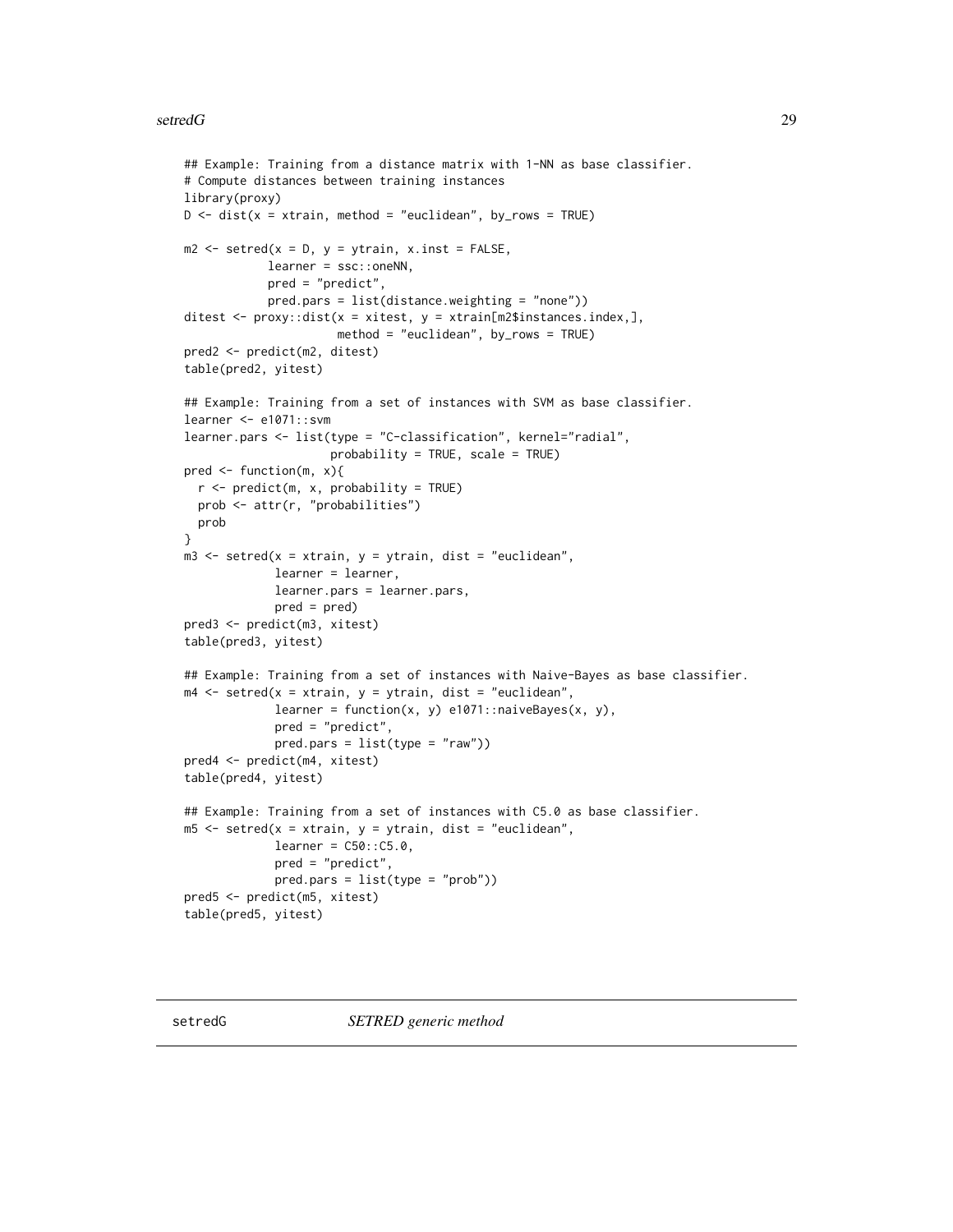#### <span id="page-29-0"></span>Description

SETRED is a variant of the self-training classification method ([selfTraining](#page-20-1)) with a different addition mechanism. The SETRED classifier is initially trained with a reduced set of labeled examples. Then it is iteratively retrained with its own most confident predictions over the unlabeled examples. SETRED uses an amending scheme to avoid the introduction of noisy examples into the enlarged labeled set. For each iteration, the mislabeled examples are identified using the local information provided by the neighborhood graph.

#### Usage

```
setredG(y, D, gen.learner, gen.pred, theta = 0.1, max.iter = 50,
 perc.full = 0.7)
```
## Arguments

| У           | A vector with the labels of training instances. In this vector the unlabeled in-<br>stances are specified with the value NA.                                                                                                               |
|-------------|--------------------------------------------------------------------------------------------------------------------------------------------------------------------------------------------------------------------------------------------|
| D           | A distance matrix between all the training instances. This matrix is used to<br>construct the neighborhood graph.                                                                                                                          |
| gen.learner | A function for training a supervised base classifier. This function needs two<br>parameters, indexes and cls, where indexes indicates the instances to use and cls<br>specifies the classes of those instances.                            |
| gen.pred    | A function for predicting the probabilities per classes. This function must be<br>two parameters, model and indexes, where the model is a classifier trained with<br>gen. Learner function and indexes indicates the instances to predict. |
| theta       | Rejection threshold to test the critical region. Default is 0.1.                                                                                                                                                                           |
| max.iter    | Maximum number of iterations to execute the self-labeling process. Default is<br>50.                                                                                                                                                       |
| perc.full   | A number between 0 and 1. If the percentage of new labeled examples reaches<br>this value the self-training process is stopped. Default is 0.7.                                                                                            |

#### Details

SetredG can be helpful in those cases where the method selected as base classifier needs a learner and pred functions with other specifications. For more information about the general setred method, please see [setred](#page-25-1) function. Essentially, setred function is a wrapper of setredG function.

#### Value

A list object of class "setredG" containing:

model The final base classifier trained using the enlarged labeled set.

instances.index The indexes of the training instances used to train the model. These indexes include the initial labeled instances and the newly labeled instances. Those indexes are relative to the y argument.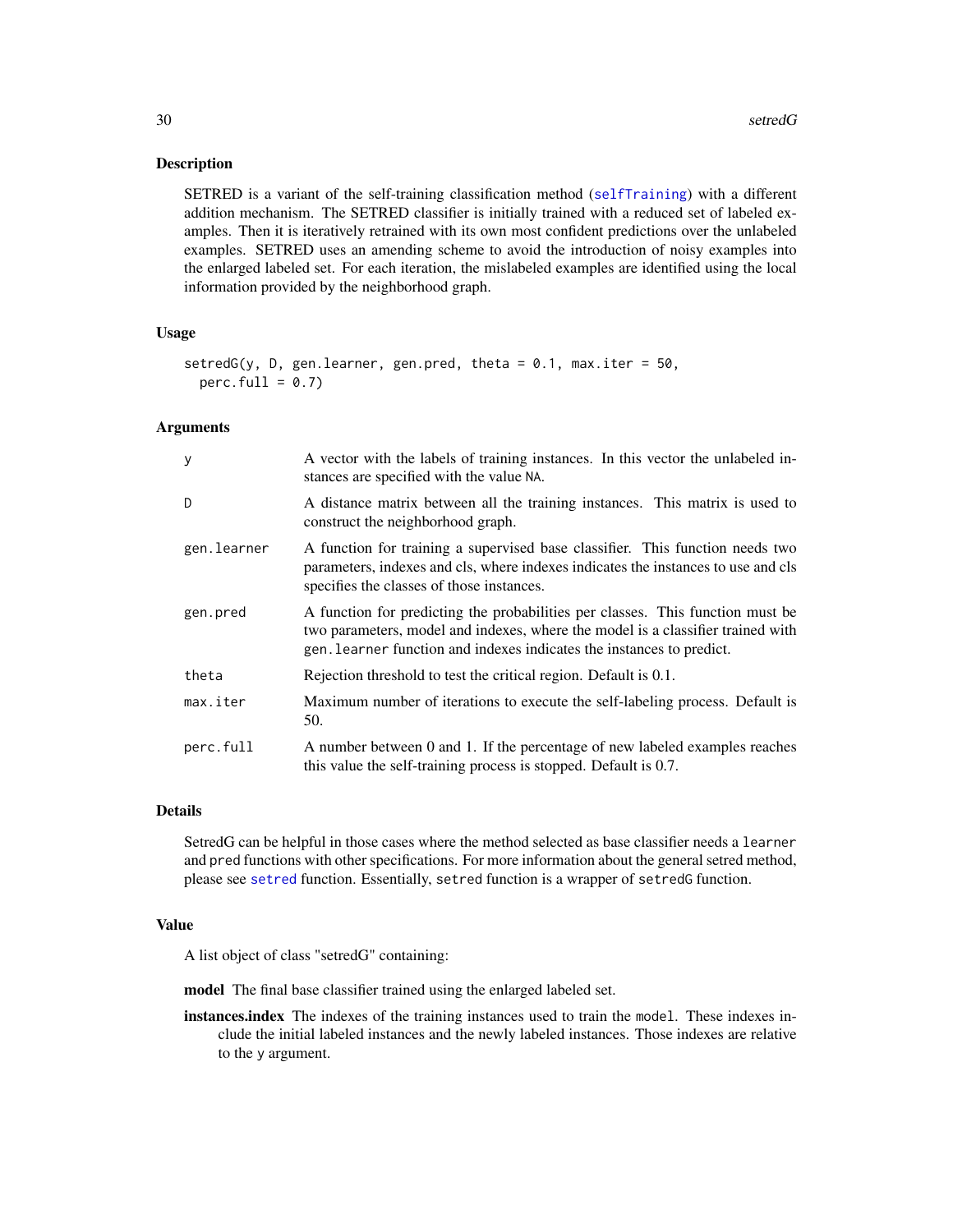#### setredG 31

#### Examples

```
library(ssc)
## Load Wine data set
data(wine)
cls <- which(colnames(wine) == "Wine")
x <- wine[, -cls] # instances without classes
y <- wine[, cls] # the classes
x \leftarrow scale(x) # scale the attributes
## Prepare data
set.seed(20)
# Use 50% of instances for training
tra.idx \leq sample(x = length(y), size = ceiling(length(y) * 0.5))
xtrain <- x[tra.idx,] # training instances
ytrain <- y[tra.idx] # classes of training instances
# Use 70% of train instances as unlabeled set
tra.na.idx <- sample(x = length(tra.idx), size = ceiling(length(tra.idx) * 0.7))
ytrain[tra.na.idx] <- NA # remove class information of unlabeled instances
# Use the other 50% of instances for inductive testing
tst.idx <- setdiff(1:length(y), tra.idx)
xitest <- x[tst.idx,] # testing instances
yitest <- y[tst.idx] # classes of testing instances
# Compute distances between training instances
D \le - as.matrix(proxy::dist(x = xtrain, method = "euclidean", by_rows = TRUE))
## Example: Training from a set of instances with 1-NN (knn3) as base classifier.
gen.learner <- function(indexes, cls)
  caret::knn3(x = xtrain[indexes, ], y = cls, k = 1)gen.pred <- function(model, indexes)
  predict(model, xtrain[indexes, ])
md1 \le setredG(y = ytrain, D, gen.learner, gen.pred)
cls1 <- predict(md1$model, xitest, type = "class")
table(cls1, yitest)
## Example: Training from a distance matrix with 1-NN (oneNN) as base classifier
gen.learner <- function(indexes, cls) {
  m \leq -ssc::oneNN(y = cls)attr(m, "tra.idxs") <- indexes
  m
}
gen.pred <- function(model, indexes) {
  tra.idxs <- attr(model, "tra.idxs")
  d <- D[indexes, tra.idxs]
  prob <- predict(model, d, distance.weighting = "none")
  prob
```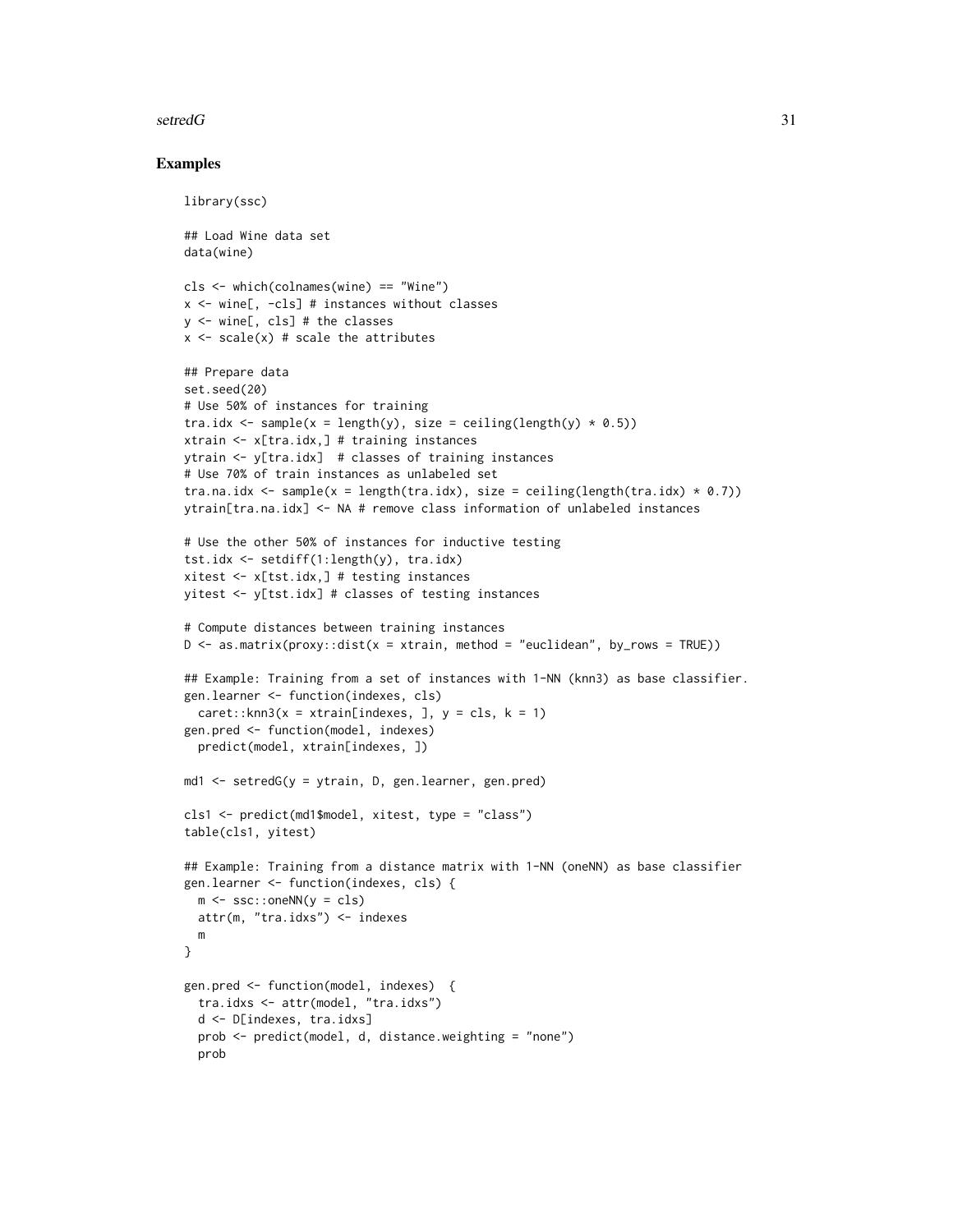32 snnrce

```
}
md2 <- setredG(y = ytrain, D, gen.learner, gen.pred)
ditest \leq proxy::dist(x = xitest, y = xtrain[md2$instances.index,],
                      method = "euclidean", by_rows = TRUE)
cls2 <- predict(md2$model, ditest, type = "class")
table(cls2, yitest)
```
<span id="page-31-1"></span>

snnrce *SNNRCE method*

#### Description

SNNRCE (Self-training Nearest Neighbor Rule using Cut Edges) is a variant of the self-training classification method ([selfTraining](#page-20-1)) with a different addition mechanism and a fixed learning scheme (1-NN). SNNRCE uses an amending scheme to avoid the introduction of noisy examples into the enlarged labeled set. The mislabeled examples are identified using the local information provided by the neighborhood graph. A statistical test using cut edge weight is used to modify the labels of the missclassified examples.

#### Usage

snnrce(x, y, x.inst = TRUE, dist = "Euclidean", alpha =  $0.1$ )

#### Arguments

| $\times$ | A object that can be coerced as matrix. This object has two possible interpre-<br>tations according to the value set in the x inst argument: a matrix with the<br>training instances where each row represents a single instance or a precomputed<br>distance matrix between the training examples. |
|----------|-----------------------------------------------------------------------------------------------------------------------------------------------------------------------------------------------------------------------------------------------------------------------------------------------------|
| y        | A vector with the labels of the training instances. In this vector the unlabeled<br>instances are specified with the value NA.                                                                                                                                                                      |
| x.inst   | A boolean value that indicates if $x$ is or not an instance matrix. Default is TRUE.                                                                                                                                                                                                                |
| dist     | A distance function available in the proxy package to compute the distance<br>matrix in the case that x, inst is TRUE.                                                                                                                                                                              |
| alpha    | Rejection threshold to test the critical region. Default is 0.1.                                                                                                                                                                                                                                    |

#### Details

SNNRCE initiates the self-labeling process by training a 1-NN from the original labeled set. This method attempts to reduce the noise in examples by labeling those instances with no cut edges in the initial stages of self-labeling learning. These highly confident examples are added into the training set. The remaining examples follow the standard self-training process until a minimum number of examples will be labeled for each class. A statistical test using cut edge weight is used to modify the labels of the missclassified examples The value of the alpha argument defines the critical region where the candidates examples are tested. The higher this value is, the more relaxed it is the selection of the examples that are considered mislabeled.

<span id="page-31-0"></span>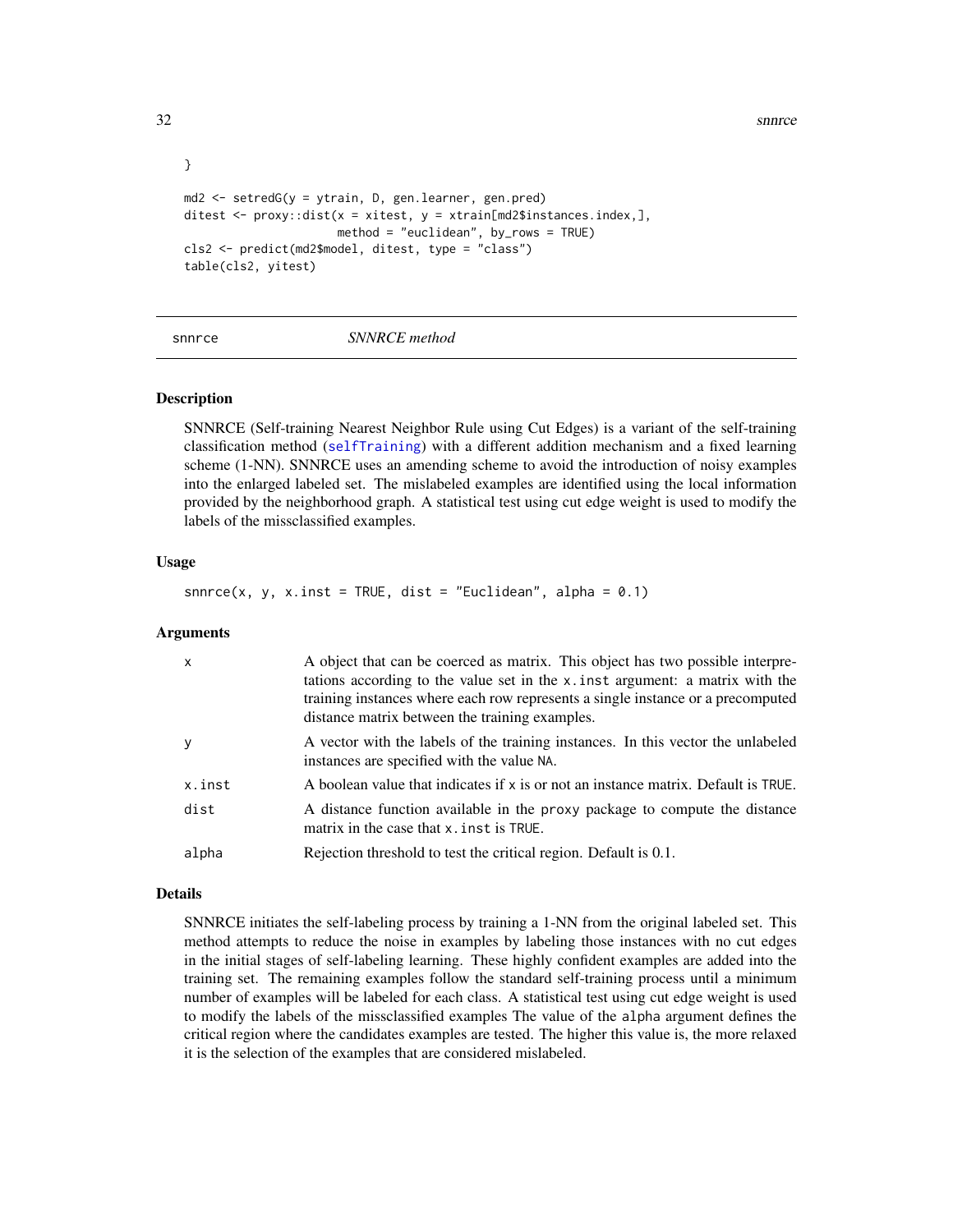snnrce 33

#### Value

A list object of class "snnrce" containing:

model The final base classifier trained using the enlarged labeled set.

instances.index The indexes of the training instances used to train the model. These indexes include the initial labeled instances and the newly labeled instances. Those indexes are relative to x argument.

classes The levels of y factor.

**x.inst** The value provided in the x. inst argument.

dist The value provided in the dist argument when x.inst is TRUE.

xtrain A matrix with the subset of training instances referenced by the indexes instances. index when x inst is TRUE.

#### **References**

Yu Wang, Xiaoyan Xu, Haifeng Zhao, and Zhongsheng Hua. *Semisupervised learning based on nearest neighbor rule and cut edges.* Knowledge-Based Systems, 23(6):547-554, 2010. ISSN 0950-7051. doi: http://dx.doi.org/10.1016/j.knosys.2010.03.012.

#### Examples

```
library(ssc)
## Load Wine data set
data(wine)
cls <- which(colnames(wine) == "Wine")
x <- wine[, -cls] # instances without classes
y <- wine[, cls] # the classes
```
 $x \leftarrow scale(x)$  # scale the attributes

```
## Prepare data
set.seed(20)
# Use 50% of instances for training
tra.idx <- sample(x = length(y), size = ceiling(length(y) * 0.5))
xtrain <- x[tra.idx,] # training instances
ytrain <- y[tra.idx] # classes of training instances
# Use 70% of train instances as unlabeled set
tra.na.idx \leq sample(x = length(tra.idx), size = ceiling(length(tra.idx) \neq 0.7))
ytrain[tra.na.idx] <- NA # remove class information of unlabeled instances
```

```
# Use the other 50% of instances for inductive testing
tst.idx <- setdiff(1:length(y), tra.idx)
xitest <- x[tst.idx,] # testing instances
yitest <- y[tst.idx] # classes of testing instances
```

```
## Example: Training from a set of instances with 1-NN as base classifier.
m1 <- snnrce(x = xtrain, y = ytrain, dist = "Euclidean")
pred1 <- predict(m1, xitest)
```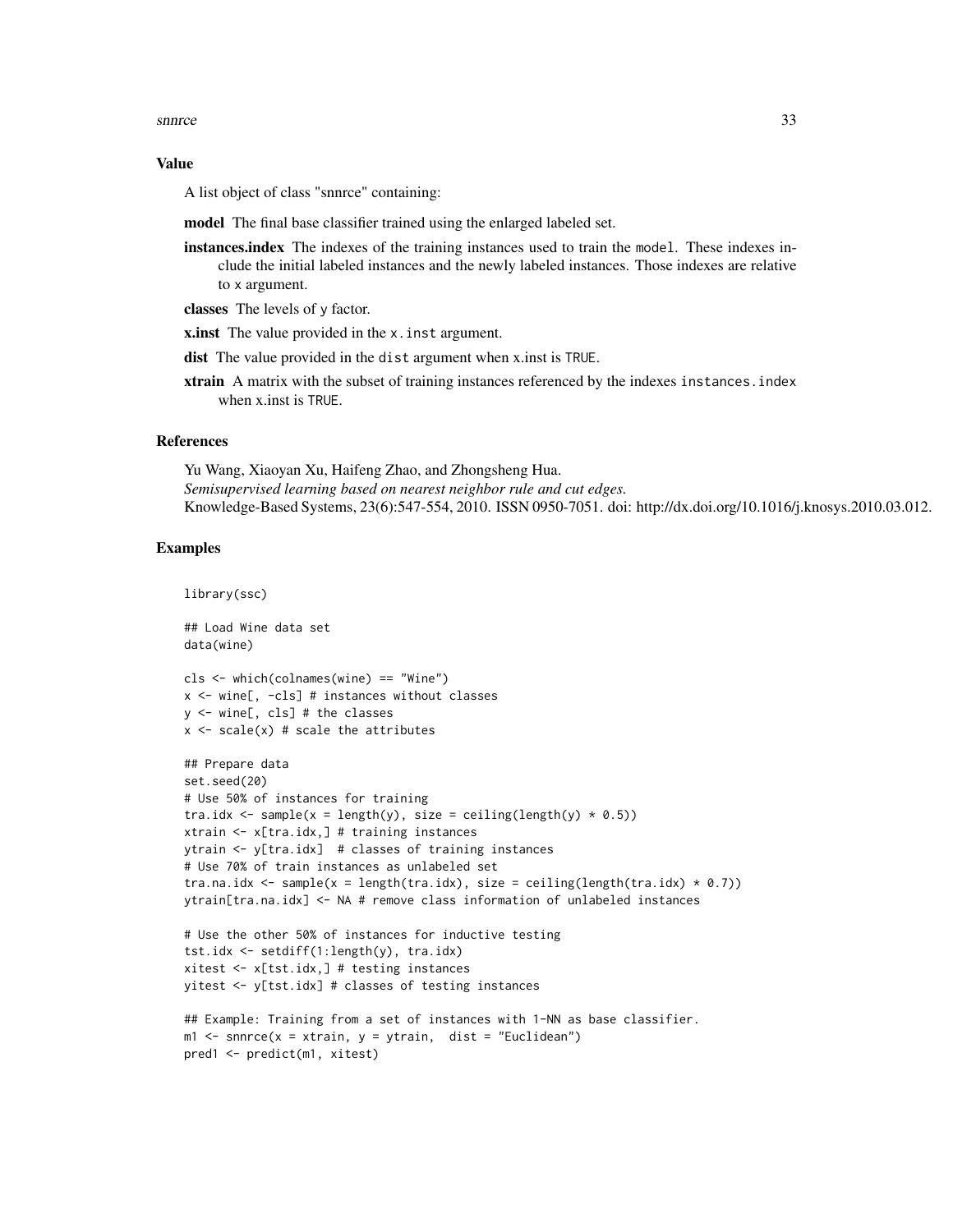```
table(pred1, yitest)
## Example: Training from a distance matrix with 1-NN as base classifier.
dtrain \leq proxy::dist(x = xtrain, method = "euclidean", by_rows = TRUE)
m2 \leq -\text{snnrce}(x = \text{dtrain}, y = \text{ytrain}, x \text{.inst} = \text{FALSE})ditest \leq proxy::dist(x = xitest, y = xtrain[m2$instances.index,],
                        method = "euclidean", by_rows = TRUE)
pred2 <- predict(m2, ditest)
table(pred2, yitest)
```
<span id="page-33-1"></span>triTraining *Tri-training method*

#### Description

Tri-training is a semi-supervised learning algorithm with a co-training style. This algorithm trains three classifiers with the same learning scheme from a reduced set of labeled examples. For each iteration, an unlabeled example is labeled for a classifier if the other two classifiers agree on the labeling proposed.

#### Usage

```
triTraining(x, y, x.inst = TRUE, learner, learner.pars = NULL,
 pred = "predict", pred.pars = NULL)
```

| $\mathsf{x}$ | A object that can be coerced as matrix. This object has two possible interpre-<br>tations according to the value set in the x. inst argument: a matrix with the<br>training instances where each row represents a single instance or a precomputed<br>(distance or kernel) matrix between the training examples. |
|--------------|------------------------------------------------------------------------------------------------------------------------------------------------------------------------------------------------------------------------------------------------------------------------------------------------------------------|
| У            | A vector with the labels of the training instances. In this vector the unlabeled<br>instances are specified with the value NA.                                                                                                                                                                                   |
| x.inst       | A boolean value that indicates if x is or not an instance matrix. Default is TRUE.                                                                                                                                                                                                                               |
| learner      | either a function or a string naming the function for training a supervised base<br>classifier, using a set of instances (or optionally a distance matrix) and it's cor-<br>responding classes.                                                                                                                  |
| learner.pars | A list with additional parameters for the learner function if necessary. Default<br>is NULL.                                                                                                                                                                                                                     |
| pred         | either a function or a string naming the function for predicting the probabilities<br>per classes, using the base classifiers trained with the learner function. Default<br>is "predict".                                                                                                                        |
| pred.pars    | A list with additional parameters for the pred function if necessary. Default is<br>NULL.                                                                                                                                                                                                                        |

<span id="page-33-0"></span>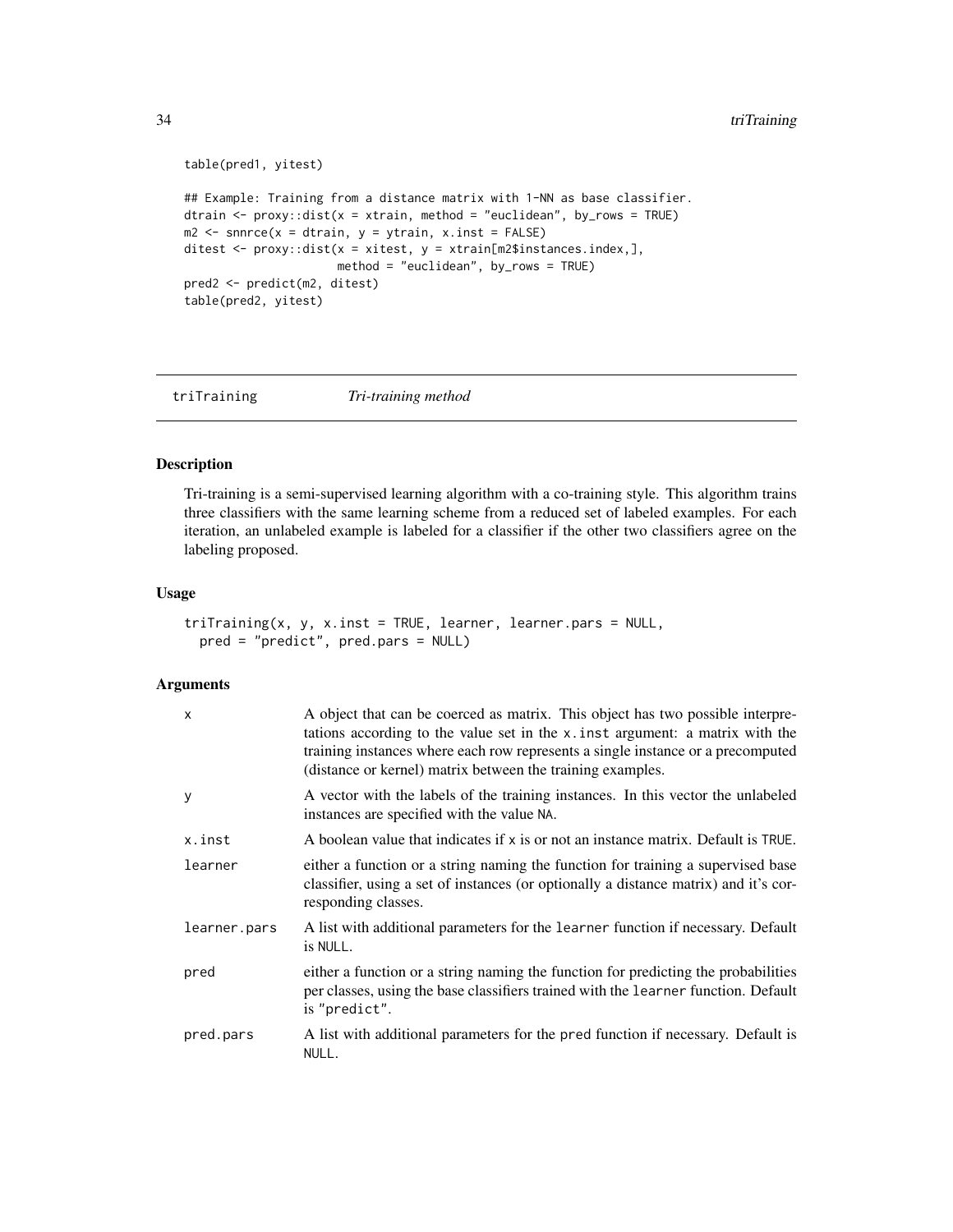#### triTraining 35

#### Details

Tri-training initiates the self-labeling process by training three models from the original labeled set, using the learner function specified. In each iteration, the algorithm detects unlabeled examples on which two classifiers agree with the classification and includes these instances in the enlarged set of the third classifier under certain conditions. The generation of the final hypothesis is produced via the majority voting. The iteration process ends when no changes occur in any model during a complete iteration.

#### Value

A list object of class "triTraining" containing:

model The final three base classifiers trained using the enlarged labeled set.

- model.index List of three vectors of indexes related to the training instances used per each classifier. These indexes are relative to the y argument.
- instances. index The indexes of all training instances used to train the three models. These indexes include the initial labeled instances and the newly labeled instances. These indexes are relative to the y argument.
- **model.index.map** List of three vectors with the same information in model. index but the indexes are relative to instances.index vector.

classes The levels of y factor.

**pred** The function provided in the pred argument.

**pred.pars** The list provided in the pred.pars argument.

**x** inst The value provided in the x. inst argument.

#### References

ZhiHua Zhou and Ming Li.

*Tri-training: exploiting unlabeled data using three classifiers.* IEEE Transactions on Knowledge and Data Engineering, 17(11):1529-1541, Nov 2005. ISSN 1041- 4347. doi: 10.1109/TKDE.2005. 186.

#### Examples

```
library(ssc)
```
## Load Wine data set data(wine)

cls <- which(colnames(wine) == "Wine") x <- wine[, -cls] # instances without classes y <- wine[, cls] # the classes  $x \leftarrow scale(x)$  # scale the attributes

## Prepare data set.seed(20) # Use 50% of instances for training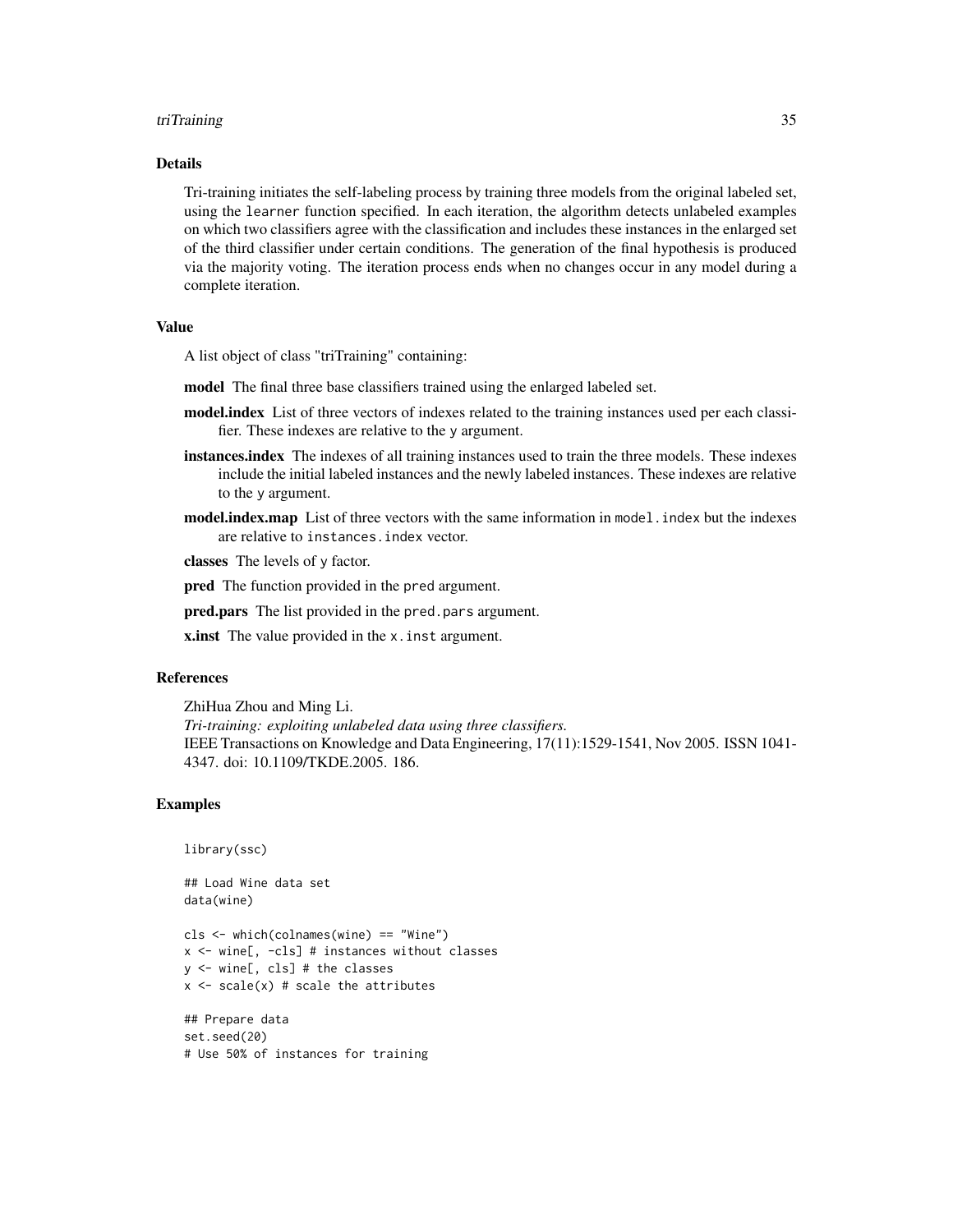```
tra.idx <- sample(x = length(y), size = ceiling(length(y) * 0.5))
xtrain <- x[tra.idx,] # training instances
ytrain <- y[tra.idx] # classes of training instances
# Use 70% of train instances as unlabeled set
tra.na.idx <- sample(x = length(tra.idx), size = ceiling(length(tra.idx) * 0.7))
ytrain[tra.na.idx] <- NA # remove class information of unlabeled instances
# Use the other 50% of instances for inductive testing
tst.idx <- setdiff(1:length(y), tra.idx)
xitest <- x[tst.idx,] # testing instances
yitest <- y[tst.idx] # classes of testing instances
## Example: Training from a set of instances with 1-NN as base classifier.
set.seed(1)
m1 <- triTraining(x = xtrain, y = ytrain,
                  learner = caret::knn3,
                  learner.pars = list(k = 1),
                  pred = "predict")
pred1 <- predict(m1, xitest)
table(pred1, yitest)
## Example: Training from a distance matrix with 1-NN as base classifier.
dtrain \leq proxy::dist(x = xtrain, method = "euclidean", by_rows = TRUE)
set.seed(1)
m2 <- triTraining(x = dtrain, y = ytrain, x.inst = FALSE,
                  learner = ssc::oneNN,
                  pred = "predict",
                  pred.pars = list(distance.weighting = "none"))
ditest \leq proxy::dist(x = xitest, y = xtrain[m2$instances.index,],
                      method = "euclidean", by_rows = TRUE)
pred2 <- predict(m2, ditest)
table(pred2, yitest)
## Example: Training from a set of instances with SVM as base classifier.
learner <- e1071::svm
learner.pars <- list(type = "C-classification", kernel="radial",
                     probability = TRUE, scale = TRUE)
pred \leq function(m, x){
  r <- predict(m, x, probability = TRUE)
  prob <- attr(r, "probabilities")
  prob
}
set.seed(1)
m3 <- triTraining(x = xtrain, y = ytrain,
                  learner = learner,
                  learner.pars = learner.pars,
                  pred = pred)
pred3 <- predict(m3, xitest)
table(pred3, yitest)
## Example: Training from a set of instances with Naive-Bayes as base classifier.
set.seed(1)
m4 \le- triTraining(x = xtrain, y = ytrain,
```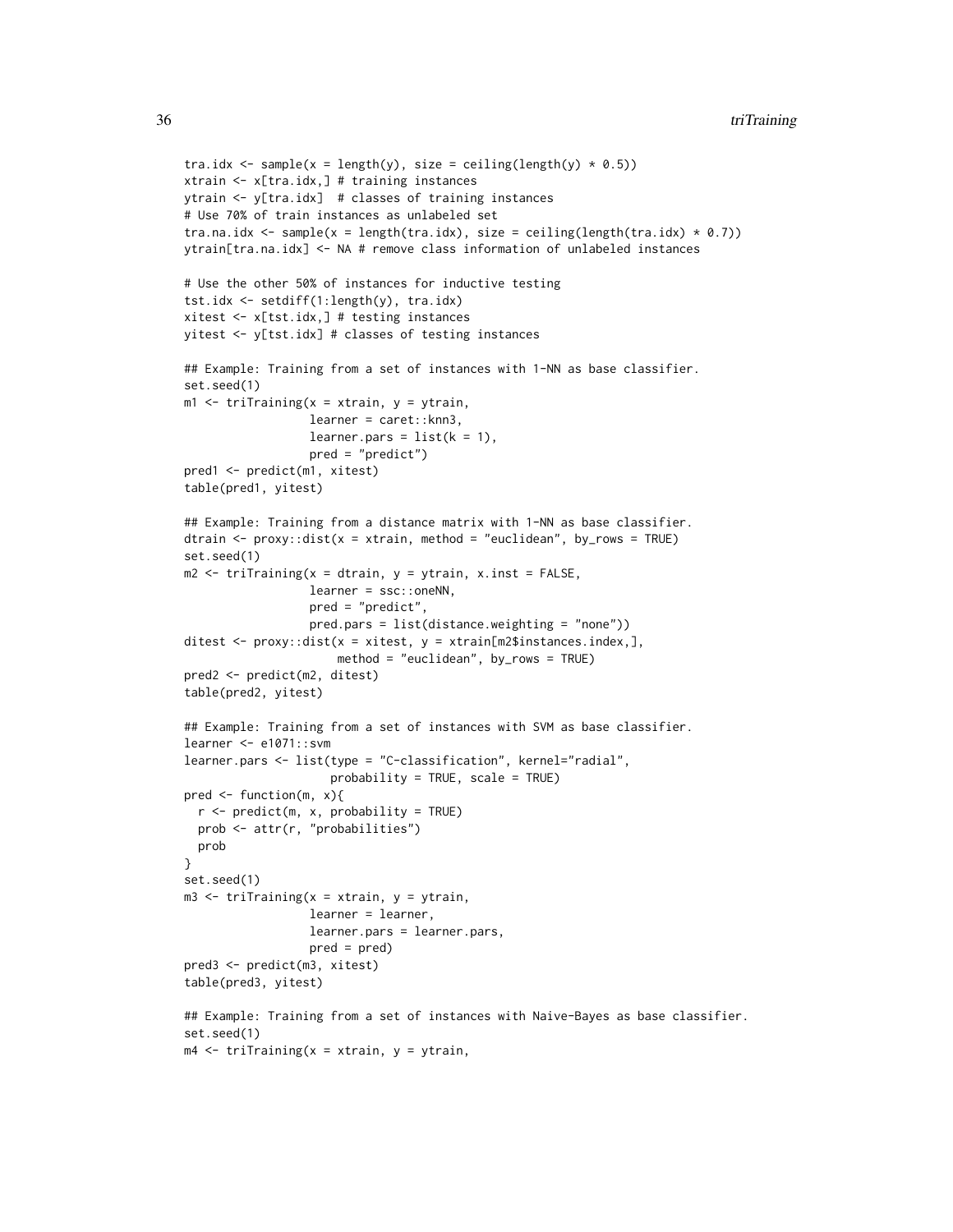## <span id="page-36-0"></span>triTrainingCombine 37

```
learner = function(x, y) e1071::naiveBayes(x, y),
                  pred.parse = list(type = "raw")pred4 <- predict(m4, xitest)
table(pred4, yitest)
## Example: Training from a set of instances with C5.0 as base classifier.
set.seed(1)
m5 <- triTraining(x = xtrain, y = ytrain,
                 learner = C50::C5.0,pred.pars = list(type = "prob"))
pred5 <- predict(m5, xitest)
table(pred5, yitest)
```
triTrainingCombine *Combining the hypothesis*

#### Description

This function combines the predictions obtained by the set of classifiers.

#### Usage

triTrainingCombine(pred)

#### Arguments

pred A list with the predictions of each classifiers

#### Value

A vector of classes

triTrainingG *Tri-training generic method*

## Description

Tri-training is a semi-supervised learning algorithm with a co-training style. This algorithm trains three classifiers with the same learning scheme from a reduced set of labeled examples. For each iteration, an unlabeled example is labeled for a classifier if the other two classifiers agree on the labeling proposed.

#### Usage

triTrainingG(y, gen.learner, gen.pred)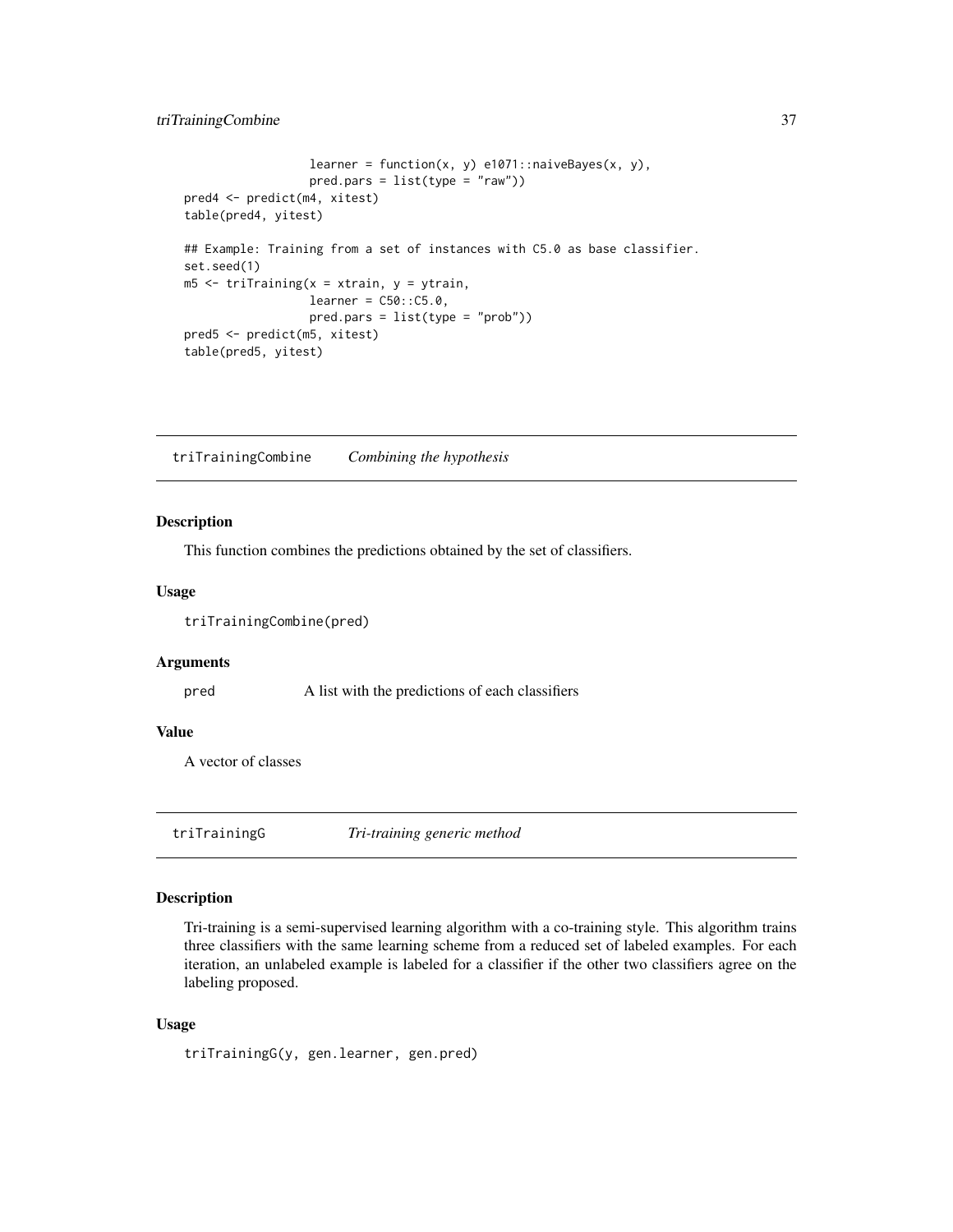#### <span id="page-37-0"></span>Arguments

| v           | A vector with the labels of training instances. In this vector the unlabeled in-<br>stances are specified with the value NA.                                                                                                               |
|-------------|--------------------------------------------------------------------------------------------------------------------------------------------------------------------------------------------------------------------------------------------|
| gen.learner | A function for training three supervised base classifiers. This function needs two<br>parameters, indexes and cls, where indexes indicates the instances to use and cls<br>specifies the classes of those instances.                       |
| gen.pred    | A function for predicting the probabilities per classes. This function must be<br>two parameters, model and indexes, where the model is a classifier trained with<br>gen. Learner function and indexes indicates the instances to predict. |

## Details

TriTrainingG can be helpful in those cases where the method selected as base classifier needs a learner and pred functions with other specifications. For more information about the general triTraining method, please see the [triTraining](#page-33-1) function. Essentially, the triTraining function is a wrapper of the triTrainingG function.

## Value

A list object of class "triTrainingG" containing:

model The final three base classifiers trained using the enlarged labeled set.

- model.index List of three vectors of indexes related to the training instances used per each classifier. These indexes are relative to the y argument.
- instances.index The indexes of all training instances used to train the three models. These indexes include the initial labeled instances and the newly labeled instances. These indexes are relative to the y argument.
- model.index.map List of three vectors with the same information in model. index but the indexes are relative to instances.index vector.

#### Examples

```
library(ssc)
## Load Wine data set
data(wine)
cls <- which(colnames(wine) == "Wine")
x <- wine[, -cls] # instances without classes
y <- wine[, cls] # the classes
x \leftarrow scale(x) # scale the attributes
## Prepare data
set.seed(20)
# Use 50% of instances for training
tra.idx <- sample(x = length(y), size = ceiling(length(y) * 0.5))
xtrain <- x[tra.idx,] # training instances
ytrain <- y[tra.idx] # classes of training instances
# Use 70% of train instances as unlabeled set
```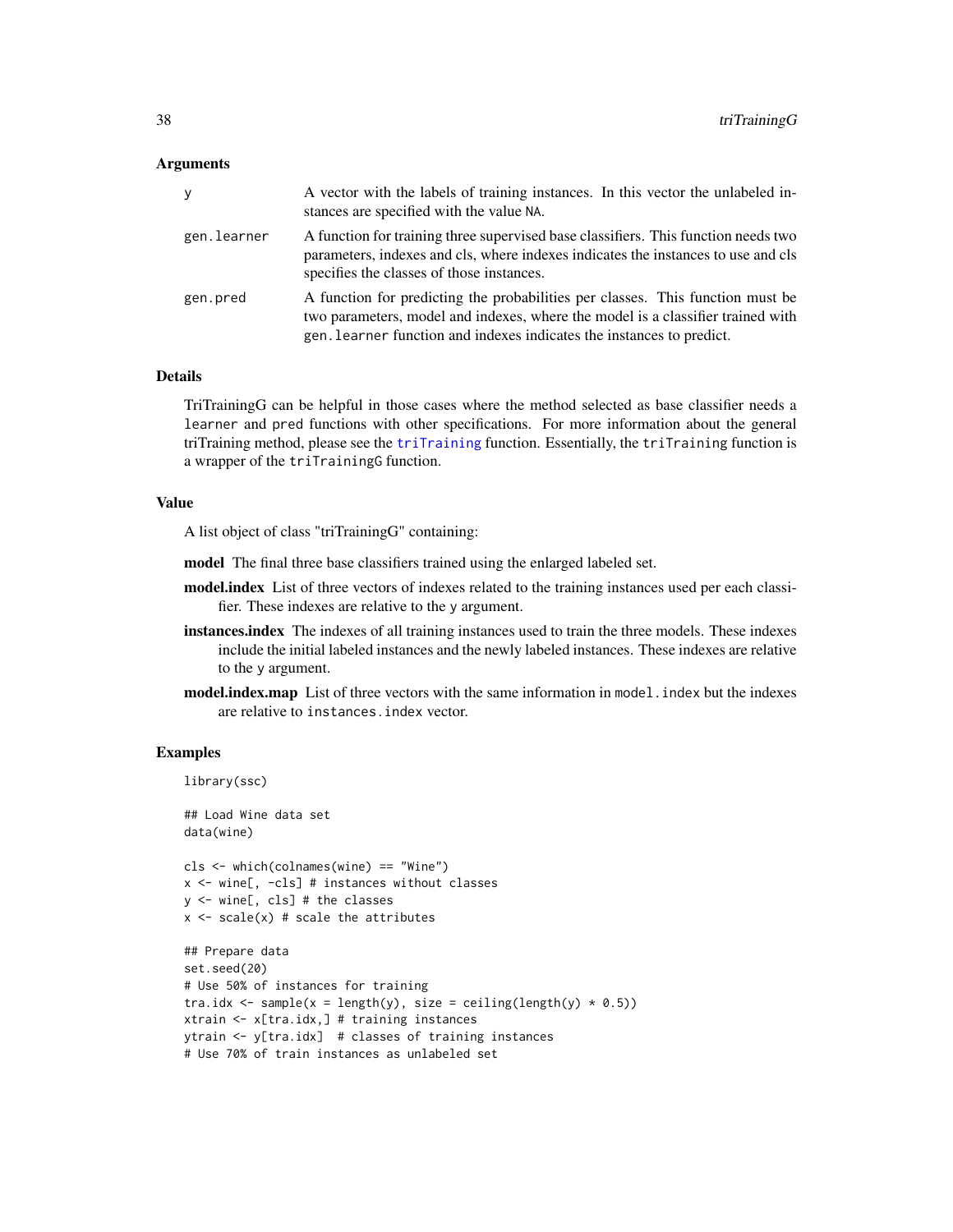## triTrainingG 39

```
tra.na.idx <- sample(x = length(tra.idx), size = ceiling(length(tra.idx) * 0.7))
ytrain[tra.na.idx] <- NA # remove class information of unlabeled instances
# Use the other 50% of instances for inductive testing
tst.idx <- setdiff(1:length(y), tra.idx)
xitest <- x[tst.idx,] # testing instances
yitest <- y[tst.idx] # classes of testing instances
## Example: Training from a set of instances with 1-NN (knn3) as base classifier.
gen.learner <- function(indexes, cls)
  care:knn3(x = xtrain[indexes, ], y = cls, k = 1)gen.pred <- function(model, indexes)
  predict(model, xtrain[indexes, ])
# Train
set.seed(1)
md1 <- triTrainingG(y = ytrain, gen.learner, gen.pred)
# Predict testing instances using the three classifiers
pred <- lapply(
  X = md1$model,
  FUN = function(m) predict(m, xitest, type = "class")
\lambda# Combine the predictions
cls1 <- triTrainingCombine(pred)
table(cls1, yitest)
## Example: Training from a distance matrix with 1-NN (oneNN) as base classifier.
dtrain \leq as.matrix(proxy::dist(x = xtrain, method = "euclidean", by_rows = TRUE))
gen.learner <- function(indexes, cls) {
 m \leq -ssc::oneNN(y = cls)attr(m, "tra.idxs") <- indexes
  m
}
gen.pred <- function(model, indexes) {
  tra.idxs <- attr(model, "tra.idxs")
  d <- dtrain[indexes, tra.idxs]
  prob <- predict(model, d, distance.weighting = "none")
  prob
}
# Train
set.seed(1)
md2 <- triTrainingG(y = ytrain, gen.learner, gen.pred)
# Predict
ditest \leq proxy::dist(x = xitest, y = xtrain[md2$instances.index,],
                      method = "euclidean", by_rows = TRUE)
# Predict testing instances using the three classifiers
pred <- mapply(
  FUN = function(m, indexes){
```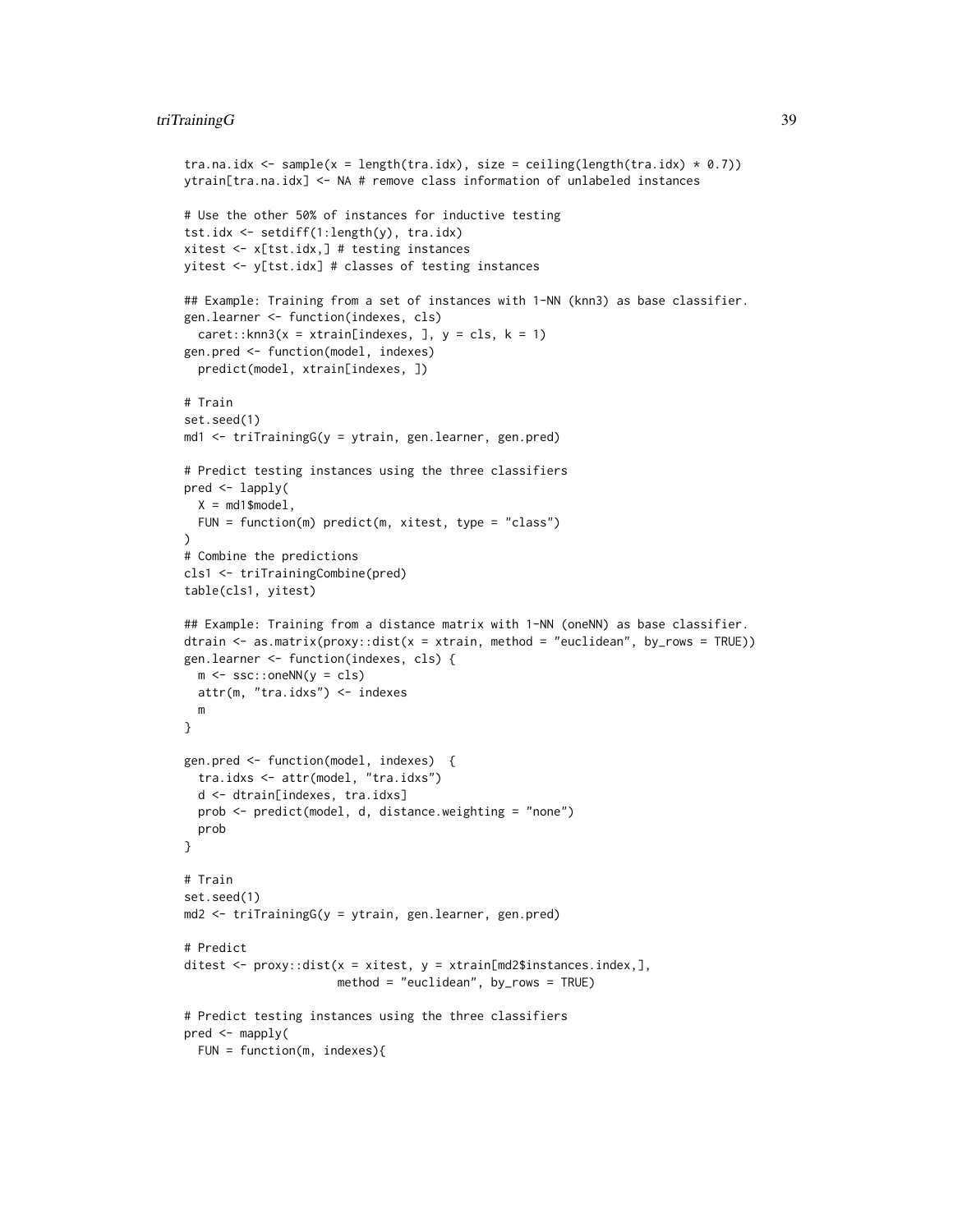```
D <- ditest[, indexes]
   predict(m, D, type = "class")
  },
  m = md2$model,
  indexes = md2$model.index.map,
  SIMPLIFY = FALSE
)
# Combine the predictions
cls2 <- triTrainingCombine(pred)
table(cls2, yitest)
```
wine *Wine recognition data*

## Description

This dataset is the result of a chemical analysis of wine grown in the same region in Italy but derived from three different cultivars. The analysis determined the quantities of 13 constituents found in each of the three types of wines.

#### Usage

data(wine)

#### Format

A data frame with 178 rows and 14 variables including the class.

#### Details

The dataset is taken from the UCI data repository, to which it was donated by Riccardo Leardi, University of Genova. The attributes are as follows:

- Alcohol
- Malic acid
- Ash
- Alcalinity of ash
- Magnesium
- Total phenols
- Flavanoids
- Nonflavanoid phenols
- Proanthocyanins
- Color intensity
- Hue
- OD280/OD315 of diluted wines
- Proline
- Wine (class)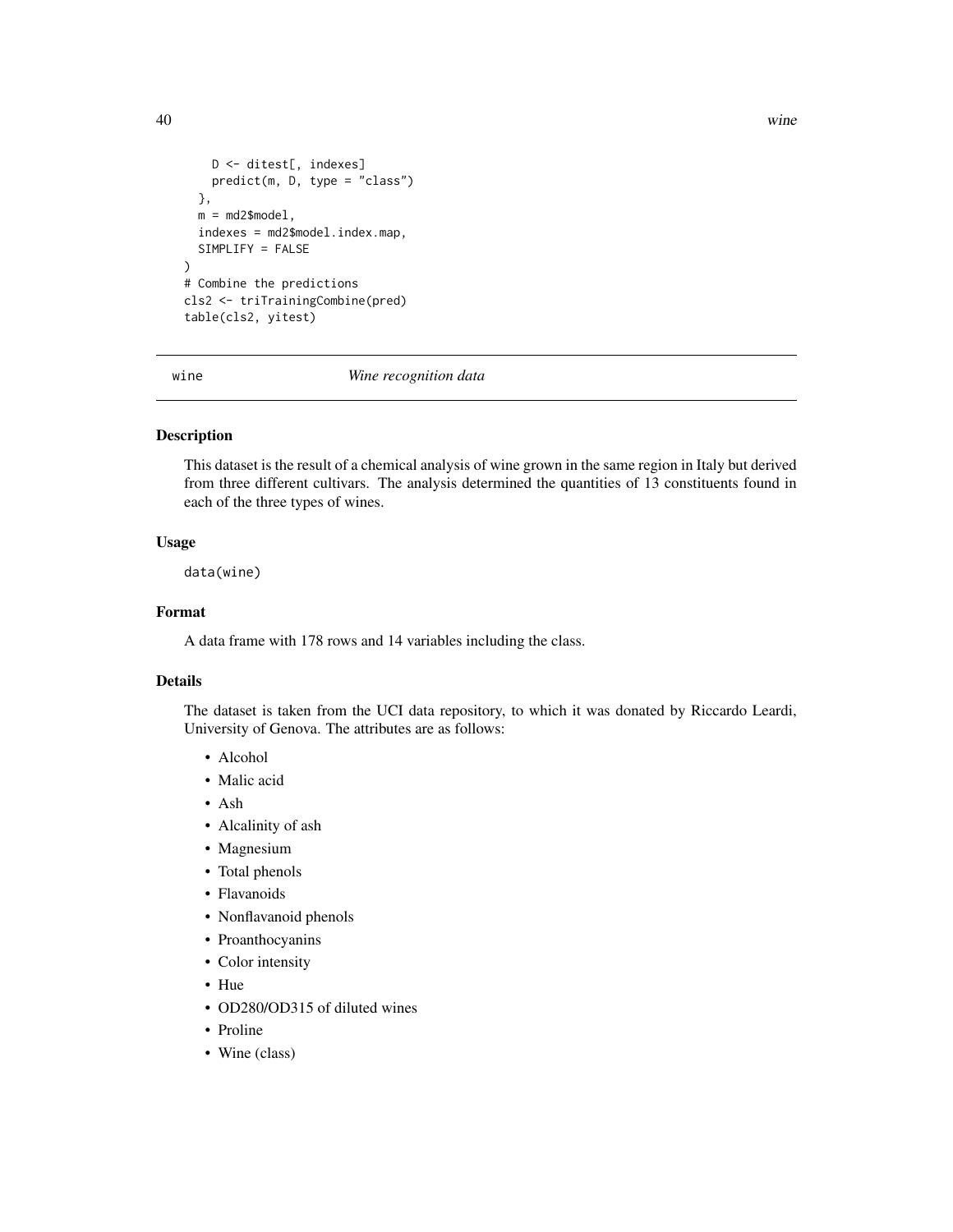wine  $\frac{41}{2}$ 

## Source

<https://archive.ics.uci.edu/ml/datasets/Wine>